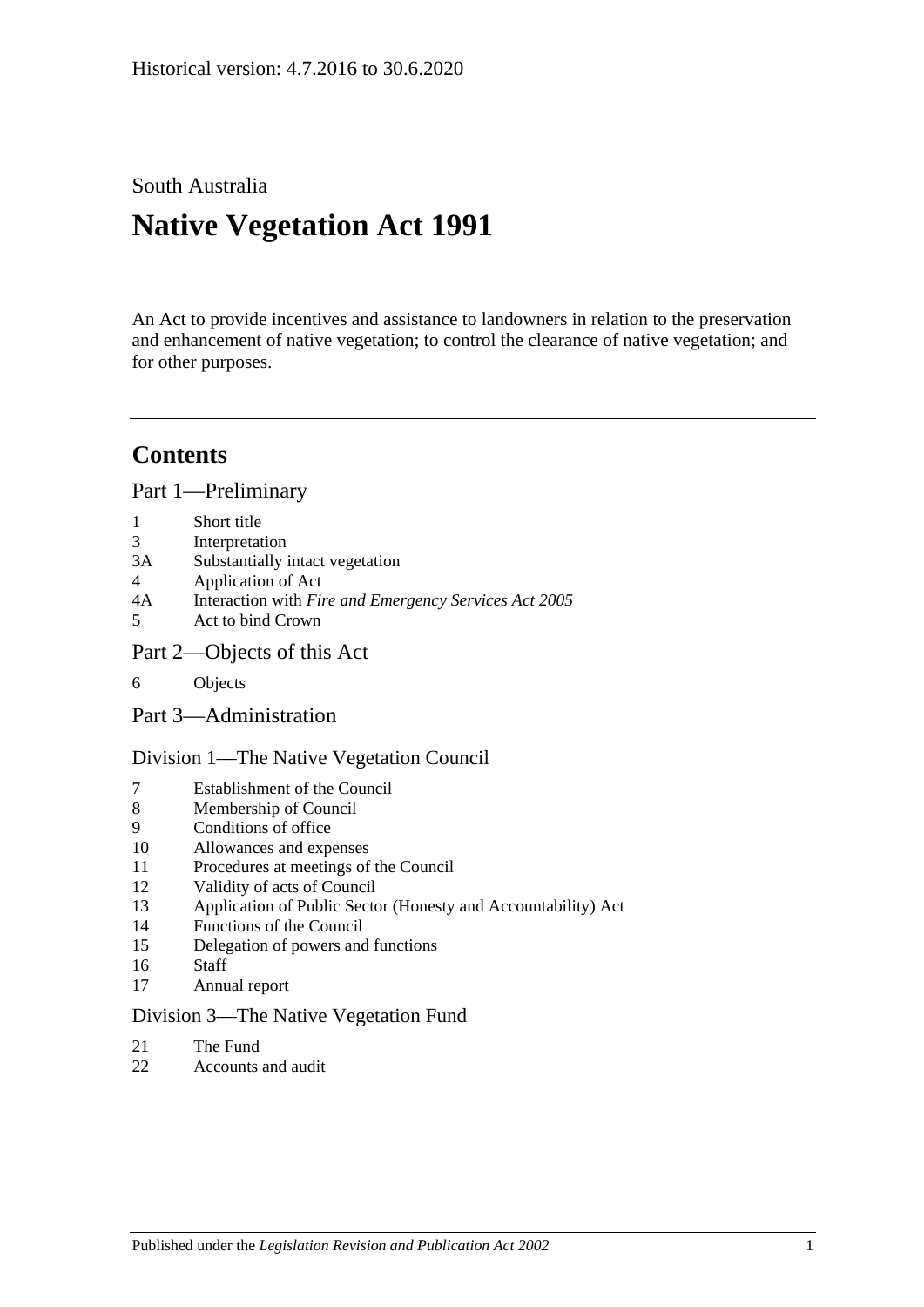[Part 4—Heritage agreements, proposals for revegetation and financial and](#page-14-1)  [other assistance](#page-14-1)

[Division 1—Heritage agreements](#page-14-2)

- 23 [Heritage agreements](#page-14-3)
- 23A [Effect of heritage agreement](#page-15-0)
- 23B [Registration of heritage agreements](#page-15-1)

## [Division 2—Approval by the Council of proposal for revegetation](#page-16-0)

- 23D [Application of Division](#page-16-1)
- 23E [Declaration in relation to existing vegetation](#page-16-2)
- 23F [Proposal for revegetation of land](#page-16-3)
- 23G [Information required on application or submission](#page-16-4)
- 23H [Decision by the Council](#page-16-5)
- 23I [Noting of Council's approval against the title to the land](#page-17-0)

#### [Division 3—Financial and other assistance](#page-17-1)

- 24 [Assistance to landowners](#page-17-2)
- 25 [Guidelines for the application of assistance and the management of native vegetation](#page-18-0)

### [Part 4A—Credit, assignment and third party establishment of environmental](#page-19-0)  [benefits](#page-19-0)

- 25A [Credit for environmental benefits](#page-19-1)
- 25B [Assignment of credit](#page-20-0)
- 25C [Achievement of environmental benefit by accredited third party provider](#page-21-0)
- 25D [Management agreements](#page-22-0)
- 25E [Register](#page-23-0)
- [Part 5—Clearance and enforcement](#page-23-1)

#### [Division 1—Control of clearance](#page-23-2)

- 26 [Offence of clearing native vegetation contrary to this Part](#page-23-3)
- 27 [Clearance of native vegetation](#page-25-0)
- 28 [Application for consent](#page-26-0)
- 29 [Provisions relating to consent](#page-28-0)
- 29A [Avoidance of duplication of procedures etc](#page-32-0)
- 30 [Conditions of consent](#page-33-0)
- 30A [Marking or tagging of cleared vegetation](#page-34-0)

#### [Division 2—Civil enforcement proceedings](#page-34-1)

- 31A [Application to ERD Court for enforcement](#page-34-2)
- 31B [Order where native vegetation has been cleared](#page-36-0)
- 31C [Interim order](#page-38-0)
- 31D [Enforcement of orders](#page-38-1)
- 31E [Enforcement notices](#page-38-2)
- 31EA [Substituted direction where compliance with enforcement](#page-39-0) notice not reasonably [practicable](#page-39-0)
- 31F [Miscellaneous provisions](#page-40-0)
- 32 [Appeals](#page-41-0)
- 33 [Commencement of proceedings](#page-41-1)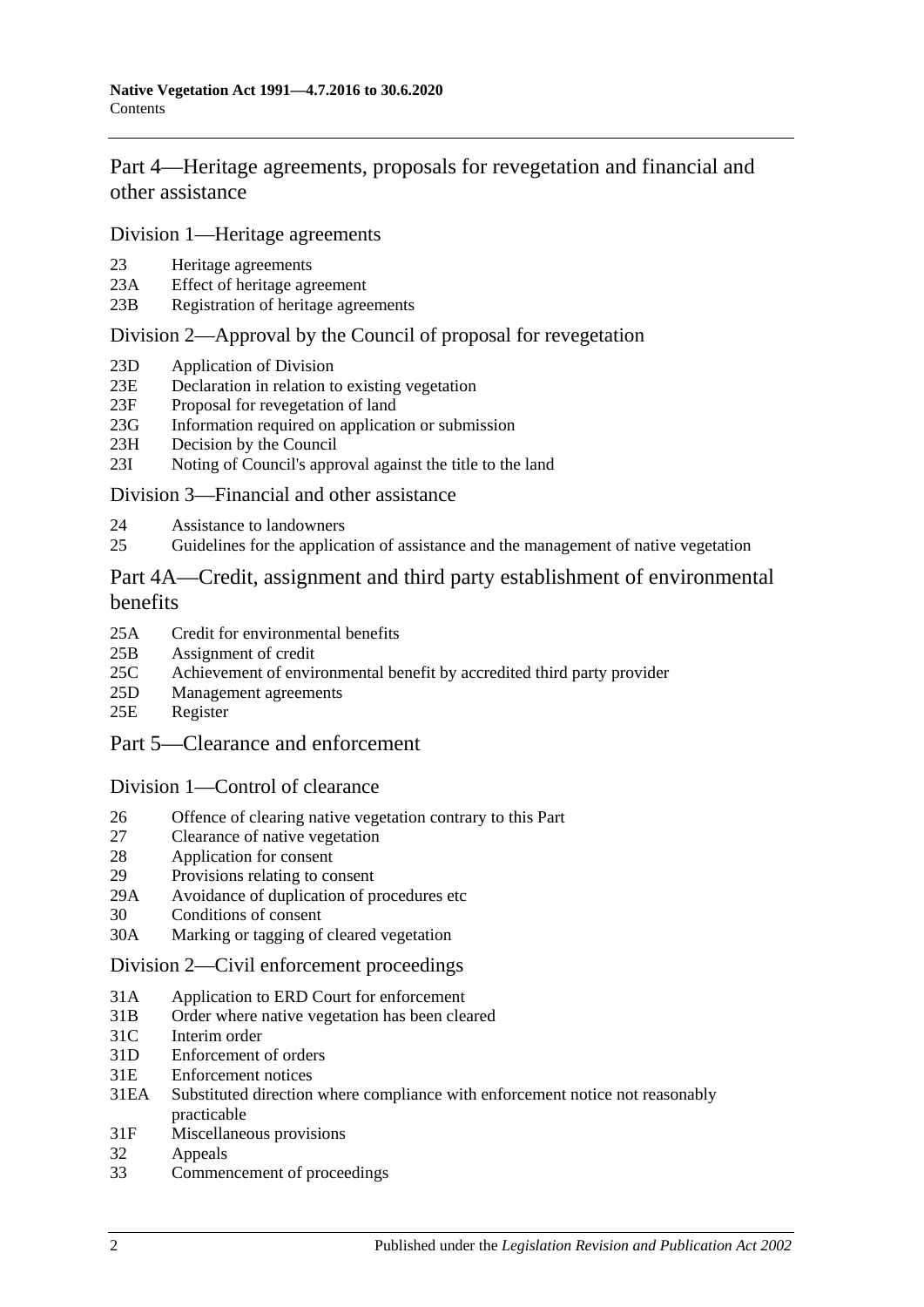#### [Division 3—Authorised officers](#page-41-2)

- 33A [Appointment of authorised officers](#page-41-3)
- 33B [Powers of authorised officers](#page-42-0)
- 33C [Issue of warrants](#page-44-0)
- 33D [Provisions relating to seizure](#page-45-0)
- 33E [Offence to hinder etc authorised officers](#page-46-0)
- 33EA [Offences by authorised officers etc](#page-47-0)

#### [Part 5B—Interest and recovery of money](#page-47-1)

- 33H [Interest](#page-47-2)
- 33I [Sale of land for non-payment](#page-47-3)

#### [Part 6—Miscellaneous](#page-49-0)

- 33J [Constitution and criminal jurisdiction of ERD Court](#page-49-1)
- 33K [Applications during criminal proceedings](#page-49-2)
- 34 [Evidentiary](#page-50-0)
- 35 [Proceedings for an offence](#page-51-0)
- 36 [Assessment of costs and expenses](#page-51-1)
- 38 [Vicarious liability](#page-51-2)
- 39 [Offences by bodies corporate](#page-51-3)
- 40 [General defence](#page-51-4)
- 40A [Register of applications](#page-51-5)
- 40B [Ministerial power of delegation](#page-52-0)
- 41 [Regulations](#page-52-1)

### [Schedule 1—Principles of native vegetation clearance](#page-53-0)

- 1 [Principles of clearance of native vegetation](#page-53-1)
- 2 [Interpretation](#page-54-0)

## [Schedule 2—Transitional provisions](#page-54-1)

[Legislative history](#page-56-0)

### <span id="page-2-0"></span>**The Parliament of South Australia enacts as follows:**

## **Part 1—Preliminary**

## <span id="page-2-1"></span>**1—Short title**

This Act may be cited as the *Native Vegetation Act 1991*.

### <span id="page-2-2"></span>**3—Interpretation**

(1) In this Act, unless the contrary intention appears—

*Adelaide Dolphin Sanctuary* has the same meaning as in the *[Adelaide Dolphin](http://www.legislation.sa.gov.au/index.aspx?action=legref&type=act&legtitle=Adelaide%20Dolphin%20Sanctuary%20Act%202005)  [Sanctuary Act](http://www.legislation.sa.gov.au/index.aspx?action=legref&type=act&legtitle=Adelaide%20Dolphin%20Sanctuary%20Act%202005) 2005*;

*biological diversity* or *biodiversity* means the variety of life forms represented by plants, animals and other organisms and micro-organisms, the genes that they contain, and the ecosystems and ecosystem processes of which they form a part;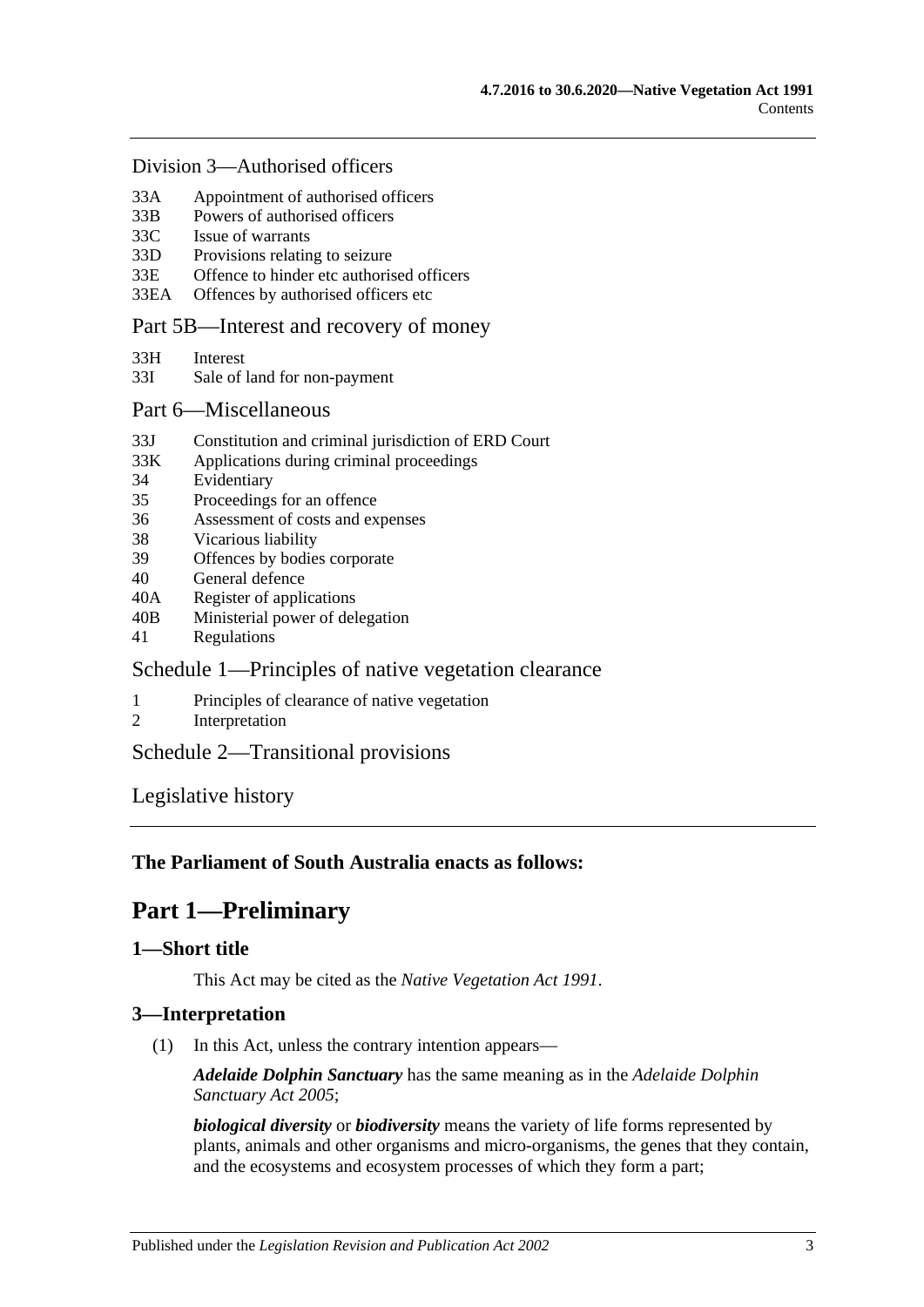*breach* of this Act means a contravention of, or a failure to comply with, a provision of this Act and includes a contravention of, or a failure to comply with, a term of a heritage agreement;

*building* includes a structure that is fixed to land:

*to clear* native vegetation includes to cause or permit the clearance of native vegetation;

*clearance*, in relation to native vegetation, means—

- (a) the killing or destruction of native vegetation;
- (b) the removal of native vegetation;
- (c) the severing of branches, limbs, stems or trunks of native vegetation;
- (d) the burning of native vegetation;
- (e) any other substantial damage to native vegetation,

and includes the draining or flooding of land, or any other act or activity, that causes the killing or destruction of native vegetation, the severing of branches, limbs, stems or trunks of native vegetation or any other substantial damage to native vegetation;

*the Council* means the Native Vegetation Council established by this Act;

*ERD Court* means the Environment, Resources and Development Court;

*the Fund* means the Native Vegetation Fund established by this Act;

*isolated plant*—see [subsections](#page-4-0) (2) and [\(3\);](#page-5-2)

*land* includes—

- (a) land submerged by water; and
- (b) an interest in land;

*local council* means a municipal or district council;

*member* means a member of the Council;

*Minister for the Adelaide Dolphin Sanctuary* means the Minister to whom the administration of the *[Adelaide Dolphin Sanctuary Act](http://www.legislation.sa.gov.au/index.aspx?action=legref&type=act&legtitle=Adelaide%20Dolphin%20Sanctuary%20Act%202005) 2005* is committed;

*Murray-Darling Basin* has the same meaning as in the *[Murray-Darling Basin](http://www.legislation.sa.gov.au/index.aspx?action=legref&type=act&legtitle=Murray-Darling%20Basin%20Act%201993)  Act [1993](http://www.legislation.sa.gov.au/index.aspx?action=legref&type=act&legtitle=Murray-Darling%20Basin%20Act%201993)*;

*native vegetation* means a plant or plants of a species indigenous to South Australia including a plant or plants growing in or under waters of the sea but does not include—

- (a) a plant or part of a plant that is dead unless the plant, or part of the plant, is of a class declared by regulation to be included in this definition; or
- (b) a plant intentionally sown or planted by a person unless the plant was sown or planted—
	- (i) in compliance with a condition imposed by the Council under this Act or by the Native Vegetation Authority under the repealed Act, or with the order of a court under this Act or the repealed Act; or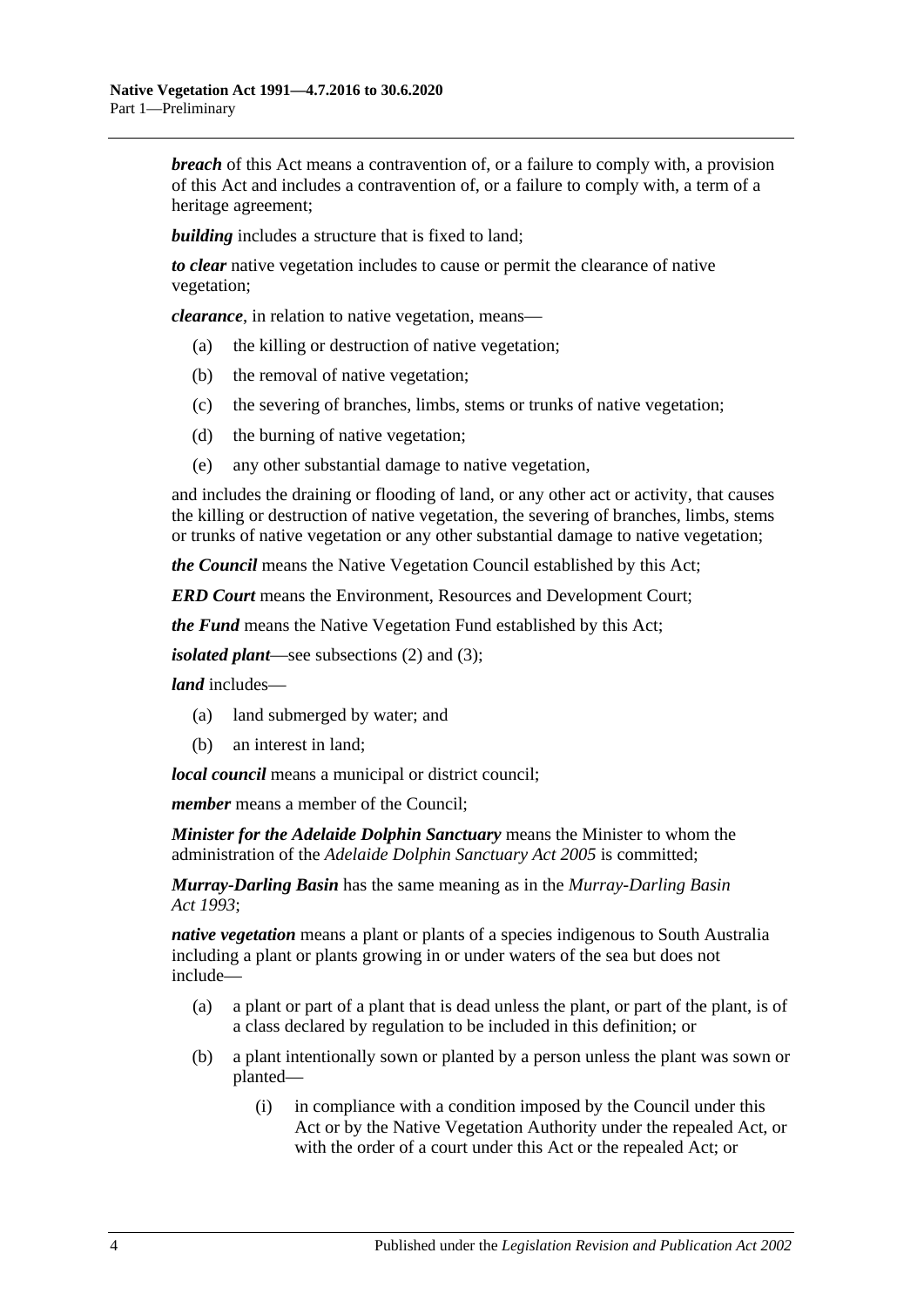- (ii) in pursuance of a proposal approved by the Council under [Part 4](#page-16-0)  [Division 2;](#page-16-0) or
- (iia) in circumstances involving the use of money paid into the Fund for the purpose of achieving a significant environmental benefit; or
- (iii) in compliance with a condition imposed by a Minister, statutory authority or prescribed person or body under—
	- (A) the *[River Murray Act](http://www.legislation.sa.gov.au/index.aspx?action=legref&type=act&legtitle=River%20Murray%20Act%202003) 2003*; or
	- (B) the *[Water Resources Act](http://www.legislation.sa.gov.au/index.aspx?action=legref&type=act&legtitle=Water%20Resources%20Act%201997) 1997*; or
	- (C) any other Act prescribed by the regulations for the purposes of this paragraph;

*NRM region* means a Natural Resources Management Region established under the *[Natural Resources Management Act](http://www.legislation.sa.gov.au/index.aspx?action=legref&type=act&legtitle=Natural%20Resources%20Management%20Act%202004) 2004*;

*owner* of land means—

- (a) in relation to land alienated from the Crown by grant in fee simple—the holder of the fee simple;
- (ab) in relation to dedicated land within the meaning of the *[Crown Lands Act](http://www.legislation.sa.gov.au/index.aspx?action=legref&type=act&legtitle=Crown%20Lands%20Act%201929) 1929* that has not been granted in fee simple but which is under the care, control and management of a Minister, local council or other body or person—the Minister, council or other body or person;
- (b) in relation to land held under Crown lease—the lessee;
- (c) in relation to land held under an agreement to purchase from the Crown—the person entitled to the benefit of the agreement;
- (d) in relation to any other land—the Minister who is responsible for the care, control and management of the land or, if no Minister is responsible for the land, the Minister for Environment and Conservation;

*pastoral land* means land comprised in a lease granted under the *[Pastoral Land](http://www.legislation.sa.gov.au/index.aspx?action=legref&type=act&legtitle=Pastoral%20Land%20Management%20and%20Conservation%20Act%201989)  [Management and Conservation Act](http://www.legislation.sa.gov.au/index.aspx?action=legref&type=act&legtitle=Pastoral%20Land%20Management%20and%20Conservation%20Act%201989) 1989* over Crown land for the pasturing of stock and other ancillary purposes;

*principles of clearance of native vegetation* means principles set out in [Schedule 1](#page-53-0) to which the Council must have regard when determining an application for consent to clear native vegetation;

*the repealed Act* means the *[Native Vegetation Management Act](http://www.legislation.sa.gov.au/index.aspx?action=legref&type=act&legtitle=Native%20Vegetation%20Management%20Act%201985) 1985* repealed by this Act;

*River Murray Protection Area* means a River Murray Protection Area under the *[River](http://www.legislation.sa.gov.au/index.aspx?action=legref&type=act&legtitle=River%20Murray%20Act%202003)  [Murray Act](http://www.legislation.sa.gov.au/index.aspx?action=legref&type=act&legtitle=River%20Murray%20Act%202003) 2003*;

*waters of the sea* includes any water that is subject to the ebb and flow of the tide.

- <span id="page-4-0"></span>(2) A plant will be taken to be an isolated plant if—
	- (a) it is at least one metre in height; and
	- (b) there is no other plant comprising native vegetation that is 200 millimetres or more in height within 50 metres of it.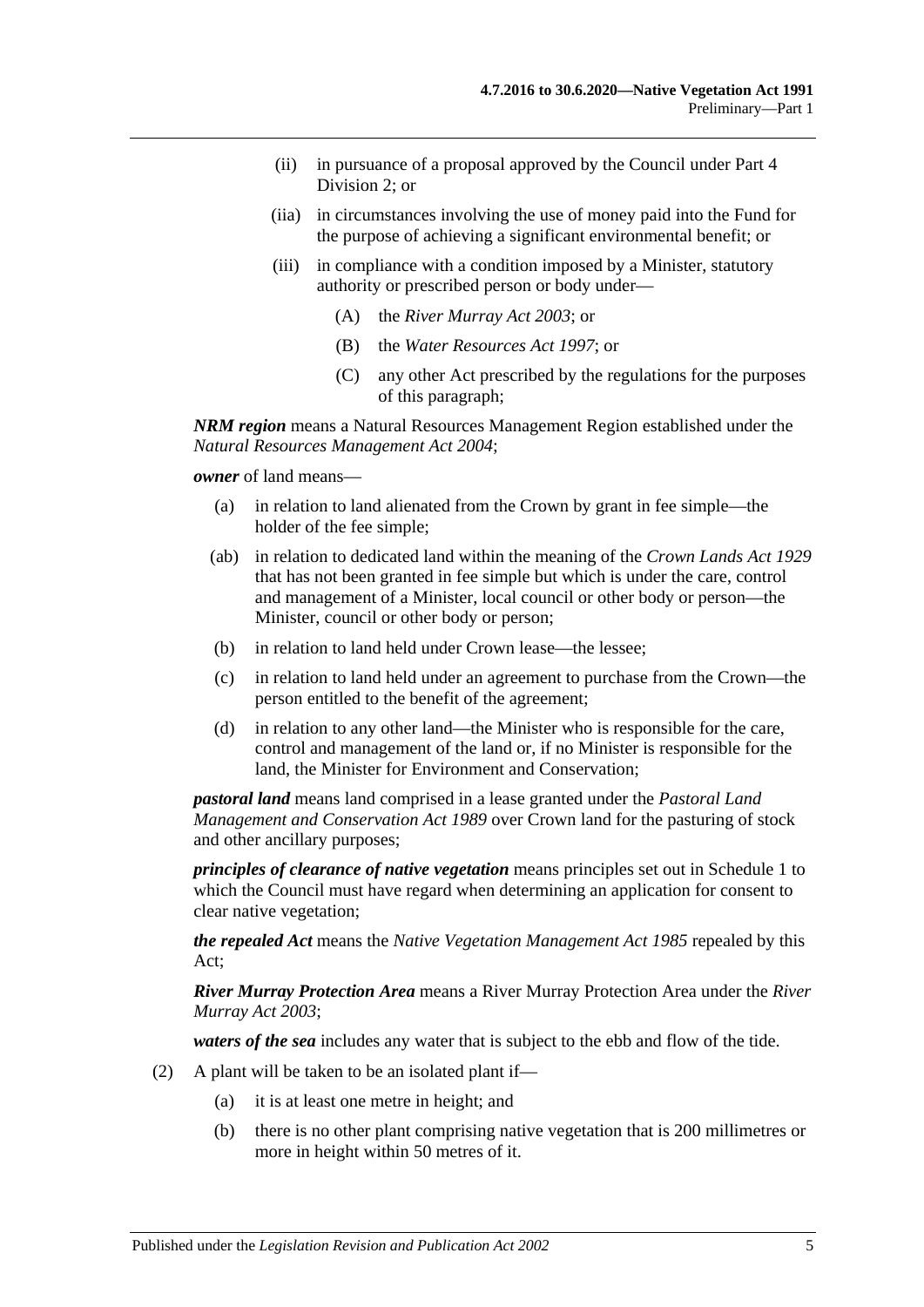- <span id="page-5-2"></span>(3) Each plant of a group of two or three plants or of a group of plants that is the subject of a determination by the Council under [subsection](#page-5-3) (4) will be taken to be an isolated plant if it would be an isolated plant under [subsection](#page-4-0) (2) except for its proximity to another plant, or other plants, in the group.
- <span id="page-5-3"></span>(4) The Council may, where in its opinion the circumstances of a particular case justify a determination under this subsection, determine that each plant of a group of four or more plants will be taken to be an isolated plant.
- (5) A determination under [subsection](#page-5-3) (4) must be agreed to by all the members of the Council present at the meeting at which it is made.
- (6) The distance between two plants for the purposes of [subsection](#page-4-0) (2) will be taken to be the distance between those parts of the plants that are above ground level and are closest to each other.

### <span id="page-5-0"></span>**3A—Substantially intact vegetation**

- (1) A stratum of native vegetation will be taken for the purposes of this Act to be substantially intact if, in the opinion of the Council—
	- (a) the stratum has not been seriously degraded by human activity during the immediately preceding period of 20 years; or
	- (b) the only serious degradation of the stratum by human activity during that period has been caused by fire.
- (2) In this section—

*stratum* of native vegetation means a layer of a plant community consisting of plants that comprise native vegetation and that have a similar growth habit.

### <span id="page-5-1"></span>**4—Application of Act**

- (1) Subject to this section, this Act applies to the whole of the State.
- <span id="page-5-6"></span>(2) This Act applies in those parts of the Hundreds of Adelaide, Munno Para, Noarlunga and Yatala—
	- (a) that are within the zone designated as the Metropolitan Open Space System or Hills Face Zone by a Development Plan or Development Plans under the *[Development Act](http://www.legislation.sa.gov.au/index.aspx?action=legref&type=act&legtitle=Development%20Act%201993) 1993*; or
	- (b) that are to the east of the Hills Face Zone; or
	- (c) that are within an area prescribed by regulation for the purposes of this subsection,

but does not, subject to [subsections](#page-5-4) (2a) and [\(2ab\),](#page-5-5) apply in any other part of those Hundreds.

- <span id="page-5-4"></span>(2a) This Act applies to the whole of the area of the City of Onkaparinga.
- <span id="page-5-5"></span>(2ab) This Act applies in that part of the City of Mitcham consisting of the following suburbs:
	- (a) Belair;
	- (b) Bellevue Heights;
	- (c) Blackwood;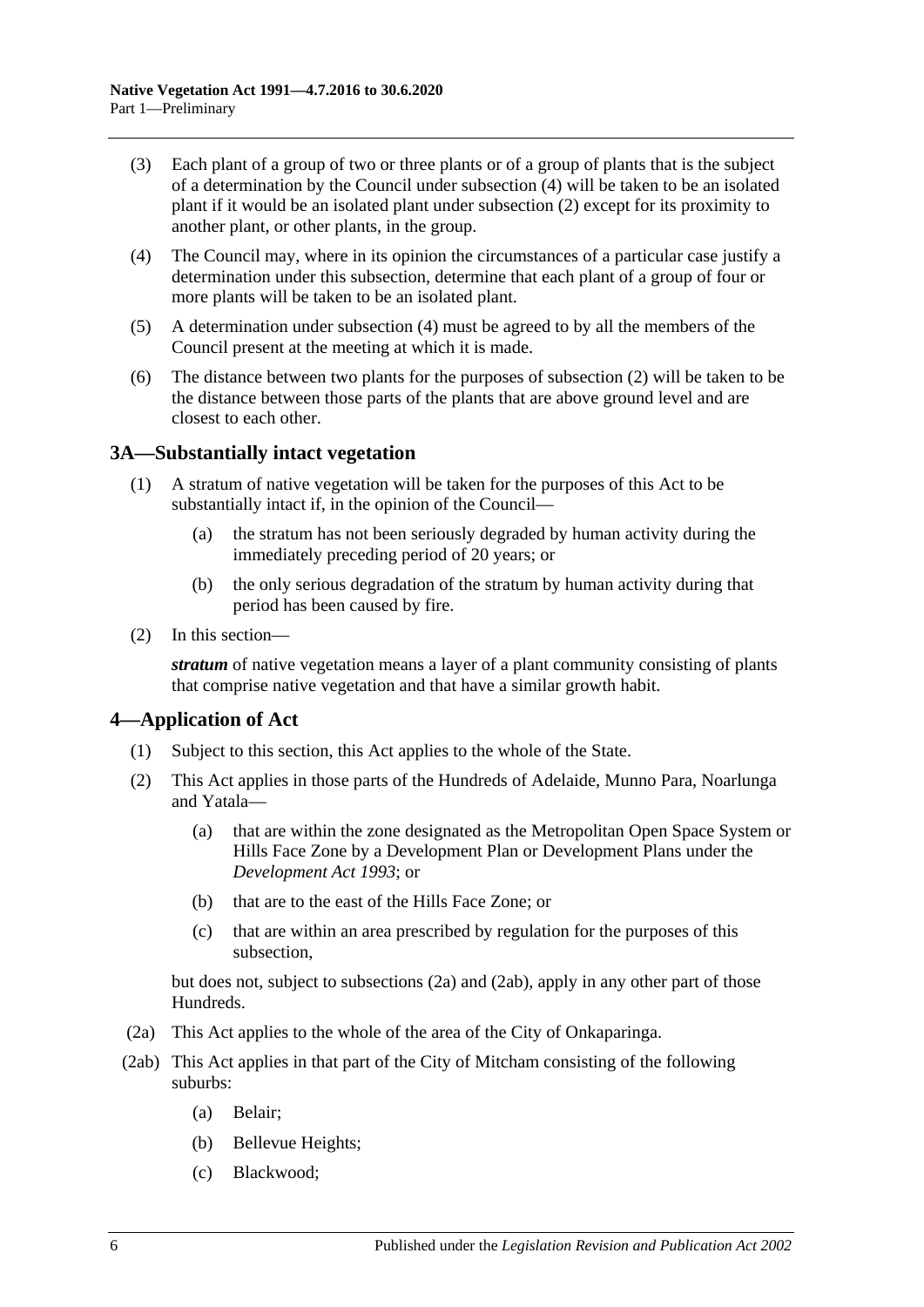- (d) Coromandel Valley;
- (e) Craigburn Farm;
- (f) Eden Hills;
- (g) Glenalta;
- (h) Hawthorndene.
- <span id="page-6-0"></span>(2b) This Act applies—
	- (a) in that part of the Hundred of Port Adelaide bounded on the east by the western boundary of Port Wakefield Road and on the south by the northern boundary of the area of the Corporation of the City of Salisbury; and
	- (b) in that part of the area of the Corporation of the City of Salisbury bounded on the east by the western boundary of Port Wakefield Road;
	- (c) in any other part of the Hundred of Port Adelaide prescribed by regulation for the purposes of this subsection,

but does not apply in any other part of the Hundred of Port Adelaide.

- <span id="page-6-1"></span>(2c) However, the Governor should not make a regulation under [subsection](#page-5-6) (2) or [\(2b\)](#page-6-0) unless—
	- $(a)$
- (i) the Governor considers that the regulation should be made in order to enhance the preservation or management of an area that includes significant native vegetation, or in order to assist in the provision of a significant environmental benefit in a particular respect; and
- (ii) the Governor is satisfied that the Minister has taken reasonable steps to consult with—
	- (A) any local council whose area includes any part of the area to which the regulation relates; and
	- (B) the Environment, Resources and Development Committee of the Parliament; and
	- (C) any member of the House of Assembly whose electoral district includes any part of the area to which the regulation relates,

about the proposal to make the regulation; or

 $(b)$ 

- (i) the Governor considers that the regulation should be made as an interim measure pending consultation under [paragraph](#page-6-1) (a); and
- (ii) the regulation is expressed to expire not more than two months after the day on which it is made.
- (3) The Governor may, by regulation, exclude any other part or parts of the State from the operation of this Act.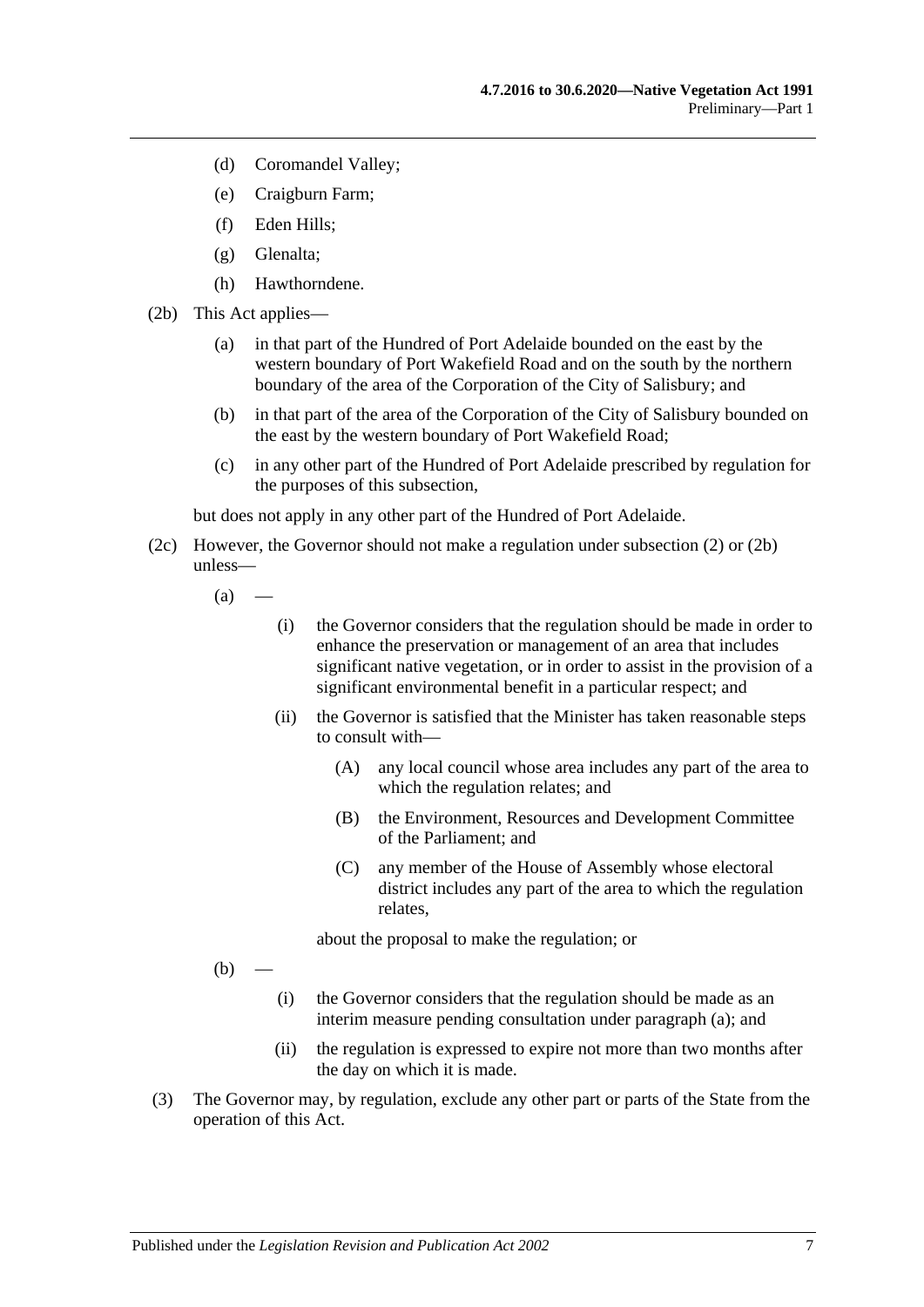## <span id="page-7-0"></span>**4A—Interaction with** *Fire and Emergency Services Act 2005*

In the event of an inconsistency between this Act and the *[Fire and Emergency](http://www.legislation.sa.gov.au/index.aspx?action=legref&type=act&legtitle=Fire%20and%20Emergency%20Services%20Act%202005)  [Services Act](http://www.legislation.sa.gov.au/index.aspx?action=legref&type=act&legtitle=Fire%20and%20Emergency%20Services%20Act%202005) 2005*, the *[Fire and Emergency Services Act](http://www.legislation.sa.gov.au/index.aspx?action=legref&type=act&legtitle=Fire%20and%20Emergency%20Services%20Act%202005) 2005* will prevail to the extent of the inconsistency.

#### <span id="page-7-1"></span>**5—Act to bind Crown**

This Act binds the Crown.

## <span id="page-7-2"></span>**Part 2—Objects of this Act**

#### <span id="page-7-3"></span>**6—Objects**

The objects of this Act include—

- (a) the conservation, protection and enhancement of the native vegetation of the State and, in particular, remnant native vegetation, in order to prevent further—
	- (i) reduction of biological diversity and degradation of the land and its soil; and
	- (ii) loss of quantity and quality of native vegetation in the State; and
	- (iii) loss of critical habitat; and
- (b) the provision of incentives and assistance to landowners to encourage the commonly held desire of landowners to preserve, enhance and properly manage the native vegetation on their land; and
- (c) the limitation of the clearance of native vegetation to clearance in particular circumstances including circumstances in which the clearance will facilitate the management of other native vegetation or will facilitate the sustainable use of land for primary production; and
- (d) the encouragement of research into the preservation, enhancement and management of native vegetation; and
- (e) the encouragement of the re-establishment of native vegetation in those parts of the State where native vegetation has been cleared or degraded.

## <span id="page-7-5"></span><span id="page-7-4"></span>**Part 3—Administration**

## **Division 1—The Native Vegetation Council**

### <span id="page-7-6"></span>**7—Establishment of the Council**

- (1) The Native Vegetation Council is established.
- (2) The Council has the powers, functions and duties conferred, assigned or imposed by this Act.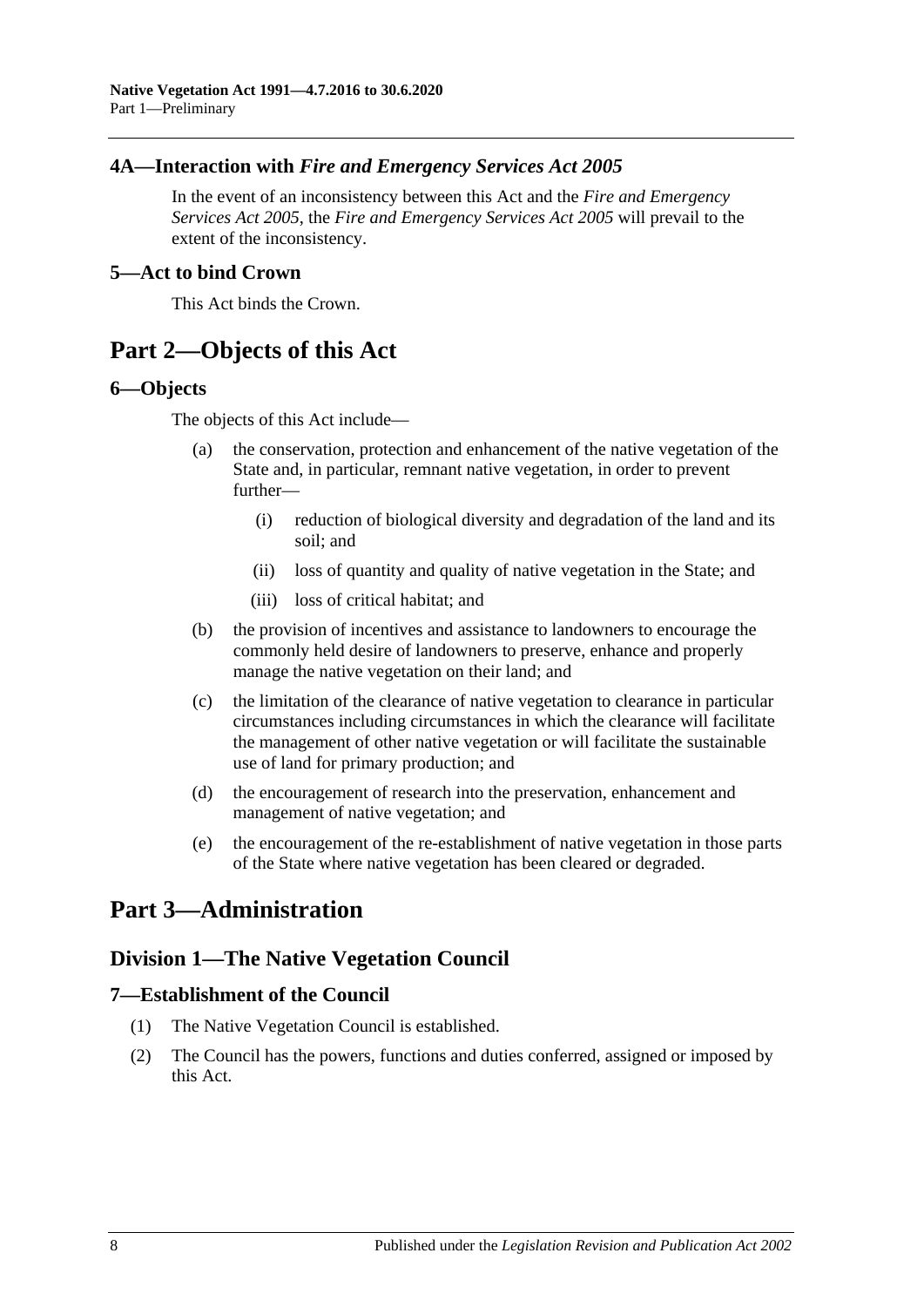## <span id="page-8-0"></span>**8—Membership of Council**

- (1) The Council consists of seven members appointed by the Minister of whom—
	- (a) one (who will be the presiding member of the Council) must be nominated by the Minister; and
	- (b) one must be a person selected by the Minister from a panel of three persons nominated by Primary Producers SA Incorporated; and
	- (c) one must be a person selected by the Minister from a panel of three persons nominated by the Conservation Council of South Australia; and
	- (d) 1 must be a person selected by the Minister for the time being responsible for the administration of the *[Natural Resources Management Act](http://www.legislation.sa.gov.au/index.aspx?action=legref&type=act&legtitle=Natural%20Resources%20Management%20Act%202004) 2004*; and
	- (e) one must be a person selected by the Minister from a panel of three persons nominated by the Local Government Association of South Australia;
	- (f) 1 must be a person with extensive knowledge of, and experience in, planning, development or mining nominated by the Minister after consultation with the Minister for Planning; and
	- (g) one must be a person with extensive knowledge of, and experience in, the preservation and management of native vegetation nominated by the Minister.
- (2) All members of the Council must have some knowledge of, and experience in, the preservation and management of native vegetation.
- (3) The members nominated by Primary Producers SA Incorporated and the Local Government Association of South Australia must be persons who—
	- (a) carry on a business of primary production (whether as owner or manager of the business); and
	- (b) live on, or in close proximity to, the land on which the business is carried on; and
	- (c) manage the business on a daily basis.
- (4) At least one member of the Council must be a woman and one must be a man.
- (6) The Minister may appoint a deputy to a member of the Council and the deputy may, in the absence, or during a temporary vacancy in the office, of that member, act as a member of the Council.
- (7) The appointment of a deputy to a member is subject to the same nomination and qualification requirements as the appointment of the member.
- (8) In this section—

*Minister for Planning* means the Minister who has portfolio responsibility for urban and regional planning within the State.

#### <span id="page-8-1"></span>**9—Conditions of office**

(1) A member of the Council will be appointed for a term not exceeding two years on conditions determined by the Minister and will, on the expiration of a term of office, be eligible for reappointment.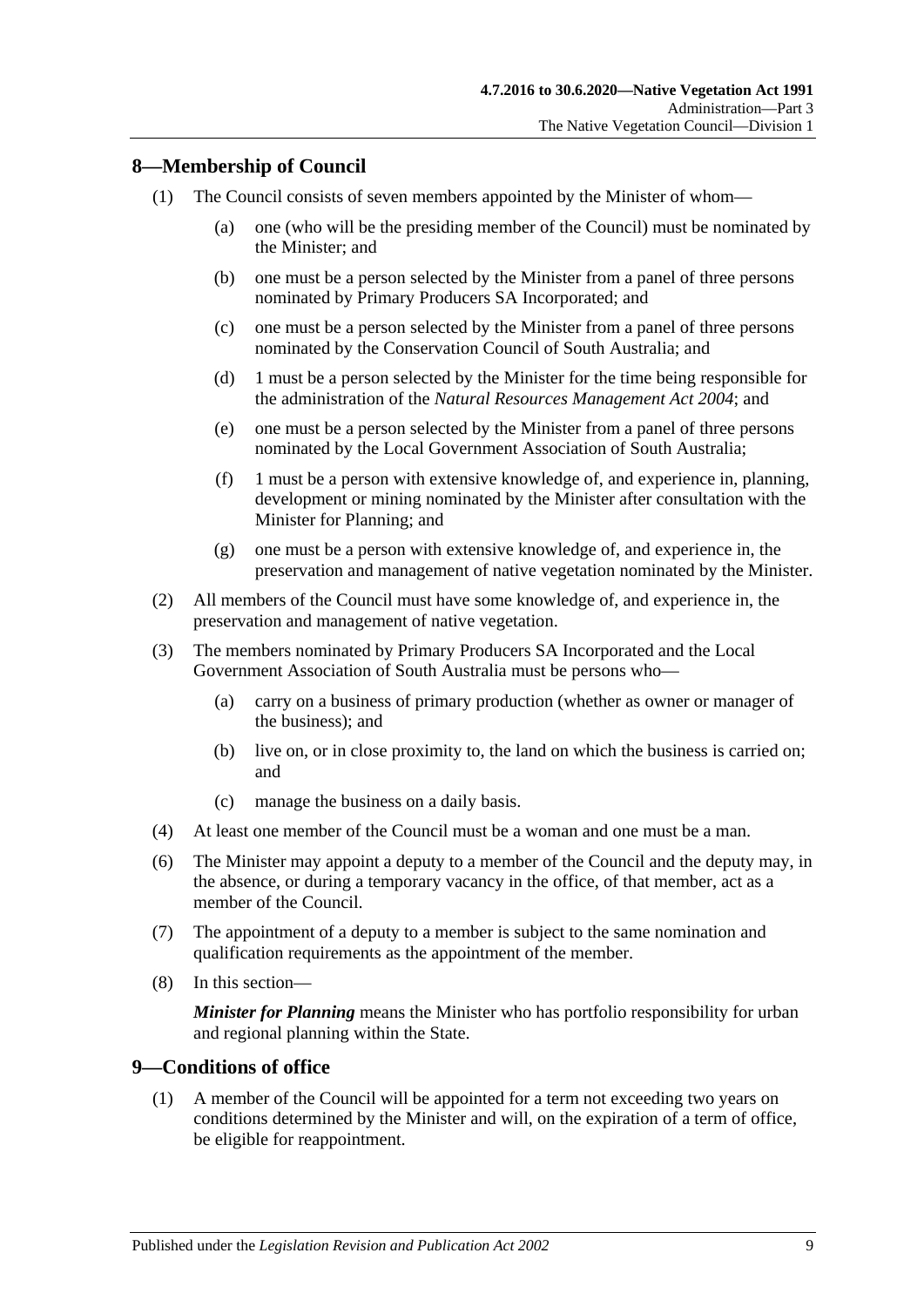- <span id="page-9-4"></span>(2) A member may be removed from office by the Minister—
	- (a) for misconduct; or
	- (b) for neglect of duty; or
	- (c) for incompetence; or
	- (d) for mental or physical incapacity to carry out the duties of office satisfactorily; or
	- (e) for breach of, or non-compliance with, a condition of appointment.
- (3) The office of a member becomes vacant if the member—
	- (a) dies; or
	- (b) completes a term of office and is not reappointed; or
	- (c) resigns by written notice addressed to the Minister; or
	- (d) is removed from office by the Minister under [subsection](#page-9-4) (2).
- (4) Upon the office of a member becoming vacant, a person must be appointed in accordance with this Act to the vacant office.

#### <span id="page-9-0"></span>**10—Allowances and expenses**

A member of the Council, or of a committee established by the Council, is entitled to such remuneration, allowances and expenses as the Minister may determine.

#### <span id="page-9-1"></span>**11—Procedures at meetings of the Council**

- (1) The presiding member will preside at meetings of the Council or, in his or her absence, his or her deputy will preside or, in the absence of both of them, a member chosen by those present will preside.
- (2) Subject to [subsection](#page-9-5) (3) the Council may act despite vacancies in its membership.
- <span id="page-9-5"></span>(3) Four members constitute a quorum of the Council.
- (4) A decision in which a majority of the members present at a meeting concur is a decision of the Council but if the members are equally divided the decision of the person presiding at the meeting is the decision of the Council.
- (5) Subject to this Act, the Council may determine its own procedures.

#### <span id="page-9-2"></span>**12—Validity of acts of Council**

(1) No act or proceeding of the Council is invalid by reason only of a vacancy in the office of a member, or a defect in the appointment of a member.

### <span id="page-9-3"></span>**13—Application of Public Sector (Honesty and Accountability) Act**

(1) The *[Public Sector \(Honesty and Accountability\) Act](http://www.legislation.sa.gov.au/index.aspx?action=legref&type=act&legtitle=Public%20Sector%20(Honesty%20and%20Accountability)%20Act%201995) 1995* applies to a member of the Council as an advisory body member (whether the Council is providing advice to the Minister or performing some other function).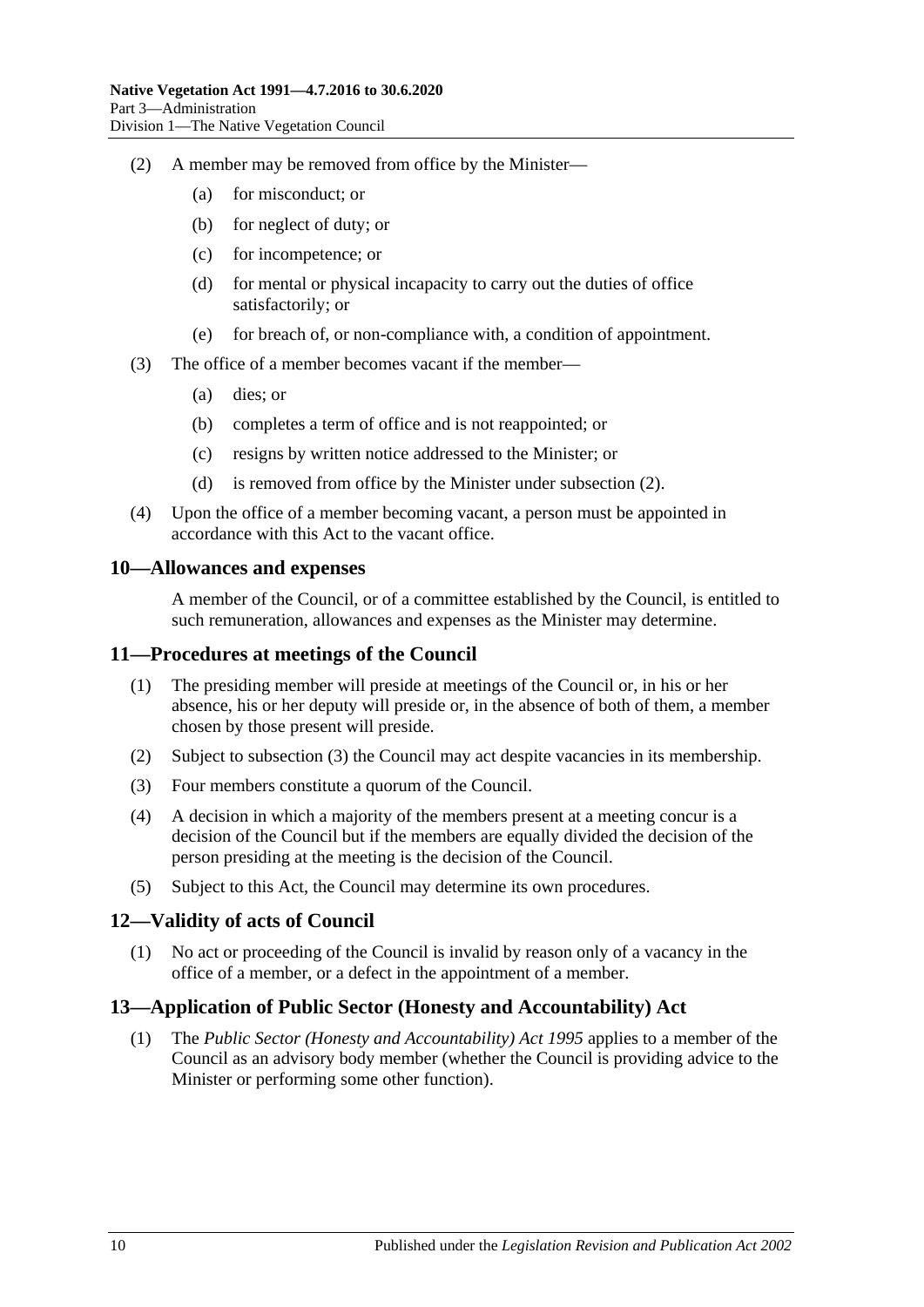(2) A member of the Council will not be taken to have a direct or indirect interest in a matter for the purposes of the *[Public Sector \(Honesty and Accountability\) Act](http://www.legislation.sa.gov.au/index.aspx?action=legref&type=act&legtitle=Public%20Sector%20(Honesty%20and%20Accountability)%20Act%201995) 1995* by reason only of the fact that the member has an interest in a matter that is shared in common with primary producers generally, or a substantial section of primary producers.

## <span id="page-10-0"></span>**14—Functions of the Council**

- (1) The Council has the following functions:
	- (a) to keep the condition of the native vegetation of the State under review; and
	- (b) to advise the Minister in relation to—
		- (i) the preservation, enhancement and management of existing native vegetation; and
		- (ii) the re-establishment of native vegetation on land where native vegetation has been cleared or degraded; and
		- (iii) research into the preservation, enhancement and management of native vegetation and the re-establishment of native vegetation on cleared land; and
	- (c) to keep the principles of clearance of native vegetation under review and to advise the Minister of any changes to the principles that it considers are necessary or desirable; and
	- (d) to determine applications for consent to clear native vegetation under [Part 5;](#page-23-1) and
	- (da) to assess and respond to applications referred to the Council under the *[Development Act](http://www.legislation.sa.gov.au/index.aspx?action=legref&type=act&legtitle=Development%20Act%201993) 1993*; and
	- (e) to encourage research into the preservation, enhancement and management of existing native vegetation; and
	- (f) to encourage the re-establishment of native vegetation on land from which native vegetation has been cleared; and
	- (g) to administer the Fund pursuant to [Division 3;](#page-12-2) and
	- (h) such other functions as are assigned to the Council under this or any other Act.
- (2) The Council, in performing a function, or exercising a power, under this Act—
	- (a) must take into account, and seek to further, the objects of this Act; and
	- (b) must take into account, and seek to further, the principles of clearance of native vegetation (insofar as they are relevant in the particular circumstances); and
	- (c) must take into account the provisions of the State NRM plan, and any other relevant NRM plan, under the *[Natural Resources Management Act](http://www.legislation.sa.gov.au/index.aspx?action=legref&type=act&legtitle=Natural%20Resources%20Management%20Act%202004) 2004*,

and, in any event, must not act in a manner that is seriously at variance with the principles of clearance of native vegetation.

(3) If the Council has reason to believe that a person may have acted in contravention of this Act, the Council should investigate the matter as expeditiously as possible.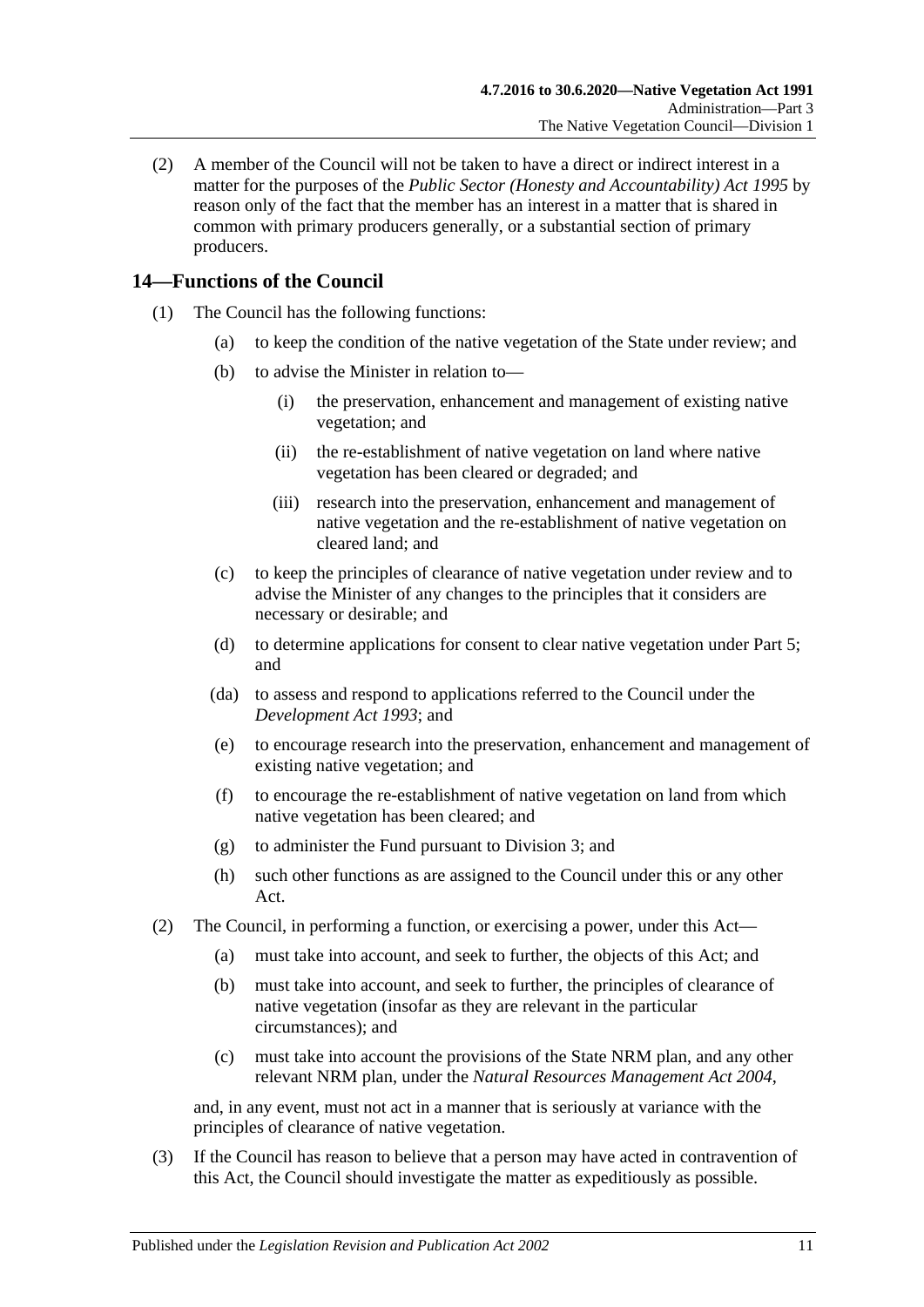#### <span id="page-11-0"></span>**15—Delegation of powers and functions**

- (1) Subject to this Act, the Council may, with the approval of the Minister, delegate any of its powers or functions.
- <span id="page-11-1"></span>(2) A delegation under this section—
	- (a) may be made to—
		- (i) the presiding member or another member of the Council; or
		- (ii) a committee established by the Council (whether or not it consists of or includes a member or members of the Council); or
		- (iii) a local council or other body corporate; or
		- (iv) any other person;
	- (b) may be made subject to such conditions as the Council thinks fit;
	- (c) is revocable at will and does not derogate from the power of the Council to act in any matter itself.
- (3) A delegation and the revocation of a delegation under this section must be in writing.
- (4) A delegation under this section may be made to the person for the time being holding an office or position specified in the delegation.
- <span id="page-11-2"></span>(5) Where the Council delegates powers or functions to a local council in pursuance of this section, the local council may, with the approval of the Council, subdelegate those powers to a committee or officer of the local council.
- (5a) The Council may only make a delegation to a local council or an officer of a local council under [subsection](#page-11-1) (2) with the written approval of the relevant council.
- (5b) The Council may only make a delegation to a local council or an officer of a local council under [subsection](#page-11-1) (2), or approve a subdelegation to a committee or officer of a local council under [subsection](#page-11-2) (5), if—
	- (a) in the case of a delegation to a local council or a subdelegation to a committee—the Council makes it a condition of the delegation or approval (as the case may be) that the local council or committee will, in the exercise or performance of a delegated power or function, seek the advice of a person who holds a qualification in a field of natural resource management, or in biology;
	- (b) in the case of a delegation or subdelegation to an officer of a local council—the officer is a person who holds a qualification in a field of natural resource management, or in biology.
- (6) A person to whom powers or functions are delegated under this section is disqualified from acting in pursuance of the delegation in relation to any matter in which the delegate has a personal interest or a direct or indirect pecuniary interest. Maximum penalty: \$5 000.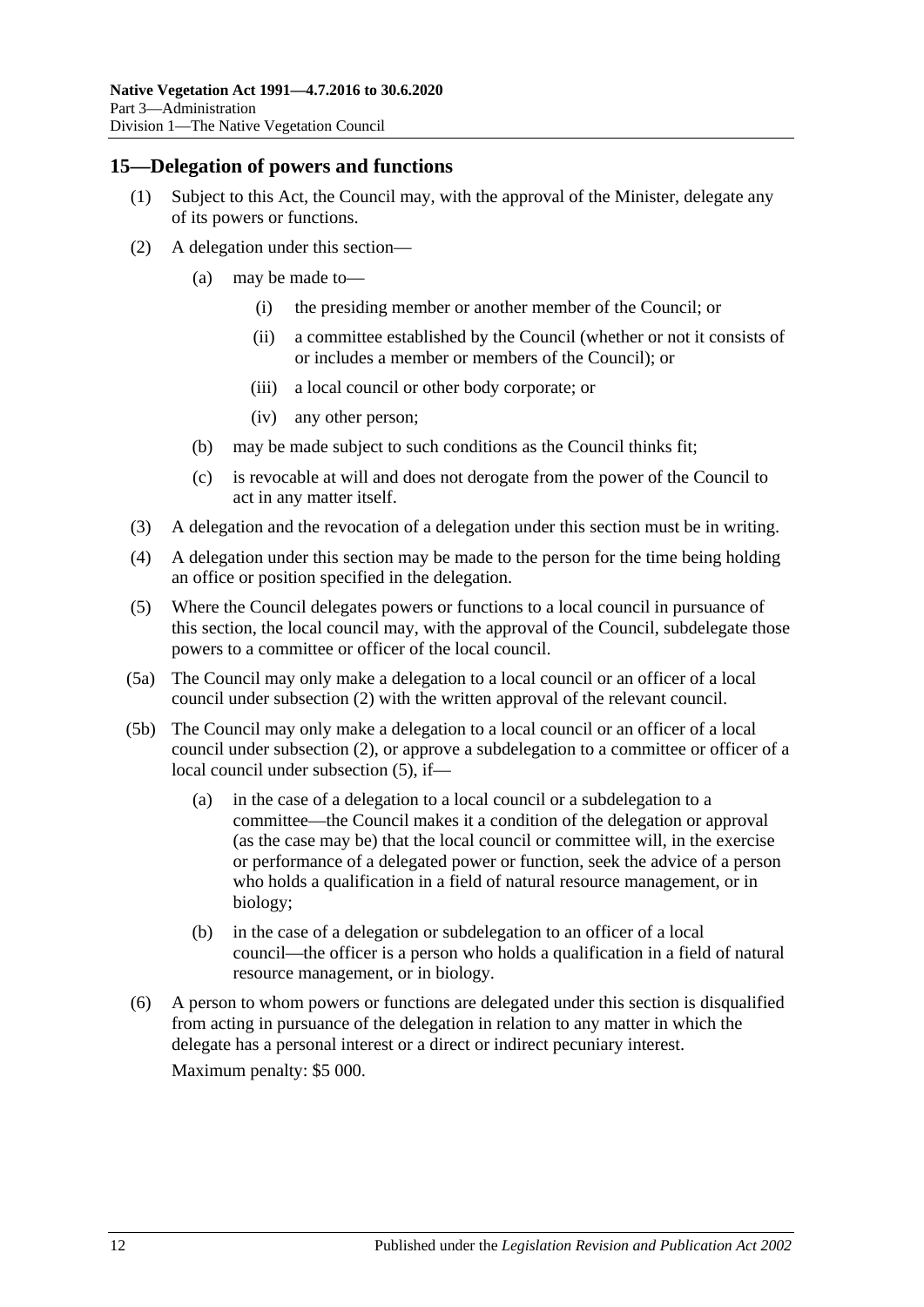(7) A person who is a member of a local council or the governing body of a body corporate to which powers or functions are delegated under this section is disqualified from taking part in any deliberations or decisions of the local council or body corporate made pursuant to the delegation in relation to any matter in which that person has a personal interest or a direct or indirect pecuniary interest.

Maximum penalty: \$5 000.

- (8) Despite a preceding subsection, the Council may only delegate a power to act in relation to any matter within the Murray-Darling Basin with the approval of the Minister to whom the administration of the *[River Murray Act](http://www.legislation.sa.gov.au/index.aspx?action=legref&type=act&legtitle=River%20Murray%20Act%202003) 2003* is committed.
- (9) Despite a preceding subsection, the Council may only delegate a power to act in relation to any matter within the Adelaide Dolphin Sanctuary with the approval of the Minister for the Adelaide Dolphin Sanctuary.

### <span id="page-12-0"></span>**16—Staff**

- (1) There must be a secretary to the Council and such other staff to assist the Council as the Minister thinks fit.
- (2) The secretary and other members of staff are to be Public Service employees.
- (3) The Council may, under an arrangement established by the Minister administering an administrative unit of the Public Service, make use of the services or staff of that administrative unit.

#### <span id="page-12-1"></span>**17—Annual report**

- (1) On or before 31 October in each year, the Council must prepare and present to the Minister a report upon the administration of this Act during the year that ended on the preceding 30 June and must as part of that report, report upon the work of the Council in carrying out its functions and achieving the objects of this Act.
- (2) The report must set out the purposes for which money from the Fund was applied in the relevant year and the amount applied for each purpose and must explain why the Fund was applied in that manner.
- (3) The Minister must, within six sitting days after receiving a report presented under this section, cause copies of the report to be laid before both Houses of Parliament.

## <span id="page-12-2"></span>**Division 3—The Native Vegetation Fund**

#### <span id="page-12-3"></span>**21—The Fund**

- (1) The Native Vegetation Fund is established.
- (2) The Fund is subject to the management and control of the Council.
- <span id="page-12-4"></span>(3) The Fund consists of—
	- (a) money appropriated by Parliament for the purposes of the Fund; and
	- (b) fees payable in respect of applications to the Council to clear native vegetation; and
	- (c) amounts paid into the Fund in accordance with a condition under section  $29(11)(d)$ ; and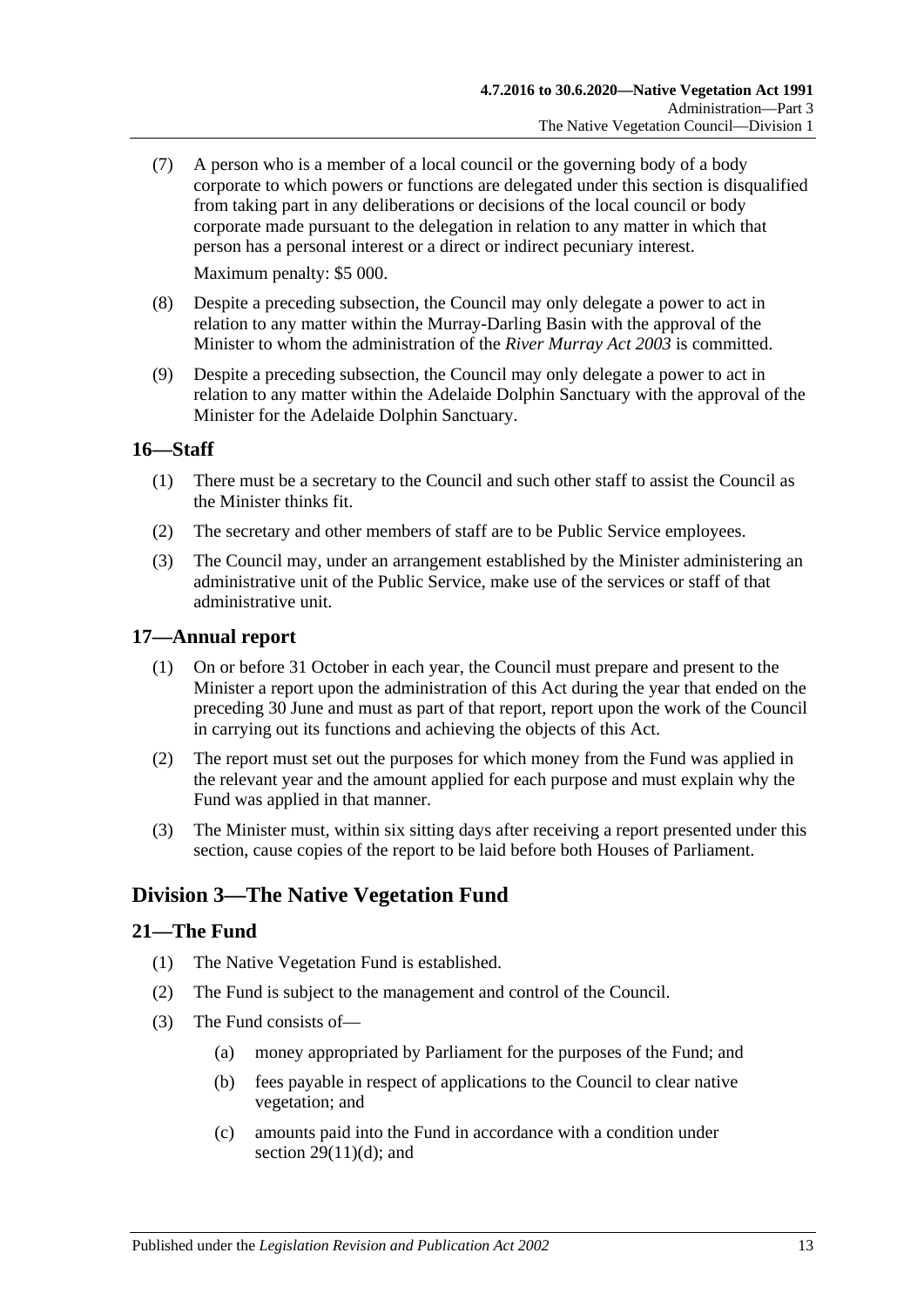- <span id="page-13-0"></span>(ca) expiation fees and penalties recovered in respect of offences against this Act; and
- <span id="page-13-1"></span>(cb) amounts paid into the Fund in accordance with an order under section  $31A(6)$ (f) or [\(g\);](#page-35-1) and
- <span id="page-13-2"></span>(cc) amounts paid into the Fund in accordance with an order under [section](#page-39-0) 31EA; and
- <span id="page-13-3"></span>(cd) amounts paid into the Fund in accordance with any provision made by the regulations; and
- (d) interest and accretions arising from investment of the Fund.
- (3a) If an application to clear native vegetation is made to a local council or other body corporate or other person acting under delegation from the Council, the prescribed fee paid by the applicant under section  $28(3)(b)(ii)(C)$  (excluding the fee prescribed for the report referred to in section  $28(3)(b)(ii)(A))$  may be retained by the local council or other body or person.
- (4) The Fund may, with the approval of the Minister, be invested in a manner determined by the Council.
- (5) The Council may make payments from the Fund in accordance with this Act.
- <span id="page-13-5"></span>(6) Money paid into the Fund under [subsection](#page-12-4)  $(3)(c)$ ,  $(ca)$ ,  $(cc)$  or  $(cd)$  must, as far as practicable, be used—
	- (a) to preserve and maintain native vegetation on land that is within the same region of the State as the relevant land (including preserving and maintaining native vegetation referred to in [paragraph](#page-13-4) (b)); or
	- (b) to establish or regenerate native vegetation on land that is within the same region of the State as the relevant land and that has been selected by the Council for that purpose after having regard to the Regional Biodiversity Plan or Plans (if any) approved by the Minister that apply within that region.
- <span id="page-13-6"></span><span id="page-13-4"></span>(6a) However, the Council may use the money referred to in [subsection](#page-13-5) (6) to establish, regenerate or maintain native vegetation in a region of the State other than the region where the relevant land is located if—
	- (a) the Council is satisfied that the environmental benefit to be achieved in the other region will outweigh the value of achieving a significant environmental benefit within the region where the relevant land is located; and
	- (b) the native vegetation includes or supports—
		- (i) plants of a rare, vulnerable or endangered species; or
		- (ii) plants that provide habitat for rare, vulnerable or endangered species of native animals; or
		- (iii) the whole, or a part, of a plant community that is rare, vulnerable or endangered; or
		- (iv) a significant remnant of vegetation in an area which has been extensively cleared; and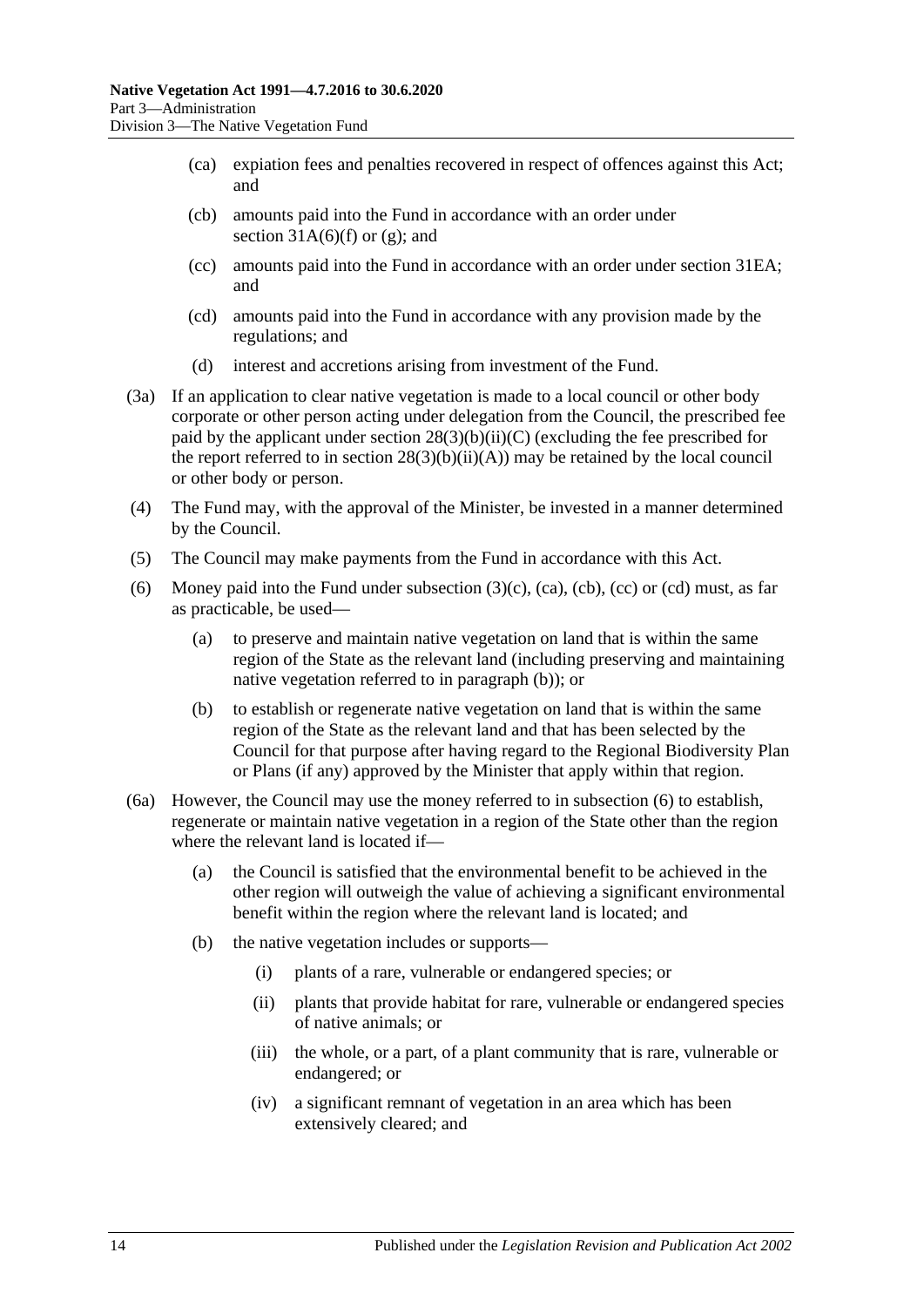- (c) the establishment, regeneration or maintenance of the native vegetation is carried out in accordance with guidelines adopted under [section](#page-18-0) 25 that apply to such establishment, regeneration or maintenance.
- (6b) For the purposes of making an assessment under this section as to whether 2 or more places are within the same region of the State, the Council may take into account such matters as it thinks fit.
- (6c) To avoid doubt, nothing in this section prevents the Council from making a payment from the Fund to the person or body who paid the money into the Fund so that the person or body can establish, regenerate or maintain native vegetation in accordance with this Act.
- (7) In this section—

#### *relevant land* means—

- (a) in a case where [subsection](#page-12-4) (3)(c) applies—land that is to be cleared under the consent to which the relevant condition relates;
- (b) in a case where [subsection](#page-13-0)  $(3)(ca)$ , [\(cb\)](#page-13-1) or [\(cc\)](#page-13-2) applies—land on which the native vegetation involved in the offence or breach of the Act by virtue of which the relevant amount became payable was grown or was situated;
- (c) in a case where [subsection](#page-13-3)  $(3)(cd)$  applies—land on which the native vegetation that is relevant to the operation of the particular regulation was grown or was situated.

### <span id="page-14-0"></span>**22—Accounts and audit**

- (1) The Council must keep proper accounts of receipts and payments in relation to the Fund.
- (2) The Auditor-General may at any time, and must at least once in each year, audit the accounts of the Fund.

## <span id="page-14-1"></span>**Part 4—Heritage agreements, proposals for revegetation and financial and other assistance**

## <span id="page-14-2"></span>**Division 1—Heritage agreements**

### <span id="page-14-3"></span>**23—Heritage agreements**

- (1) The Minister may enter into a heritage agreement with the owner of land—
	- (a) where native vegetation is growing or situated and the Minister considers that provision should be made for the preservation or enhancement of the native vegetation; or
	- (b) where the land has been re-vegetated with plants of one or more species indigenous to the local area so as to be representative of a naturally occurring plant community and the Minister considers, after having regard to the Regional Biodiversity Plan or Plans (if any) approved by the Minister, and associated pre-European vegetation mapping (if any) undertaken by the Minister, that apply in the vicinity of the relevant land, that provision should be made for the preservation or enhancement of that vegetation.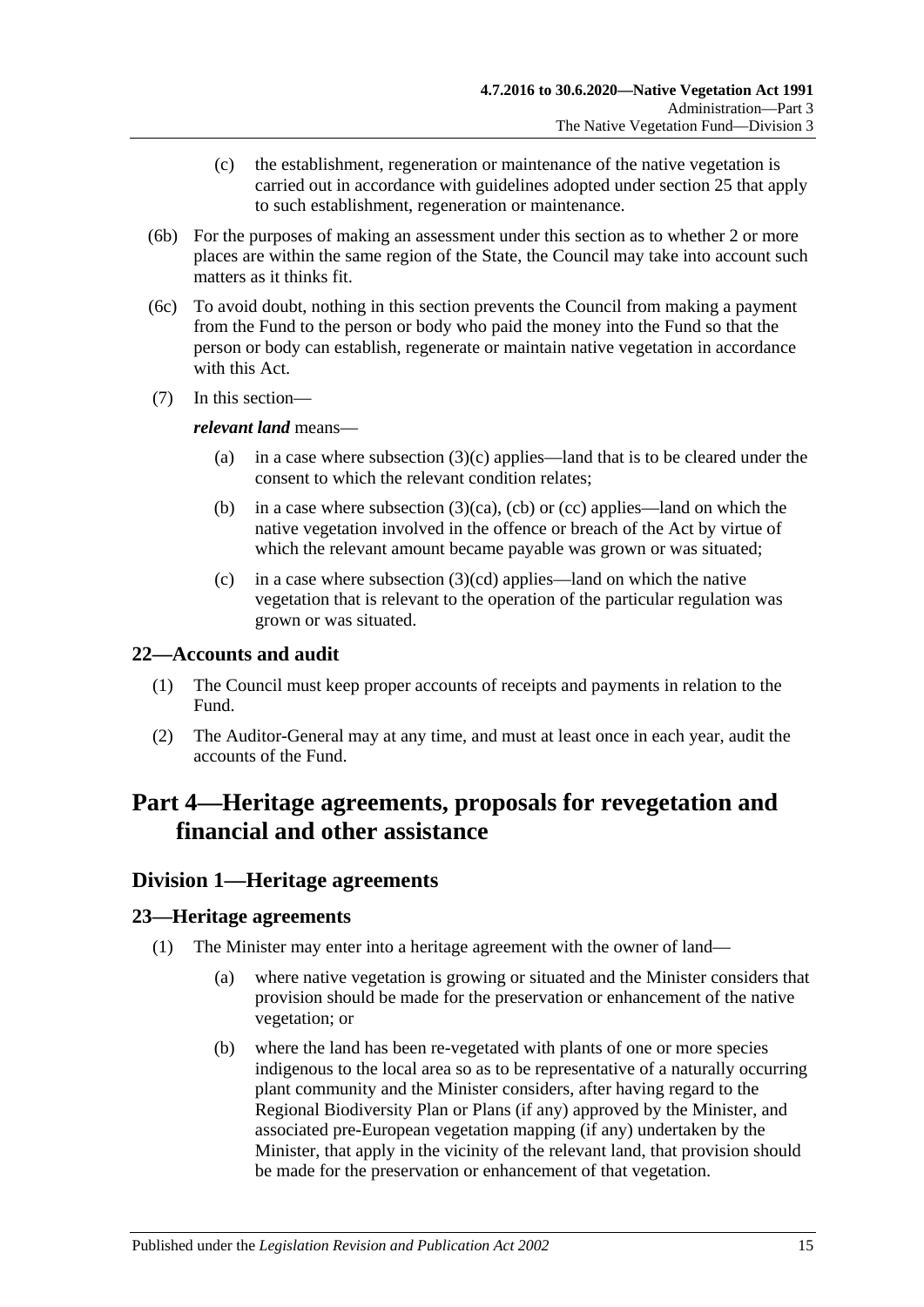Part 4—Heritage agreements, proposals for revegetation and financial and other assistance Division 1—Heritage agreements

- (2) A heritage agreement attaches to the land and is binding on the current owner of the land whether or not that owner was the person with whom the agreement was made.
- (3) The Minister may, by agreement with the owner of the land to which a heritage agreement applies, vary or terminate the agreement.
- (4) A heritage agreement is, to the extent specified in the agreement, binding on the occupier of the land.
- (5) The Minister must not enter into, vary or terminate a heritage agreement under this section without first consulting and obtaining the approval of the Council.

#### <span id="page-15-0"></span>**23A—Effect of heritage agreement**

- (1) A heritage agreement may contain any provision for the preservation or enhancement of native vegetation.
- <span id="page-15-2"></span>(2) A heritage agreement may, for example—
	- (a) restrict the use of land to which it applies;
	- (b) require specified work or work of a specified kind to be carried out in accordance with specified standards on the land;
	- (c) restrict the nature of work that may be carried out on the land;
	- (d) provide for the management of the land, native vegetation on the land or any animals living on or visiting the land in accordance with a particular management plan or in accordance with management plans to be agreed from time to time between the Minister and the owner;
	- (e) provide for remission of rates or taxes in respect of the land;
	- (f) provide for the Minister to pay to the owner of the land an amount in respect of the decrease in the value of the land resulting from the execution of the heritage agreement and noting by the Registrar-General of the fact that it has come into force;
	- (g) provide for the Minister to pay to the owner of the land an amount as an incentive to enter into the heritage agreement.
- (3) A term of a heritage agreement providing for the remission of rates or taxes has effect despite any law to the contrary.
- (4) The amount that the Minister agrees to pay in respect of the decrease in the value of the land referred to in [subsection](#page-15-2) (2) must not exceed the amount of the decrease determined by the Valuer-General.
- (5) Any money required by the Minister to meet his or her obligations under a heritage agreement entered into under this section must be paid to the Minister from the Fund.

#### <span id="page-15-1"></span>**23B—Registration of heritage agreements**

- (1) The Council must keep a register of heritage agreements entered into under this Act and must include in the register any agreement varying or terminating a heritage agreement.
- (2) The register must be kept available for public inspection at the office of the Council during ordinary office hours.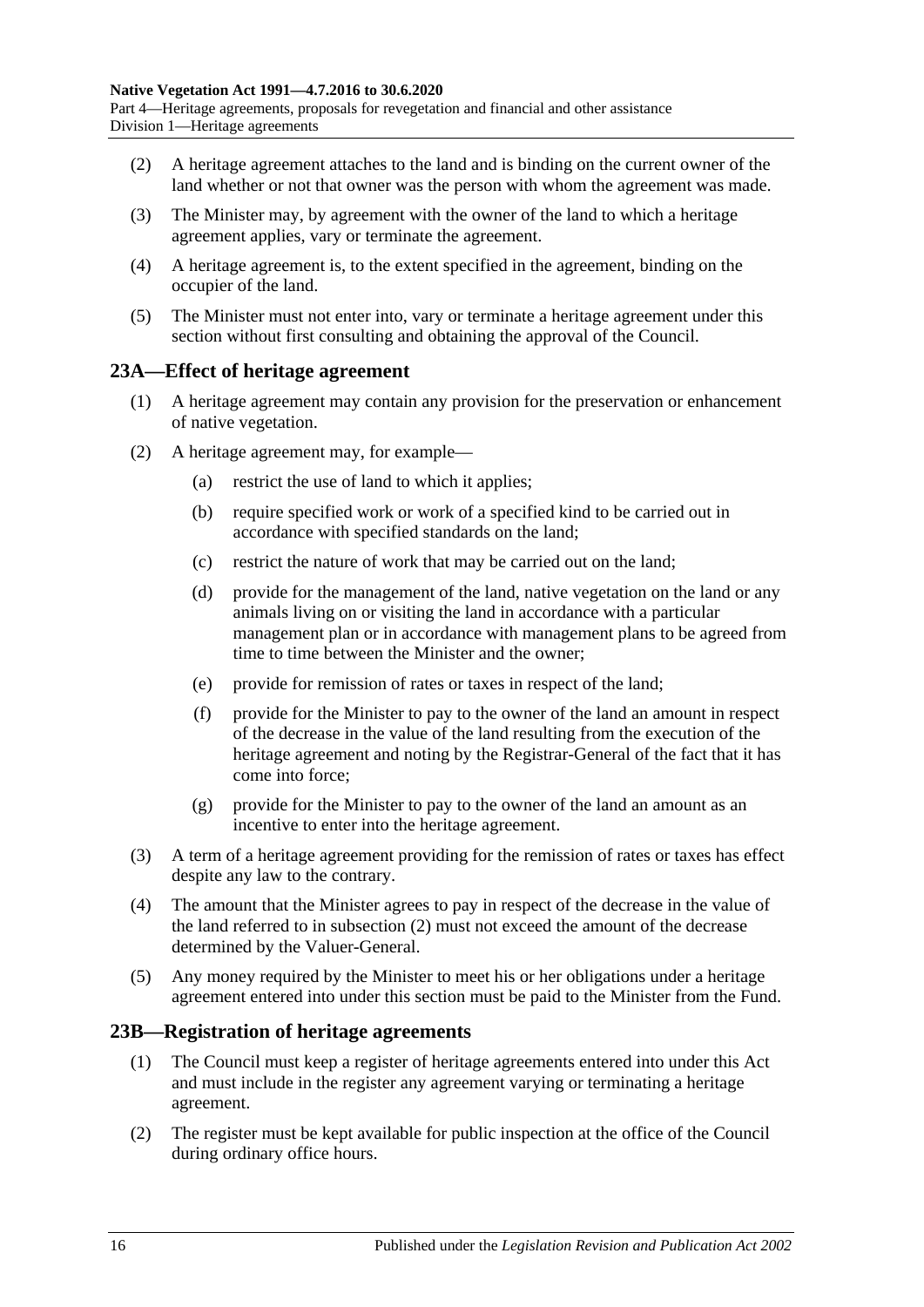(3) When the Minister enters into a heritage agreement, or an agreement varying or terminating a heritage agreement, the Registrar-General must, on application by the Minister or another party to the agreement, note the agreement against the relevant instrument of title or, in the case of land not under the *[Real Property Act](http://www.legislation.sa.gov.au/index.aspx?action=legref&type=act&legtitle=Real%20Property%20Act%201886) 1886*, against the land (and, subject to an appropriate application under this subsection, must ensure that the note is not removed once made).

## <span id="page-16-0"></span>**Division 2—Approval by the Council of proposal for revegetation**

## <span id="page-16-1"></span>**23D—Application of Division**

This Division applies to native vegetation if—

- (a) the Council has declared that this Division applies to the vegetation under [section](#page-16-2) 23E; or
- (b) the vegetation is established pursuant to a proposal approved by the Council under [section](#page-16-3) 23F.

## <span id="page-16-2"></span>**23E—Declaration in relation to existing vegetation**

The Council may, on the application of the owner of land that has been revegetated with plants of one or more species indigenous to South Australia, declare that this Division applies to the vegetation if, in its opinion, the value of the vegetation is sufficient to warrant the application of the controls against clearance under [Part 5.](#page-23-1)

## <span id="page-16-3"></span>**23F—Proposal for revegetation of land**

An owner of land who wishes to revegetate the land with plants of one or more species indigenous to the local area that will be representative of a naturally occurring plant community may submit the proposal to the Council for approval.

### <span id="page-16-4"></span>**23G—Information required on application or submission**

The landowner's application under [section](#page-16-2) 23E or submission under [section](#page-16-3) 23F must be in a form approved by the Council and must include, or be accompanied by, such information as the Council requires.

## <span id="page-16-5"></span>**23H—Decision by the Council**

- (1) If, in the opinion of the Council after having regard to the Regional Biodiversity Plan or Plans (if any) prepared by the Minister, and associated pre-European vegetation mapping (if any) undertaken by the Minister, that apply in the vicinity of the relevant land, and any other matter considered relevant by the Council, the value of the native vegetation referred to in [section](#page-16-2) 23E or [23F](#page-16-3) is, or will be, sufficient to warrant application of the controls against clearance under [Part 5,](#page-23-1) it may make a declaration in relation to the vegetation under [section](#page-16-2) 23E or approve the proposal under [section](#page-16-3) 23F.
- <span id="page-16-6"></span>(2) The Council may, if it thinks it appropriate to do so, vary or revoke a declaration or approval made or given under this Division.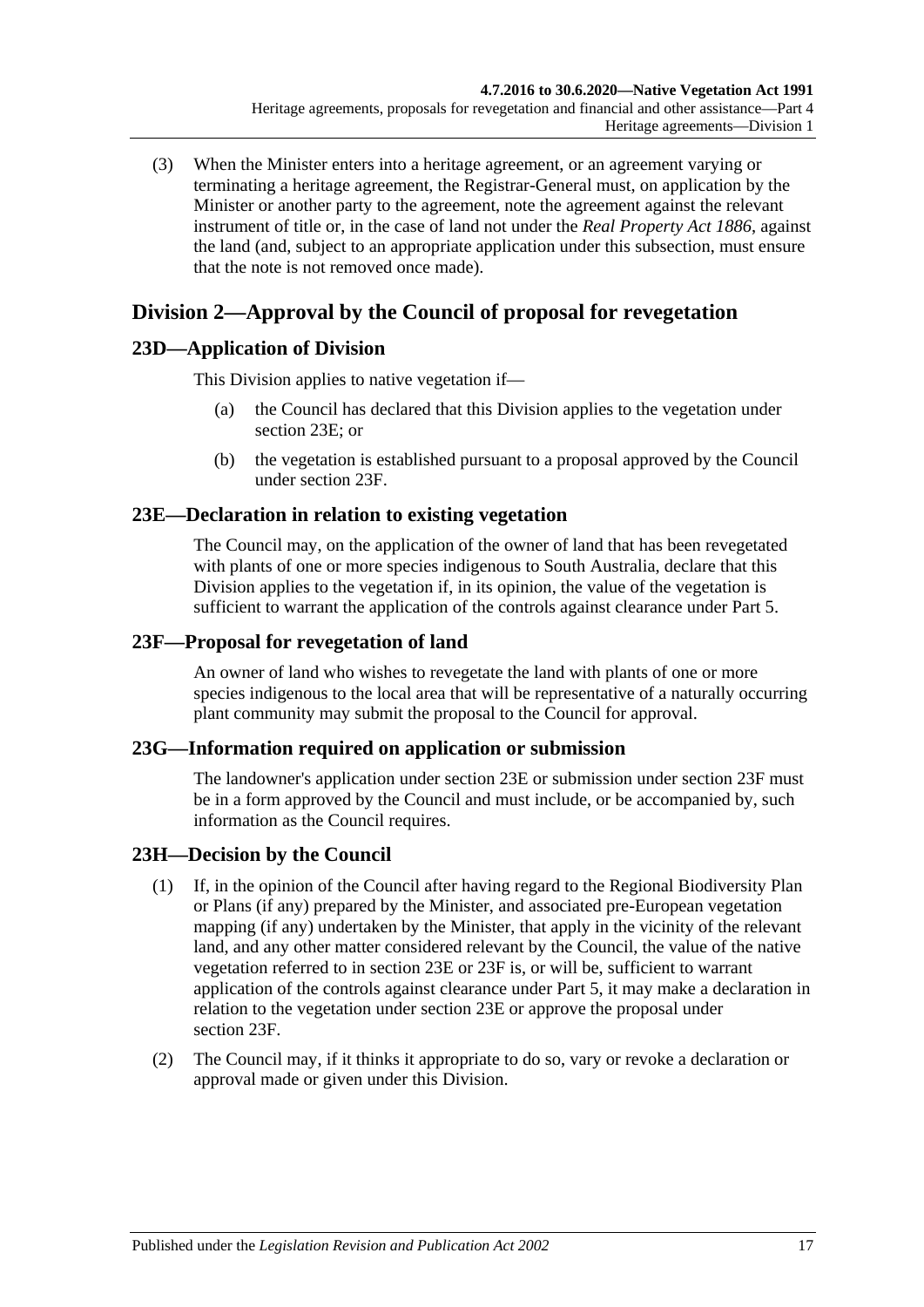Part 4—Heritage agreements, proposals for revegetation and financial and other assistance Division 2—Approval by the Council of proposal for revegetation

### <span id="page-17-0"></span>**23I—Noting of Council's approval against the title to the land**

- (1) Where the Council has made a declaration or given its approval under this Division, it must inform the Registrar-General in writing of the declaration or approval and must provide the Registrar-General with such further information as he or she requires to comply with [subsection](#page-17-3) (3).
- (2) However, the Council need not proceed to inform the Registrar-General of an approval under [section](#page-16-3) 23F until the Council is satisfied that it is appropriate to do so in accordance with the terms of the approval.
- <span id="page-17-3"></span>(3) The Registrar-General must note the declaration or approval against the relevant instrument of title for the land or, in the case of land not under the *[Real Property](http://www.legislation.sa.gov.au/index.aspx?action=legref&type=act&legtitle=Real%20Property%20Act%201886)  Act [1886](http://www.legislation.sa.gov.au/index.aspx?action=legref&type=act&legtitle=Real%20Property%20Act%201886)*, against the land.
- (4) The Registrar-General must, on application by the Council after the making of a decision under section [23H\(2\),](#page-16-6) vary or cancel a note under [subsection](#page-17-3) (3) (but must otherwise ensure that the note is not removed once made).

## <span id="page-17-1"></span>**Division 3—Financial and other assistance**

#### <span id="page-17-4"></span><span id="page-17-2"></span>**24—Assistance to landowners**

- (1) An owner of land that is subject to a heritage agreement may apply to the Council for financial or other assistance in—
	- (a) managing the land, native vegetation on the land or any animals living on or visiting the land;
	- (b) preserving or enhancing native vegetation on the land;
	- (c) establishing native vegetation on the land;
	- (d) undertaking research in relation to the preservation, enhancement or management of native vegetation on the land or of animals living on or visiting the land.
- (1a) An owner of land in relation to which a proposal has been approved by the Council under [Division 2](#page-16-0) may apply to the Council for financial assistance in establishing native vegetation on the land in accordance with the proposal.
- (2) An application must be in a form approved by the Council and must set out the applicant's proposals for the application of the assistance requested by the applicant.
- (3) The applicant's proposals must be based on guidelines adopted by the Council under this Part.
- (4) The Council may grant an application for assistance subject to such conditions as it thinks fit including, in the case of an application under [subsection](#page-17-4) (1), the execution of an agreement varying the heritage agreement in a manner approved by the Council.
- (5) Money payable by way of financial assistance under this section must be paid from the Fund.
- <span id="page-17-5"></span>(6) Where, in the opinion of the Council, a person to whom the Council has granted financial assistance under this section—
	- (a) contravenes or fails to comply with a condition attached to the grant of the assistance; or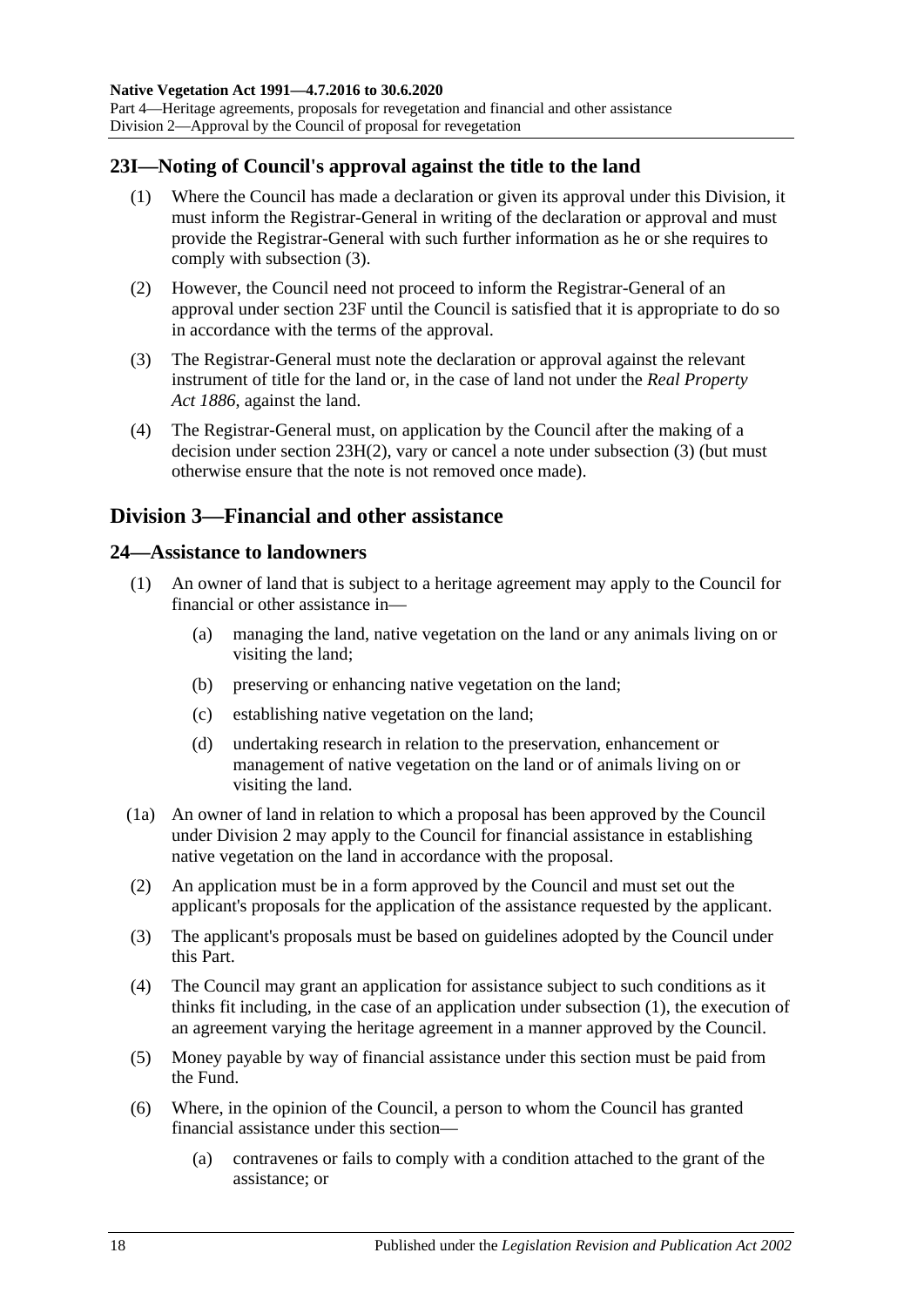(b) fails, within a reasonable time, to apply the amount granted for the purpose for which it was granted,

the Council may serve written notice on that person demanding repayment of the amount granted or such lesser amount as is specified in the notice.

- <span id="page-18-1"></span>(7) An amount demanded by the Council under [subsection](#page-17-5) (6) is a debt due by the person from whom it is demanded to the Council and upon recovery must be paid by the Council into the Fund.
- (8) A court that is considering a claim for payment of a debt referred to in [subsection](#page-18-1) (7) may refuse to order payment of all or part of the amount claimed if, in its opinion, the person to whom the financial assistance was granted has applied it in accordance with the conditions on which it was granted or in accordance with what he or she genuinely believed to be the conditions on which it was granted.

## <span id="page-18-0"></span>**25—Guidelines for the application of assistance and the management of native vegetation**

- (1) The Council must prepare draft guidelines in relation to—
	- (a) the application of financial and other assistance provided by the Council; and
	- (b) the management of native vegetation; and
	- (ba) the establishment, regeneration or maintenance of native vegetation under [section](#page-13-6) 21(6a); and
	- (c) the operation of [section](#page-29-0) 29(4a); and
	- (d) clearing vegetation by the process commonly known as a cold burn; and
	- (e) any other matter required by the regulations.
- <span id="page-18-4"></span><span id="page-18-3"></span><span id="page-18-2"></span>(2) After preparation of the draft guidelines the Council must—
	- (a) by public advertisement, invite members of the public to make representations to the Council (within a period of not less than two months following publication of the advertisement) as to matters that should be addressed by the guidelines; and
	- (ab) submit the guidelines to the Minister for comment; and
	- (b) submit the guidelines for comment by the regional NRM board for the NRM region to which the guidelines relate; and
	- (c) where the guidelines relate to pastoral land, submit the guidelines to the Pastoral Board for comment; and
	- (e) where the guidelines relate to land within the area of a local council, submit the guidelines to the Local Government Association of South Australia for comment; and
	- (f) submit the guidelines to Primary Producers SA Incorporated and to the Conservation Council of South Australia Incorporated for comment; and
	- (g) where the guidelines relate to land within the Murray-Darling Basin, submit the guidelines to the Minister to whom the administration of the *[River Murray](http://www.legislation.sa.gov.au/index.aspx?action=legref&type=act&legtitle=River%20Murray%20Act%202003)  Act [2003](http://www.legislation.sa.gov.au/index.aspx?action=legref&type=act&legtitle=River%20Murray%20Act%202003)* is committed for comment.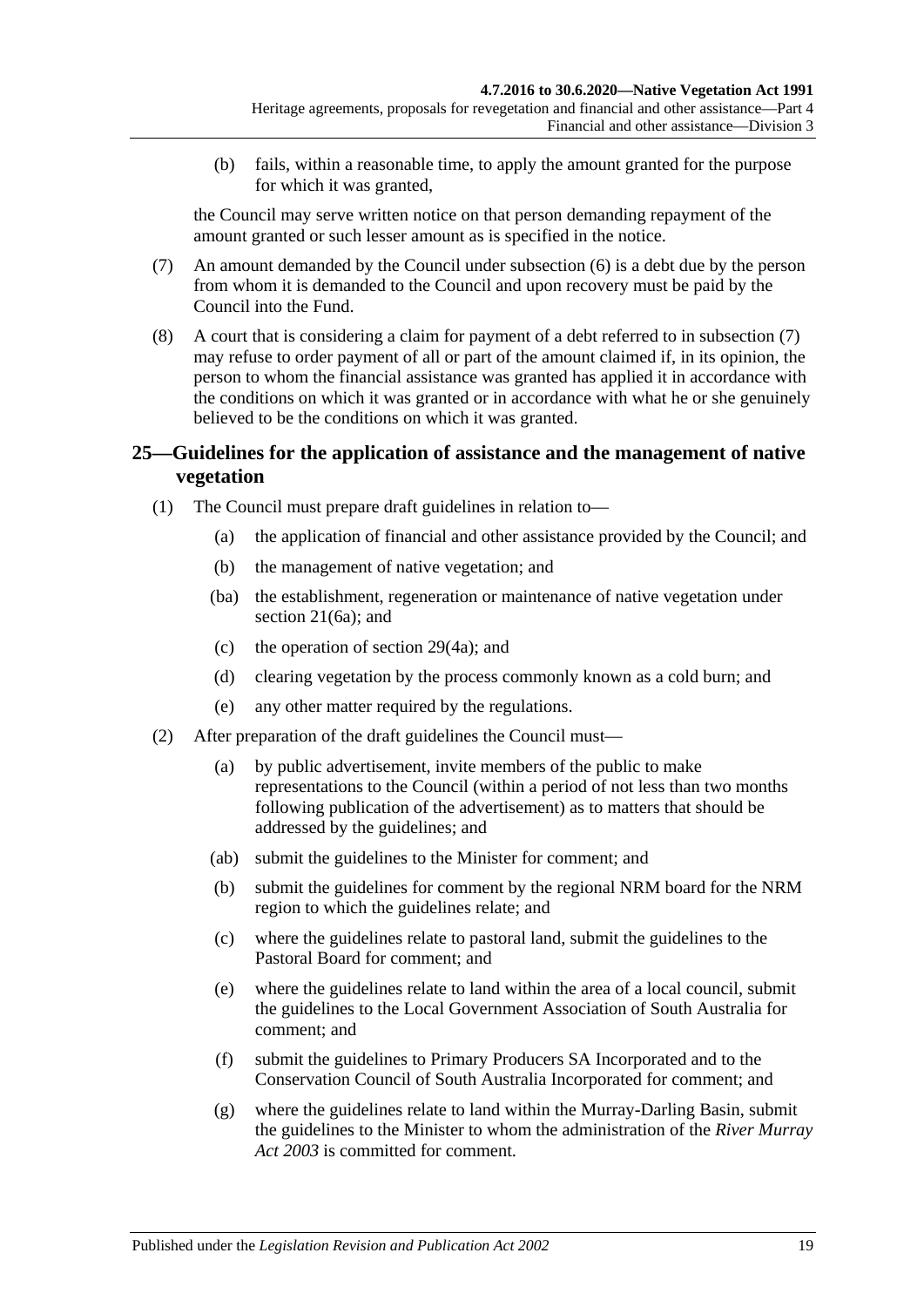Part 4—Heritage agreements, proposals for revegetation and financial and other assistance Division 3—Financial and other assistance

- (3) The public advertisement referred to in [subsection](#page-18-2)  $(2)(a)$  must—
	- (a) specify an address at which copies of the draft guidelines may be purchased or inspected;
	- (b) specify an address to which representations in connection with the draft guidelines may be forwarded.
- (3a) Where the guidelines relate to land within the Murray-Darling Basin, the guidelines must seek to further the objects of the *[River Murray Act](http://www.legislation.sa.gov.au/index.aspx?action=legref&type=act&legtitle=River%20Murray%20Act%202003) 2003* and the *Objectives for a Healthy River Murray* under the *[River Murray Act](http://www.legislation.sa.gov.au/index.aspx?action=legref&type=act&legtitle=River%20Murray%20Act%202003) 2003* (insofar as they may be relevant).
- (3b) Where the guidelines relate to land within the Adelaide Dolphin Sanctuary, the guidelines must seek to further the objects and objectives of the *[Adelaide Dolphin](http://www.legislation.sa.gov.au/index.aspx?action=legref&type=act&legtitle=Adelaide%20Dolphin%20Sanctuary%20Act%202005)  [Sanctuary Act](http://www.legislation.sa.gov.au/index.aspx?action=legref&type=act&legtitle=Adelaide%20Dolphin%20Sanctuary%20Act%202005) 2005* (insofar as they may be relevant).
- (4) The Council may adopt the draft guidelines with, or without, amendment but must, before adopting them, consider all representations made by members of the public and comments made pursuant to [subsection](#page-18-3) (2).
- (5) The Council must, by public advertisement, specify an address at which copies of guidelines adopted by the Council may be purchased or inspected.
- (5a) The Council may, by following the procedures required by this section for the preparation and adoption of the initial guidelines, prepare and adopt guidelines varying or replacing guidelines previously adopted under this section.
- (5b) Where the Council thinks it is desirable to take the time to consult on proposed guidelines in more detail than is required by this section, it may prepare and adopt guidelines under this section as an interim measure with the intention of varying or replacing them if necessary after it has had time for further consultation.
- (5c) For the purposes of this section, draft guidelines in relation to the application of financial and other assistance will only be taken to relate to an NRM region, pastoral land, the Murray-Darling Basin or the Adelaide Dolphin Sanctuary if the guidelines explicitly state that they do.
- (6) In this section—

*public advertisement* means an advertisement published in the Gazette and in a newspaper circulating throughout the State.

## <span id="page-19-0"></span>**Part 4A—Credit, assignment and third party establishment of environmental benefits**

### <span id="page-19-1"></span>**25A—Credit for environmental benefits**

- $(1)$  If—
	- (a) a person—
		- (i) has achieved an environmental benefit (not being a benefit required in relation to a consent to clear native vegetation or under any other requirement under this Act); or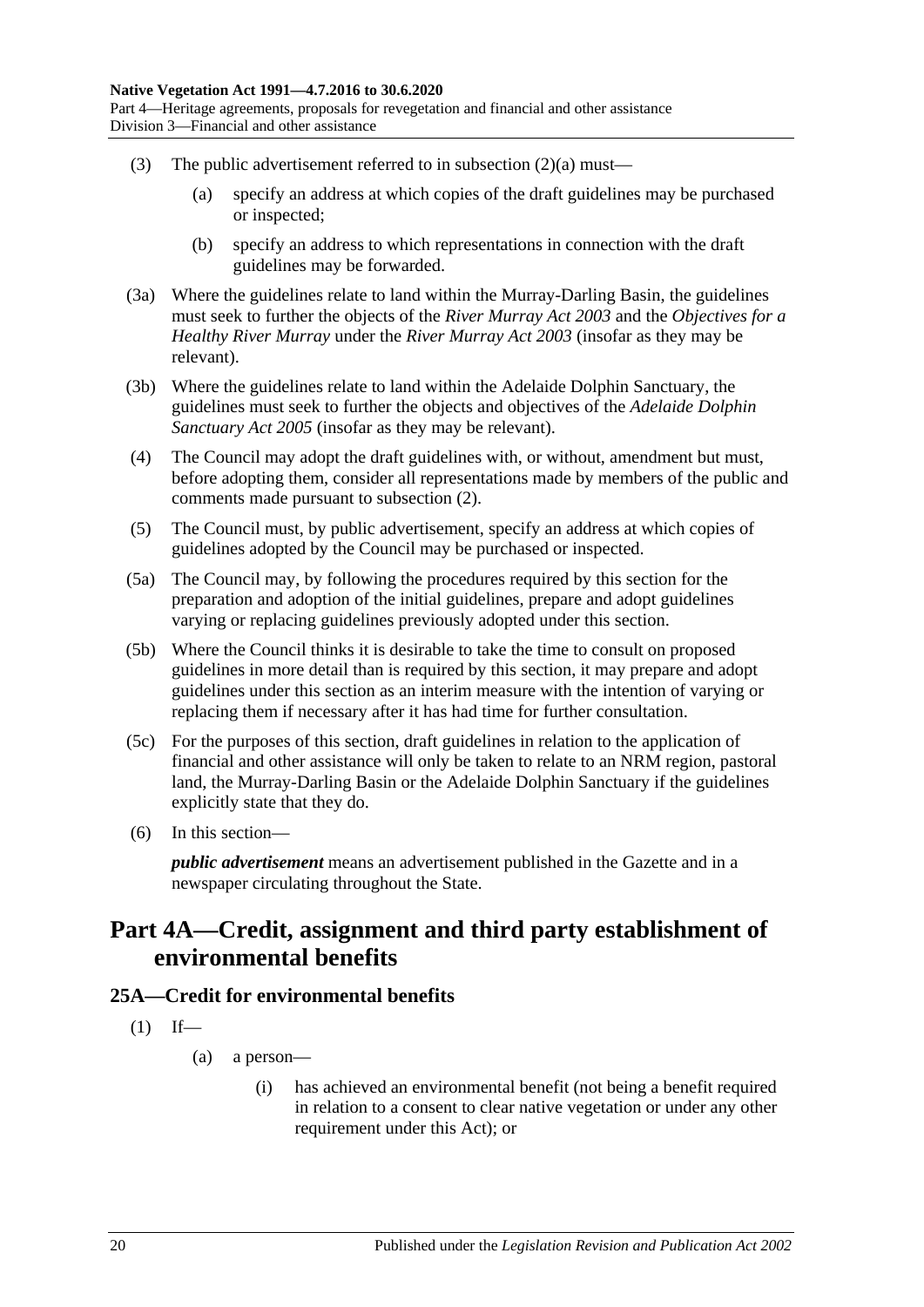- (ii) has, in accordance with a consent to clear native vegetation, achieved an environmental benefit that exceeds the value of the minimum benefit needed to offset the loss of the cleared vegetation; and
- <span id="page-20-1"></span>(b) the Council is satisfied that the benefit or excess benefit (as the case requires) is of a significant value,

the Council may, for the purposes of this Act—

- (c) credit the person with having achieved an environmental benefit of a value determined by the Council (whether monetary or otherwise); and
- <span id="page-20-3"></span>(d) take into account and apply the value of the credit (adjusted to reflect the value, in the Council's opinion, of the native vegetation the subject of the credit at the time it is so applied) to—
	- (i) an amount of environmental benefit the person must achieve; or
	- (ii) an amount of compensation proposed to be paid into the Fund under [section](#page-28-2) 28(4); or
	- (iii) an amount to be paid into the Fund under any other provision of this Act as an alternative to achieving an environmental benefit.
- (2) In determining the value of an excess benefit contemplated by [subsection](#page-20-1)  $(1)(a)(ii)$ , the Council must have regard to the approximate difference between the value of the environmental benefit achieved by the person and the value of the environmental benefit that would, in the Council's opinion, have been the minimum the person would have been required to achieve in the circumstances.

## <span id="page-20-2"></span><span id="page-20-0"></span>**25B—Assignment of credit**

- (1) Subject to this section, a person credited under [section](#page-19-1) 25A with having achieved an environmental benefit (the *assignor*) may, with the written approval of the Council, assign the whole or part of the credit to another person or body (the *assignee*).
- (2) An application for approval under [subsection](#page-20-2) (1)—
	- (a) must be made in a manner and form determined by the Council; and
	- (b) must be accompanied by such information as the Council may reasonably require; and
	- (c) must be accompanied by the prescribed fee.
- (3) The Council must not give its approval under [subsection](#page-20-2) (1) unless the assignor has complied with any requirement of the Council to do 1 or more of the following:
	- (a) enter into a heritage agreement in respect of the native vegetation that is the subject of the credit to be assigned;
	- (b) enter into a management agreement under [section](#page-22-0) 25D in respect of the native vegetation that is the subject of the credit to be assigned.
- (4) Before giving its approval under [subsection](#page-20-2) (1), the Council must have regard to any Regional Biodiversity Plan or Plans approved by the Minister that apply within any region relevant to the application.
- (5) An approval may be conditional or unconditional.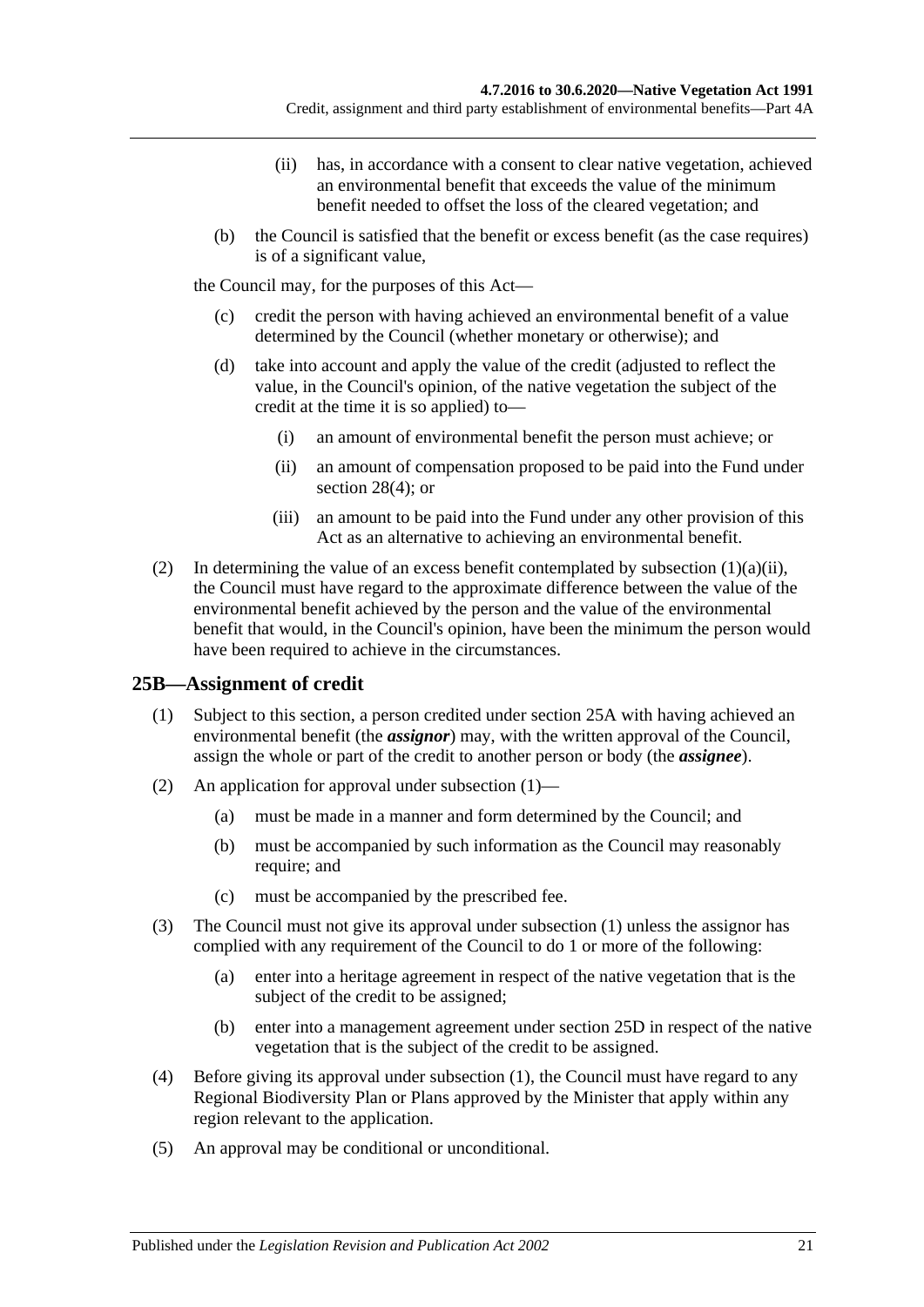Part 4A—Credit, assignment and third party establishment of environmental benefits

- (6) A condition of an approval is binding on, and enforceable against—
	- (a) the assignor; and
	- (b) all owners and occupiers, and subsequent owners and occupiers, of the land on which the native vegetation that is the subject of the assigned credit is growing or situated.
- (7) The Council may, by notice in writing, vary or revoke a condition of an approval.
- (8) An approval remains in force for the period specified by the Council in the approval, or for such longer period as the Council may fix on application by the assignor or assignee.
- (9) The Council must inform the Registrar-General in writing of all conditions imposed under this section that relate to land and must provide the Registrar-General with such further information as the Registrar-General requires to comply with [subsection](#page-21-1) (10).
- <span id="page-21-1"></span>(10) The Registrar-General must note the conditions against the relevant instrument of title for the land or, in the case of land not under the *[Real Property Act](http://www.legislation.sa.gov.au/index.aspx?action=legref&type=act&legtitle=Real%20Property%20Act%201886) 1886*, against the land.
- (11) The Registrar-General must, on the application of the Council after the variation or revocation of a condition under this section, vary or cancel a note under [subsection](#page-21-1) (10) (but must otherwise ensure that the note is not removed once made).
- (12) For the purposes of this Act—
	- (a) credit assigned under this section will be taken to be credit of the assignee;
	- (b) an assignment of credit that contravenes this section is, unless the Council determines otherwise, void and of no effect.

## <span id="page-21-0"></span>**25C—Achievement of environmental benefit by accredited third party provider**

- <span id="page-21-2"></span>(1) Subject to this section, a requirement under this Act that an environmental benefit be achieved by a person (the *proponent*) may, with the written approval of the Council, be satisfied by means of the achievement of the environmental benefit by an accredited third party provider.
- (2) An application for approval under [subsection](#page-21-2) (1)—
	- (a) must be made in a manner and form determined by the Council; and
	- (b) must be accompanied by such information as the Council may reasonably require; and
	- (c) must be accompanied by the prescribed fee.
- (3) The Council must not give its approval under [subsection](#page-21-2) (1) unless the accredited third party provider—
	- (a) has entered into a management agreement under [section](#page-22-0) 25D in respect of the native vegetation comprising the environmental benefit; and
	- (b) has complied with any other requirements prescribed by the regulations for the purposes of this section.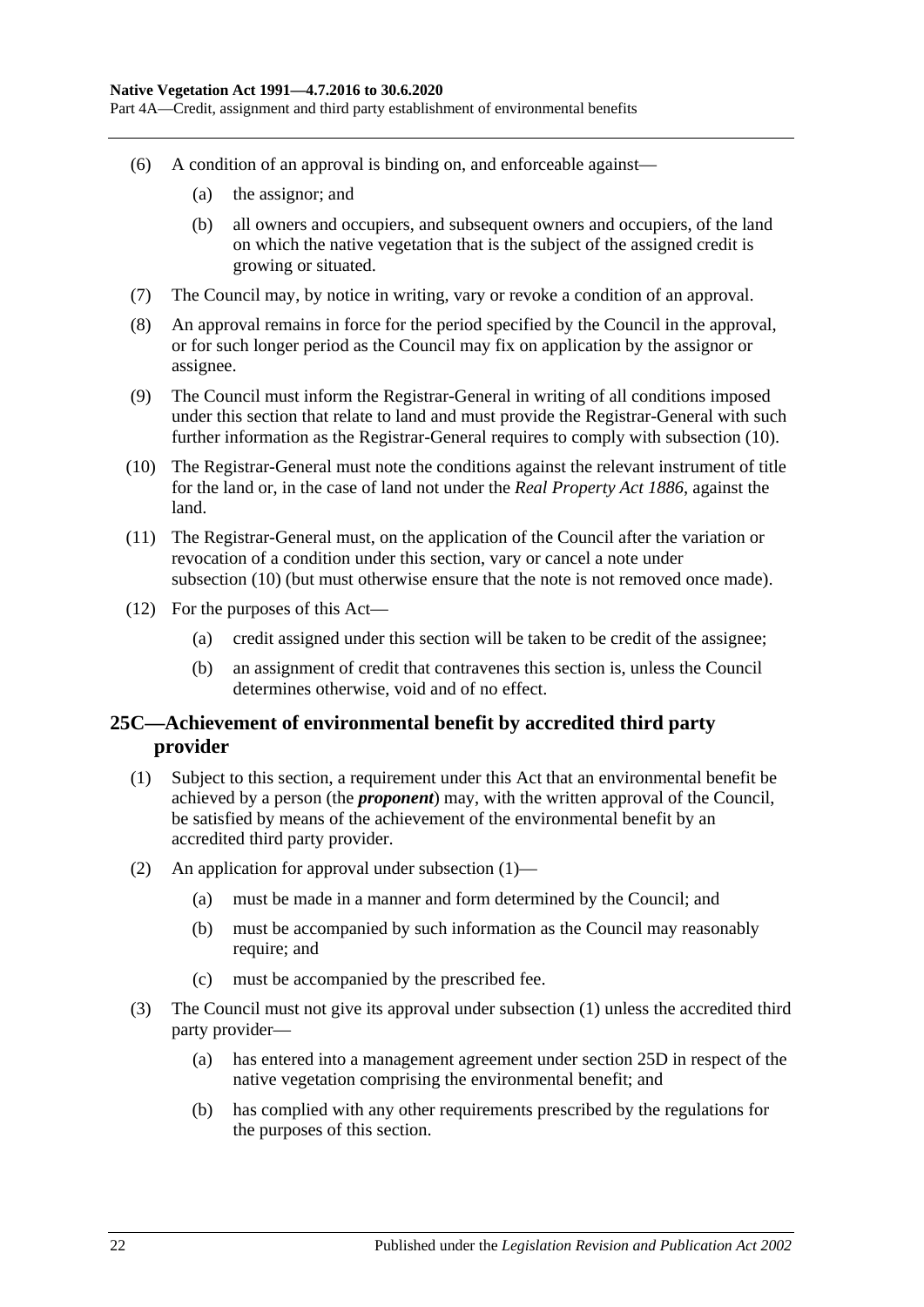- (4) Before giving its approval under [subsection](#page-21-2) (1), the Council must have regard to any Regional Biodiversity Plan or Plans approved by the Minister that apply within any region relevant to the application.
- (5) An approval may be conditional or unconditional.
- (6) A condition of an approval is binding on, and enforceable against—
	- (a) the accredited third party provider; and
	- (b) all owners and occupiers, and subsequent owners and occupiers, of the land on which the native vegetation comprising the environmental benefit is growing or situated.
- (7) The Council may, by notice in writing, vary or revoke a condition of an approval.
- (8) An approval remains in force for the period specified by the Council in the approval, or for such longer period as the Council may fix on application by the proponent or provider.
- (9) The Council must inform the Registrar-General in writing of all conditions imposed under this section that relate to land and must provide the Registrar-General with such further information as the Registrar-General requires to comply with [subsection](#page-22-1) (10).
- <span id="page-22-1"></span>(10) The Registrar-General must note the conditions against the relevant instrument of title for the land or, in the case of land not under the *[Real Property Act](http://www.legislation.sa.gov.au/index.aspx?action=legref&type=act&legtitle=Real%20Property%20Act%201886) 1886*, against the land.
- (11) The Registrar-General must, on the application of the Council after the variation or revocation of a condition under this section, vary or cancel a note under [subsection](#page-22-1) (10) (but must otherwise ensure that the note is not removed once made).
- (12) In this section—

*accredited third party provider* means a person or body accredited for the purposes of this section in accordance with the regulations.

### <span id="page-22-0"></span>**25D—Management agreements**

- (1) The Minister may enter into a management agreement with—
	- (a) an assignor of credit under [section](#page-20-0) 25B; or
	- (b) an accredited third party provider of an environmental benefit under [section](#page-21-0) 25C.
- (2) A management agreement may contain such provisions for the management of the relevant native vegetation as the Minister thinks fit, including (without limiting the generality of this subsection)—
	- (a) requiring specified work or work of a specified kind to be carried out in accordance with specified standards on the land on which the relevant native vegetation is growing or situated (the *subject land*); and
	- (b) restricting the nature of work or other activities that may be carried out on the subject land.
- (3) A management agreement attaches to the subject land and is binding on the current owner of the subject land whether or not that owner was the person with whom the agreement was made.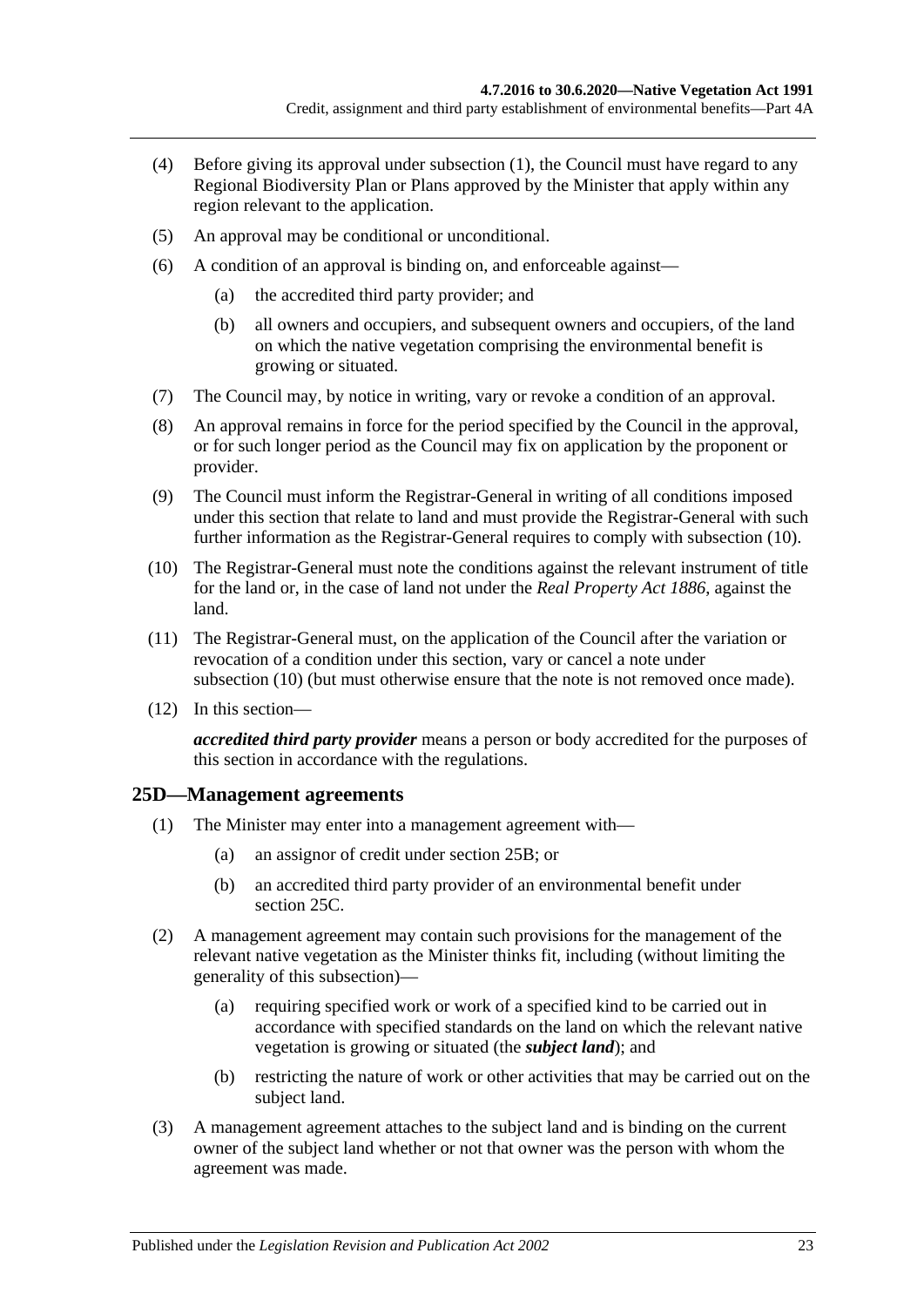Part 4A—Credit, assignment and third party establishment of environmental benefits

- (4) The Minister may, by agreement with the owner of the subject land to which a management agreement applies, vary or terminate the agreement.
- (5) A management agreement is, to the extent specified in the agreement, binding on the occupier of the subject land.
- (6) The Minister must not enter into, vary or terminate a management agreement under this section without first consulting and obtaining the approval of the Council.
- (7) If the Minister enters into a management agreement, or an agreement varying or terminating a management agreement, the Registrar-General must, on application by the Minister, note the agreement against the relevant instrument of title or, in the case of subject land not under the *[Real Property Act](http://www.legislation.sa.gov.au/index.aspx?action=legref&type=act&legtitle=Real%20Property%20Act%201886) 1886*, against the land (and, subject to an appropriate application under this subsection, must ensure that the note is not removed once made).
- (8) In this section—

*relevant native vegetation* means the native vegetation that is the subject of credit assigned under [section](#page-20-0) 25B or that comprises the environmental benefit achieved, or to be achieved, by the accredited third party provider under [section](#page-21-0) 25C (as the case requires).

#### <span id="page-23-0"></span>**25E—Register**

- (1) The Council must keep a register for the purposes of this Part.
- (2) The register must contain the information required by the regulations in relation to—
	- (a) each credit under [section](#page-19-1) 25A; and
	- (b) each application of credit toward the matters contemplated by section  $25A(1)(d)$ ; and
	- (c) each assignment of credit under [section](#page-20-0) 25B; and
	- (d) each achievement of an environmental benefit by accredited third party providers under [section](#page-21-0) 25C; and
	- (e) each management agreement under [section](#page-22-0) 25D,

and may contain any other information the Council thinks fit.

(3) The register must be kept available for public inspection, without fee, at the office of the Council during ordinary office hours.

## <span id="page-23-2"></span><span id="page-23-1"></span>**Part 5—Clearance and enforcement**

### **Division 1—Control of clearance**

## <span id="page-23-4"></span><span id="page-23-3"></span>**26—Offence of clearing native vegetation contrary to this Part**

(1) A person must not clear native vegetation unless the clearance is in accordance with this Part.

Maximum penalty: A sum calculated at the prescribed rate for each hectare (or part of a hectare) of the land in relation to which the offence was committed or \$100 000, whichever is greater.

Expiation fee: \$750.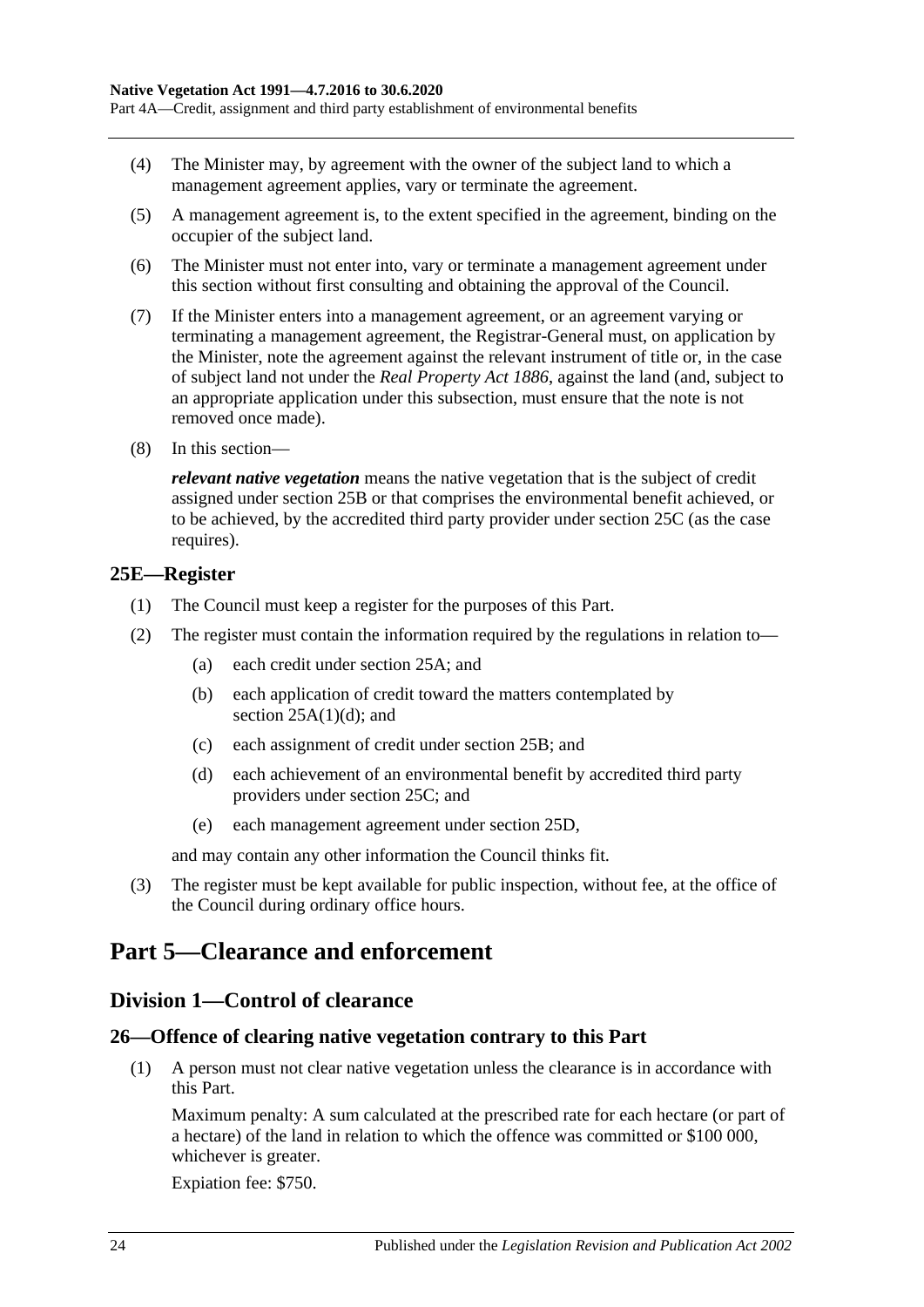<span id="page-24-0"></span>(2) A person must not contravene or fail to comply with a condition attached to a consent granted under this Part.

Maximum penalty: A sum calculated at the prescribed rate for each hectare (or part of a hectare) of the land in relation to which the offence was committed or \$100 000, whichever is greater.

Expiation fee: \$750.

- (2a) If a court convicts a person—
	- (a) of an offence against [subsection](#page-23-4) (1); or
	- (b) of an offence against [subsection](#page-24-0) (2) where the effect of the contravention of or failure to comply with the condition that constitutes the offence is that native vegetation has been cleared without the consent of the Council,

the Council must, within the prescribed period, initiate civil proceedings under [Division 2](#page-34-1) in order to require the offender to make good the breach of this Act unless such proceedings have already been commenced, or an order has already been made, under that Division in relation to the matter, or the conviction is overturned on appeal.

(3) In this section—

#### *land in relation to which the offence was committed* means—

- (a) land on which the vegetation is or was growing or is or was situated; and
- (b) land that has been, or will be, affected in any way (including by an increase in its value) by reason of the commission of the offence;

*the prescribed period*, in relation to the initiation of civil proceedings against an offender, means—

- (a) 6 months after the time within which the offender may appeal against the relevant conviction; or
- (b) if an appeal is commenced—6 months after—
	- (i) the appeal is dismissed, struck out or withdrawn; or
	- (ii) any questions raised by the appeal have been finally determined;

#### *the prescribed rate* means—

- (a) the amount (if any) per hectare by which the land in relation to which the offence was committed has increased in value as a direct result of the commission of the offence; or
- (b) \$2 500,

whichever is the greater.

(4) In determining the amount by which the value of land has increased as the result of the commission of an offence under this section, no account may be taken of the possibility that the establishment of vegetation on the cleared land may be ordered under [Division 2.](#page-34-1)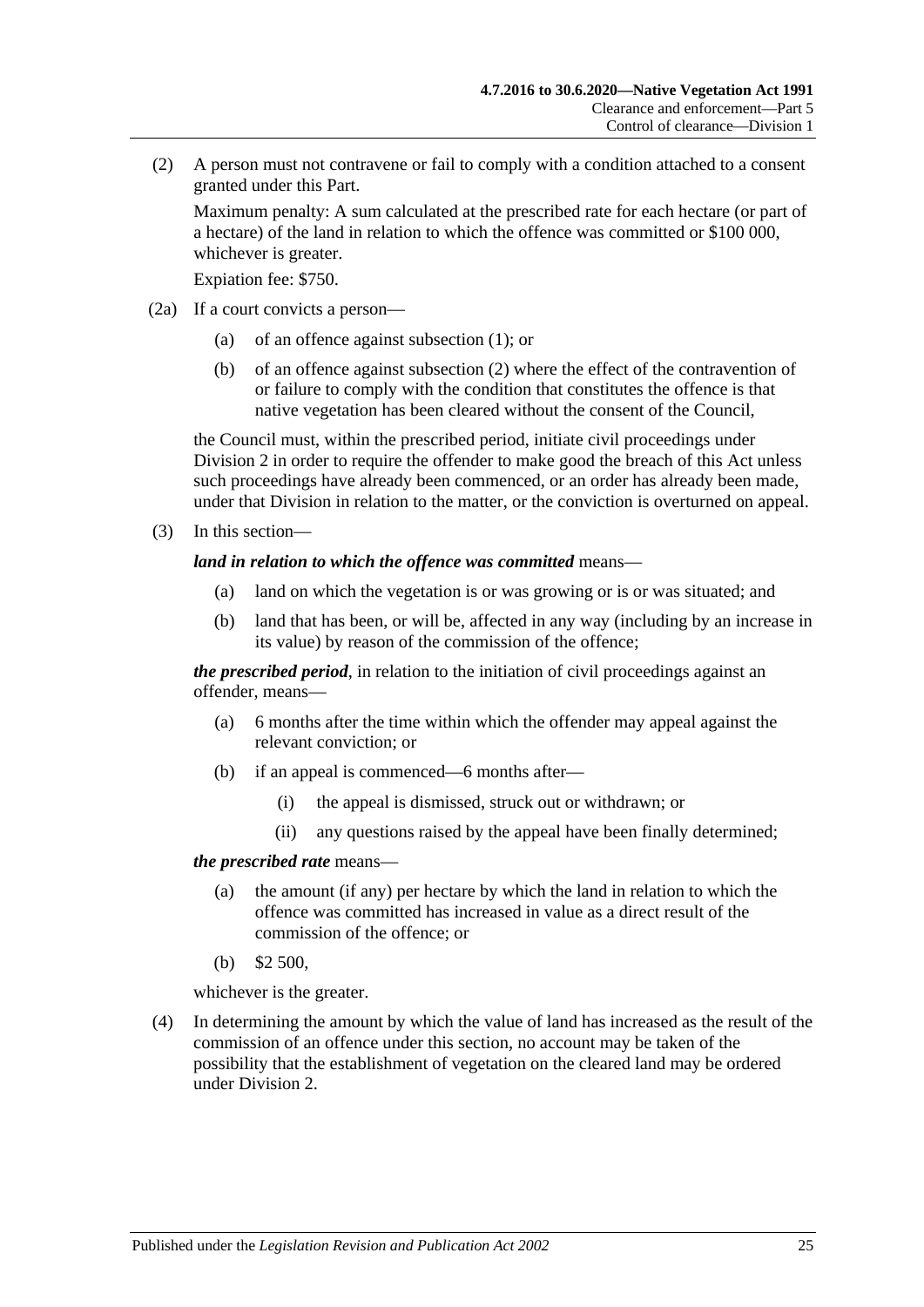## <span id="page-25-0"></span>**27—Clearance of native vegetation**

- <span id="page-25-8"></span><span id="page-25-7"></span><span id="page-25-3"></span>(1) Subject to any other Act or law to the contrary—
	- (a) native vegetation may, subject to this section, be cleared with the consent of the Council given in accordance with [section](#page-28-0) 29;
	- (b) native vegetation may, subject to [subsection](#page-26-1) (5)(b), be cleared—
		- (i) if the vegetation is of a prescribed class; or
		- (ii) in prescribed circumstances;
	- (c) native vegetation may, subject to subsection  $(5)(c)$ , be cleared without any other restriction under this Act if the clearance falls within the ambit of [subsection](#page-25-1) (4a).
- <span id="page-25-9"></span><span id="page-25-4"></span>(2) Subject to [subsection](#page-25-2) (3), the Council cannot give its consent to the clearance of native vegetation under [subsection](#page-25-3)  $(1)(a)$  if the vegetation comprises or forms part of a stratum of native vegetation that is substantially intact (see [section](#page-5-0) 3A).
- <span id="page-25-2"></span>(3) The Council may, despite [subsection](#page-25-4) (2) but subject to the other requirements of this Division, give its consent to the harvesting of native vegetation if, in its opinion, the harvesting will not result in any lasting damage to the plants comprising the vegetation, lead to significant soil damage or erosion, or result in any long-term loss of biodiversity.
- (4) The Council may give its consent under [subsection](#page-25-2) (3) subject to such conditions (if any) as the Council thinks fit to impose.
- <span id="page-25-1"></span>(4a) The clearance of native vegetation falls within the ambit of this subsection if—
	- (a) the clearance occurs in the course of clearing vegetation by the process commonly known as a cold burn (being a cold burn conducted in accordance with any relevant guidelines adopted by the Council under [section](#page-18-0) 25); or
	- (b) the clearance is authorised by the relevant Chief Officer under [subsection](#page-25-5) (4b).
- <span id="page-25-5"></span>(4b) The relevant Chief Officer may authorise the clearance of native vegetation under this subsection if the Chief Officer considers—
	- (a) that the clearance is reasonably necessary and appropriate for the purpose of protecting the life, health or safety of any person from a serious risk of bushfire after taking into account any guidelines developed by the Council after consultation with the Chief Officer of SACFS and the Chief Officer of SAMFS; and
	- (b) that it is appropriate to proceed under this subsection rather than the other provisions of this Act due to the circumstances of the particular case.
- <span id="page-25-6"></span>(4c) A Chief Officer may—
	- (a) give an authorisation under [subsection](#page-25-5) (4b) subject to such conditions (if any) as the Chief Officer thinks fit to impose; and
	- (b) vary or revoke an authorisation under [subsection](#page-25-5) (4b) due to a change in circumstances.
- (4d) A Chief Officer may only delegate a power under [subsection](#page-25-5) (4b) or [\(4c\)](#page-25-6) to a Deputy Chief Officer or Assistant Chief Officer of the relevant service.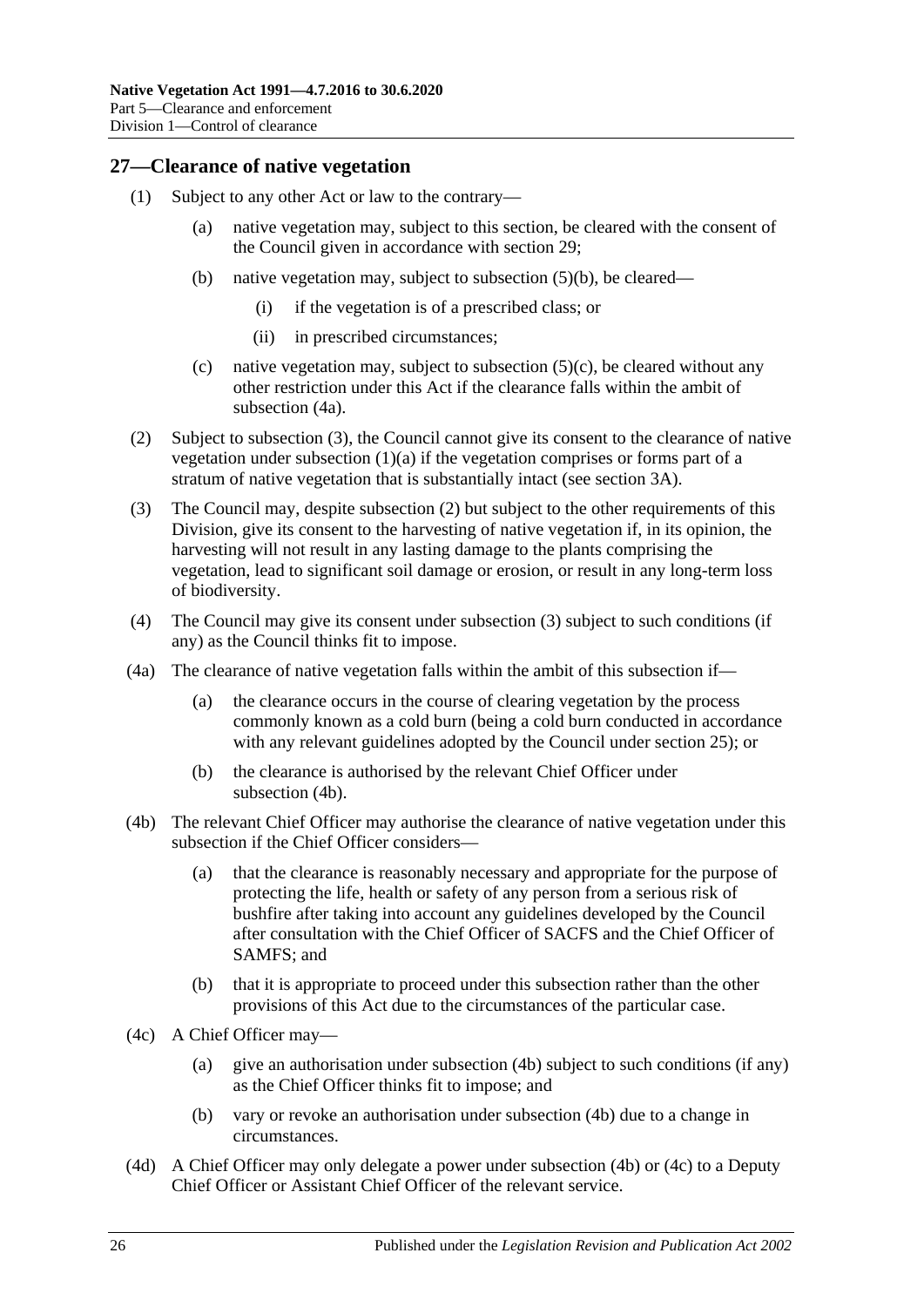- <span id="page-26-2"></span>(5) Native vegetation that is growing or is situated on land that is subject to a heritage agreement under this Act, a heritage agreement that was entered into in compliance with a condition of consent to clear native vegetation under the repealed Act or a management agreement under section 25D cannot be cleared
	- (a) under [subsection](#page-25-3)  $(1)(a)$  unless the Minister has also given his or her consent to the clearance;
	- (b) under [subsection](#page-25-7) (1)(b) unless a regulation prescribing a class of vegetation under [paragraph](#page-25-8) (b)(i) or circumstances under [paragraph](#page-25-9) (b)(ii) explicitly extends its operation to vegetation on land that is subject to such an agreement.
- <span id="page-26-1"></span>(6) If the Minister attaches conditions to his or her consent under [subsection](#page-26-2)  $(5)(a)$ , the Council's consent to the clearance will be taken to be subject to the same conditions, in addition to any other conditions imposed by the Council.
- (7) In this section—

*Chief Officer* means a Chief Officer of SACFS or a Chief Officer of SAMFS (as the case requires) and includes a person for the time being acting in the relevant office;

*fire-control purposes*—these are purposes associated with preventing or controlling the spread of fires or potential fires;

*relevant Chief Officer*, in relation to an authorisation under [subsection](#page-25-5) (4b), means—

- (a) if the relevant land is in a fire district established for the purposes of SAMFS—the Chief Officer of SAMFS;
- (b) in any other case—the Chief Officer of SACFS;

*SACFS* means the South Australian Country Fire Service;

*SAMFS* means the South Australian Metropolitan Fire Service.

#### <span id="page-26-0"></span>**28—Application for consent**

- (1) Subject to [subsection](#page-26-3) (2), the owner of land on which native vegetation is growing or is situated, or a person acting on his or her behalf, (but no other person) may apply for consent to clear the vegetation.
- <span id="page-26-3"></span>(2) Where the land is held from the Crown under a miscellaneous lease, an application for consent to clear vegetation can only be made by the Minister for Environment and Conservation.
- (3) An application for consent—
	- (a) must be in a form approved by the Council;
	- (b) must be accompanied by—
		- $(i)$ 
			- (A) if an environmental benefit required under this Act is to be satisfied by the application of a credit under [section](#page-19-1) 25A
				- if the credit has been assigned in accordance with [section](#page-20-0) 25B—a management agreement prepared under [section](#page-22-0) 25D; and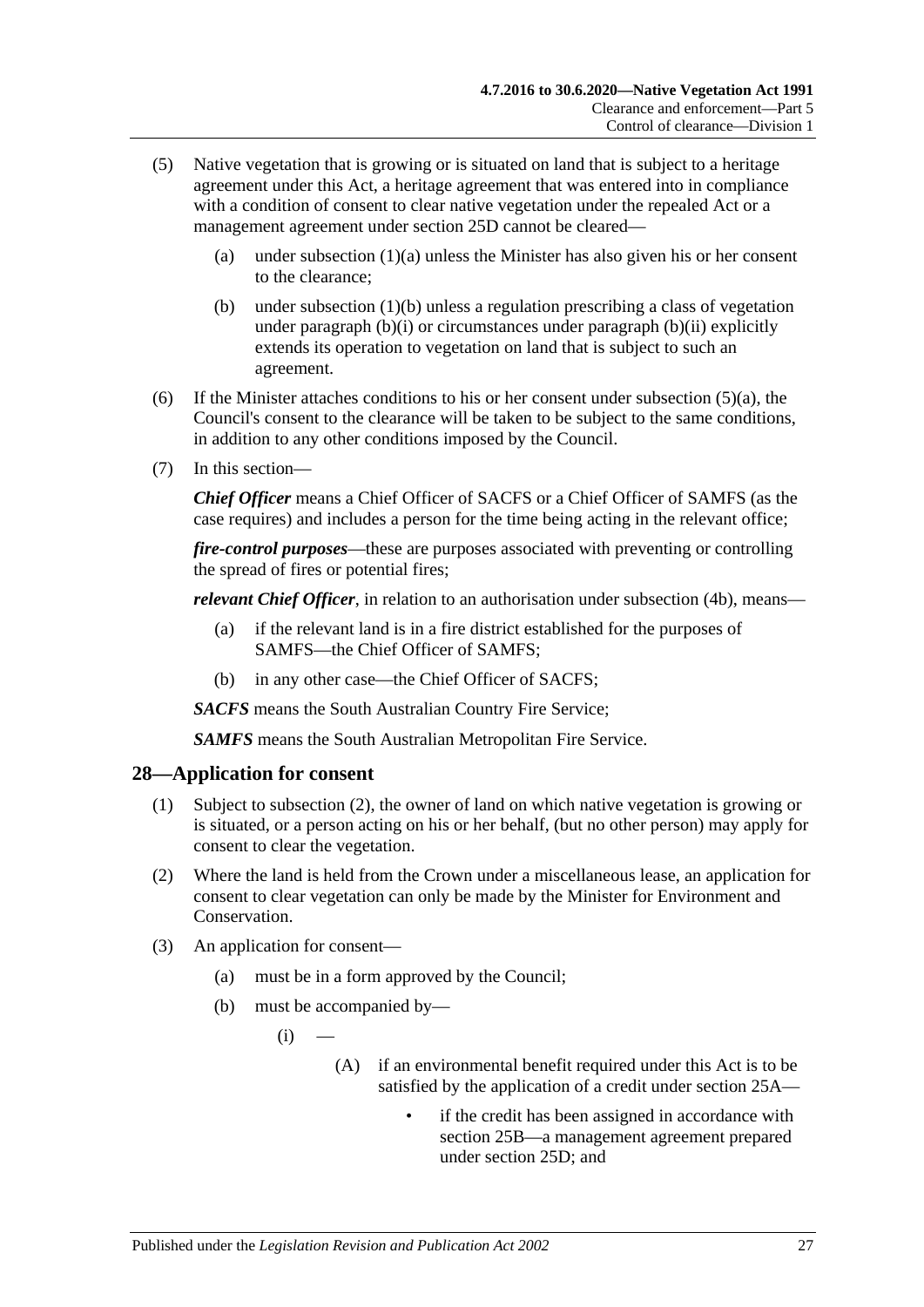- in any case—
	- information that establishes that the applicant has been credited, in accordance with [section](#page-19-1) 25A or [25B,](#page-20-0) with having achieved an environmental benefit of a particular value; and
	- information that establishes that the environmental benefit the subject of the credit amounts, after allowing for the loss of the vegetation to be cleared, to a significant environmental benefit; or
- (B) if an environmental benefit required under this Act has been, or is to be, achieved by an accredited third party provider in accordance with [section](#page-21-0) 25C—
	- a management agreement prepared under [section](#page-22-0) 25D; and
	- information that establishes that the environmental benefit achieved, or to be achieved, by the accredited third party provider will, after allowing for the loss of the vegetation to be cleared, result in a significant environmental benefit; or
- (C) if an environmental benefit required under this Act is to be achieved in any other way
	- a native vegetation management plan prepared by the applicant in accordance with guidelines adopted by the Council under [Part 4;](#page-14-1) and
	- information that establishes that subsequent establishment, regeneration or maintenance of native vegetation (whether on the land after the proposed clearance or on other land) in accordance with the native vegetation management plan will, after allowing for the loss of the vegetation to be cleared, result in a significant environmental benefit; or
- (D) information that establishes that it is not possible for the applicant to achieve a significant environmental benefit in the manner contemplated by subsubparagraph (C); and
- <span id="page-27-1"></span><span id="page-27-0"></span>(ii) in any case—
	- (A) the prescribed number of copies of a report relating to the proposed clearance prepared in a form approved by the Council; and
	- (B) such other information as the Council reasonably requires; and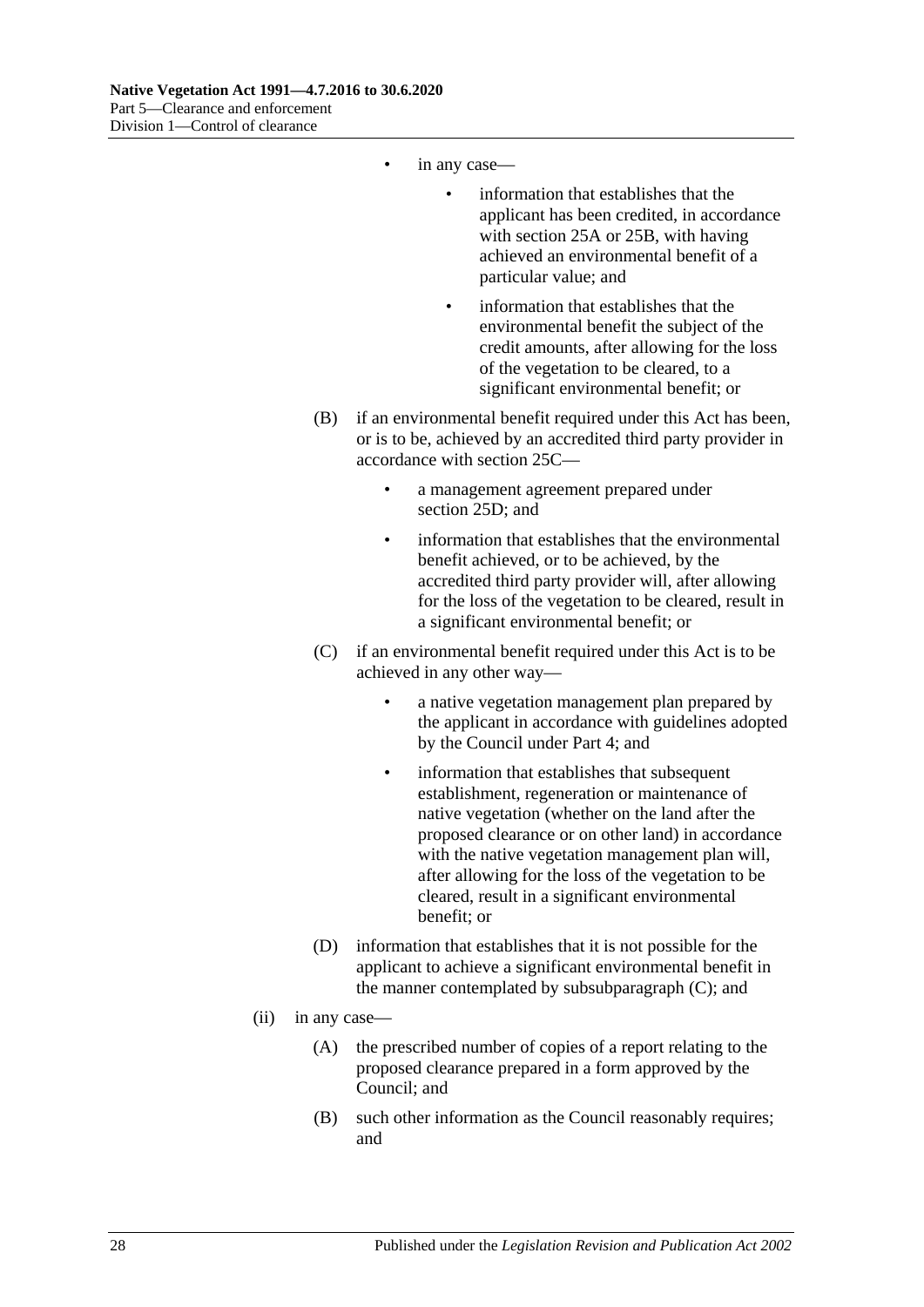- (C) the prescribed fee (including the fee prescribed for the report referred to in subsubparagraph (A)).
- <span id="page-28-2"></span><span id="page-28-1"></span>(4) Where an applicant provides information referred to in subsection [\(3\)\(b\)\(i\)\(D\),](#page-27-1) he or she may propose that he or she make a payment into the Fund to compensate for the fact that there will not be a significant environmental benefit associated with the proposed clearance.
- <span id="page-28-5"></span>(5) The report referred to in subsection  $(3)(b)(ii)(A)$  must be prepared by the agency or instrumentality of the Crown or other person or body specified by the regulations.
- (6) On receipt of the fee prescribed for the report referred to in subsection  $(3)(b)(ii)(A)$ , the Council (or a local council or other body or person acting under delegation from the Council) must pay the amount of the fee to the Minister who must apply the amount received towards the cost of administering this Act.
- (7) The Council must ensure that a copy of the report referred to in subsection [\(3\)\(b\)\(ii\)\(A\),](#page-27-0) and of any *Assessment Report* prepared by the Minister's department in response to the making of an application under this section, is available for inspection, without fee, during ordinary office hours at the principal office of the Council, and is also available in any other manner, or at any other place, determined by the Minister.

### <span id="page-28-3"></span><span id="page-28-0"></span>**29—Provisions relating to consent**

- (1) Subject to this section, in deciding whether to consent to an application to clear native vegetation, the Council—
	- (a) must have regard to the principles of clearance of native vegetation so far as they are relevant to that decision; and
	- (b) must not make a decision that is seriously at variance with those principles.
- <span id="page-28-4"></span>(2) When determining an application to clear native vegetation in order to facilitate the management of other native vegetation, the Council must, in exercising its limited discretion under [subsection](#page-28-3) (1), have regard to the applicant's desire to facilitate the management of that other vegetation.
- (3) When determining an application to clear native vegetation that is growing or is situated on land that forms part of a property that is used for the business of primary production, the Council must, in exercising its limited discretion under [subsection](#page-28-3) (1), have regard to the applicant's desire to operate the business as efficiently as possible.
- (4) The Council may give its consent to clearance of native vegetation that is in contravention of [subsection](#page-28-4) (1)(b) if—
	- (a) the vegetation comprises one or more isolated plants; and
	- (b) the applicant is engaged in the business of primary production; and
	- (c) in the opinion of the Council, the retention of that plant, or those plants, would put the applicant to unreasonable expense in carrying on that business or would result in an unreasonable reduction of potential income from that business.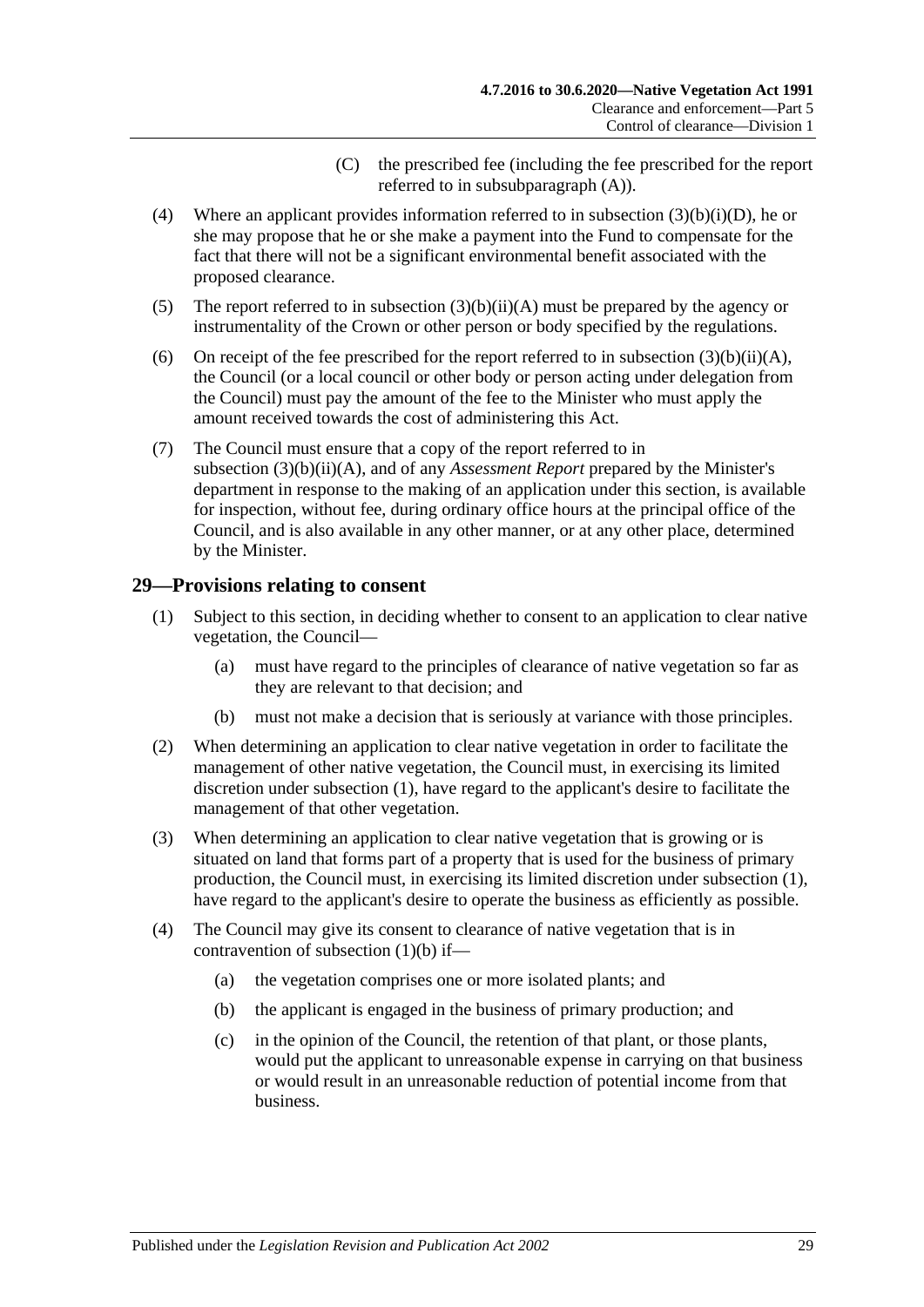- <span id="page-29-0"></span>(4a) The Council may give its consent to the clearance of native vegetation that is in contravention of [subsection](#page-28-4) (1)(b) if—
	- (a) the Council has adopted guidelines under [section](#page-18-0) 25 that apply in relation to the region where the native vegetation is situated (being guidelines envisaged under [subsection](#page-18-4)  $(1)(c)$  of that section); and
	- (b) the Council is satisfied—
		- (i) that a significant environmental benefit, which outweighs the value of retaining the vegetation, is to be achieved through the imposition of conditions and the taking of other action by the applicant; and
		- (ii) that the particular circumstances justify the giving of consent.
- <span id="page-29-4"></span><span id="page-29-3"></span><span id="page-29-2"></span>(4b) The Council may give its consent to the clearance of native vegetation that is in contravention of [subsection](#page-28-4)  $(1)(b)$  if the Council is satisfied that—
	- $(a)$ 
		- (i) a significant environmental benefit, which outweighs the value of retaining the vegetation, has been achieved and credited to the applicant under [section](#page-19-1) 25A, or assigned to the applicant under [section](#page-20-0) 25B; or
		- (ii) a significant environmental benefit, which outweighs the value of retaining the vegetation, has been, or is to be, achieved by an accredited third party provider in accordance with [section](#page-21-0) 25C; or
		- (iii) a significant environmental benefit, which outweighs the value of retaining the vegetation, has been, or is to be, achieved by or on behalf of the applicant, having regard to the combined value of—
			- (A) the value of any environmental benefit credited to the applicant under [section](#page-19-1) 25A, or assigned to the applicant under [section](#page-20-0) 25B; and
			- (B) the value of any environmental benefit that has been, or is to be, achieved by an accredited third party provider in accordance with [section](#page-21-0) 25C; and
			- (C) the value of any environmental benefit to be achieved through the imposition of conditions and the taking of other action by the applicant; and
	- (b) that the particular circumstances justify the giving of consent.
- (5) The Council must, before giving its consent, consult the regional NRM board for the NRM region where the native vegetation is situated and have regard to the board's recommendations (if any) in relation to the application.
- <span id="page-29-1"></span>(6) Where native vegetation that is the subject of an application for the Council's consent to clear under this Division is on pastoral land, the Council must, before giving its consent, consult the Pastoral Board and have regard to the Board's recommendations (if any) in relation to the application.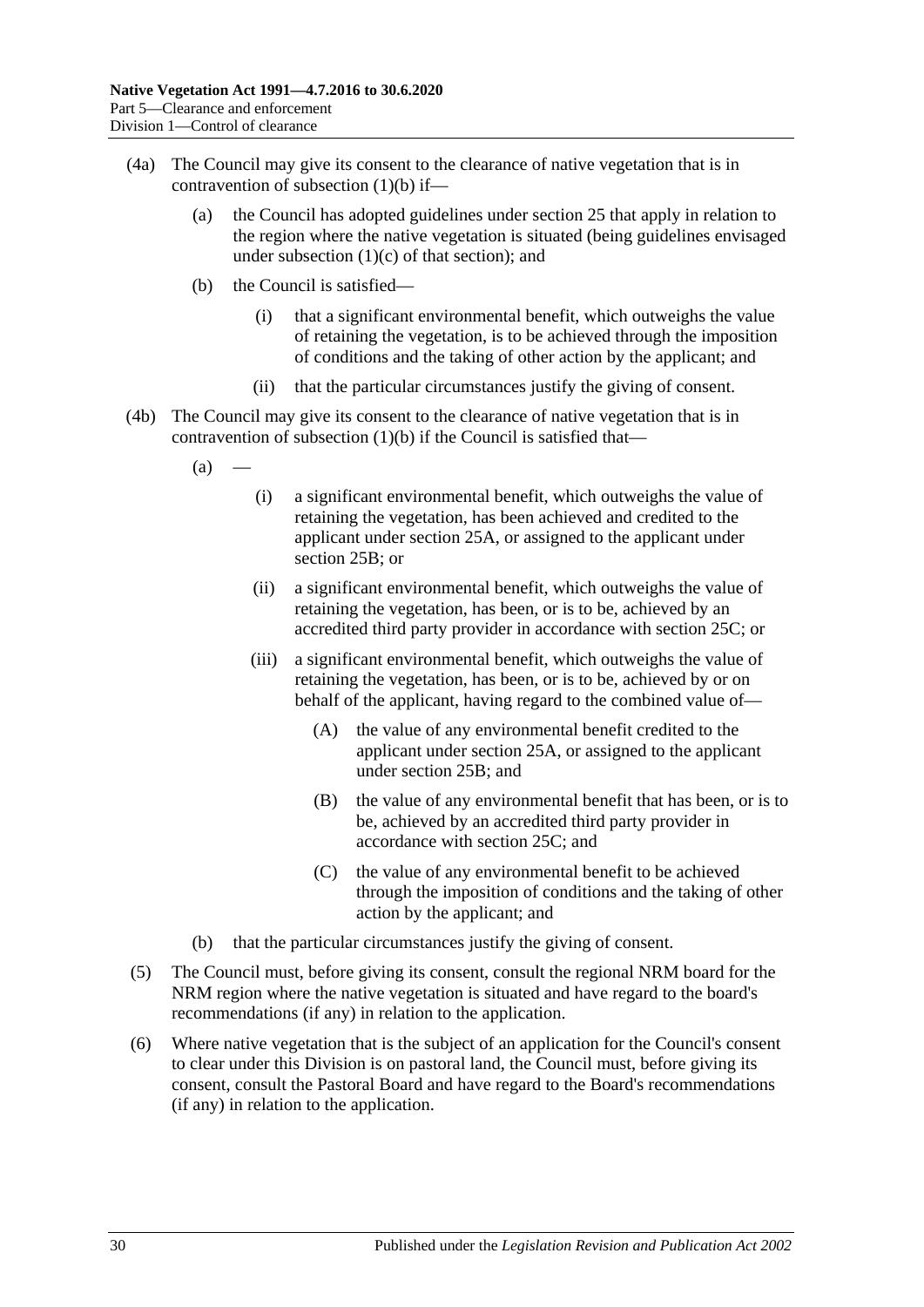- <span id="page-30-0"></span>(8) Where the Pastoral Board has been consulted by the Council under [subsection](#page-29-1) (6), the board may request the owner of the land to submit to it a property plan under the *[Pastoral Land Management and Conservation Act](http://www.legislation.sa.gov.au/index.aspx?action=legref&type=act&legtitle=Pastoral%20Land%20Management%20and%20Conservation%20Act%201989) 1989* and, until the plan has been submitted to it, the board may recommend to the Council that it refuse consent solely on the ground that the plan has not been submitted.
- (9) Section 41(10) of the *[Pastoral Land Management and Conservation Act](http://www.legislation.sa.gov.au/index.aspx?action=legref&type=act&legtitle=Pastoral%20Land%20Management%20and%20Conservation%20Act%201989) 1989* does not apply to, or in relation to, a property plan requested by the Pastoral Board under [subsection](#page-30-0) (8).
- (9a) If an application for the Council's consent relates to native vegetation within a River Murray Protection Area and is within a class of applications prescribed by the regulations for the purposes of this provision (which class may be prescribed so as to consist of applications for all such consents), the Council must, before giving its consent—
	- (a) consult the Minister to whom the administration of the *[River Murray](http://www.legislation.sa.gov.au/index.aspx?action=legref&type=act&legtitle=River%20Murray%20Act%202003)  Act [2003](http://www.legislation.sa.gov.au/index.aspx?action=legref&type=act&legtitle=River%20Murray%20Act%202003)* is committed; and
	- (b) comply with the Minister's directions (if any) in relation to the application (including a direction that the application not be granted, or that if it is to be granted, then it be subject to conditions specified by the Minister).
- (9b) If an application for the Council's consent relates to native vegetation, other than mangroves, within the Adelaide Dolphin Sanctuary and is within a class of applications prescribed by the regulations for the purposes of this provision (which class may be prescribed so as to consist of applications for all such consents), the Council must, before giving its consent, consult with and have regard to the views of the Minister for the Adelaide Dolphin Sanctuary.
- (9c) If an application for the Council's consent relates to mangroves (*Avicennia marina*) within the Adelaide Dolphin Sanctuary, the Council must, before giving its consent—
	- (a) consult with the Minister for the Adelaide Dolphin Sanctuary; and
	- (b) comply with the Minister's directions (if any) in relation to the application (including a direction that the application not be granted, or that if it is to be granted, then it be subject to conditions specified by the Minister).
- (10) In addition to the other requirements for consultation under this section—
	- (a) the Council must allow any person who desires to do so to make representations in writing to the Council, within the period prescribed by the regulations, in relation to the granting or refusal of consent to an application to clear native vegetation; and
	- (b) the Council may, as it thinks fit, allow a person to appear personally or by representative before it to be heard on whether the Council should or should not consent to an application to clear native vegetation.
- <span id="page-30-1"></span>(11) Subject to [subsection](#page-31-1) (12), the Council may give its consent to clearance of native vegetation under this section if, and only if—
	- $(a)$
- (i) it attaches to the consent a condition requiring the applicant to establish and manage native vegetation on land specified by the Council; and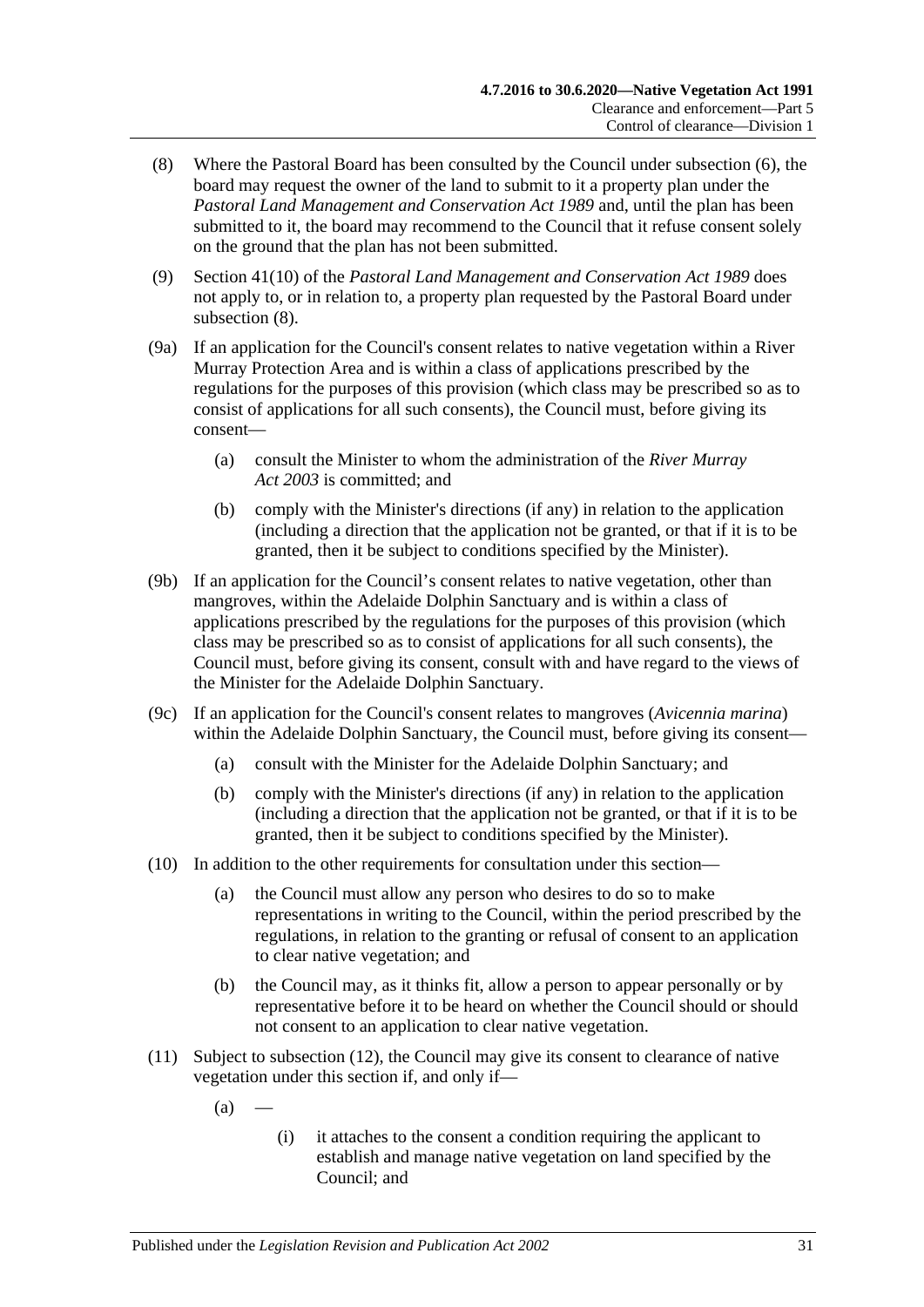- (ii) the Council is satisfied that the establishment and management of vegetation in accordance with that condition will, after allowing for the loss of the vegetation to be cleared, result in a significant environmental benefit; or
- $(b)$
- (i) it attaches to the consent a condition requiring the applicant to protect native vegetation growing or situated on land specified by the Council by erecting, improving or maintaining a fence or other barrier on the boundary of the land or on the boundary of land that includes the land to be protected to the specifications included in the condition by the Council so as to prevent livestock or other animals from entering the land; and
- (ii) the Council is satisfied that the erection, improvement or maintenance of the fence or other barrier in accordance with that condition will, after allowing for the loss of the vegetation to be cleared, result in a significant environmental benefit; or
- $(c)$ 
	- (i) it attaches to the consent a condition requiring the applicant to enter into a heritage agreement under this Act with respect to specified native vegetation; and
	- (ii) the Council is satisfied that the management and protection of that vegetation in accordance with the heritage agreement will, after allowing for the loss of the vegetation to be cleared, result in a significant environmental benefit; or
- <span id="page-31-0"></span>(d) in a case where [section](#page-28-2) 28(4) applies, it attaches to the consent a condition requiring the applicant to make a payment into the Fund of an amount considered by the Council to be sufficient to achieve a significant environmental benefit in the manner contemplated by [section](#page-13-5) 21(6).
- <span id="page-31-1"></span>(12) A consent to clearance of native vegetation under this section may be unconditional if, and only if, the Council is satisfied that—
	- (a) the clearance would not result in any loss of biodiversity; and
	- (b) the attachment of a condition to the consent under [subsection](#page-30-1) (11) would place an unreasonable burden on the applicant.
- (12a) [Subsections](#page-30-1) (11) and [\(12\)](#page-31-1) do not apply in relation to a consent to which [subsection](#page-29-2)  $(4b)(a)(i)$ ,  $(ii)$  or  $(iii)$  applies.
- (12b) The Council must account for the application of any credited environmental benefit to a consent under this Division in accordance with the scheme prescribed by the regulations.
- (13) Consent to undertake clearance under this Division remains in force for two years or for such longer period as the Council may fix at the time of granting consent or subsequently on application by a person who has the benefit of the consent.
- (14) An applicant for consent under this Division may appear before the Council in support of the application and the Council must observe the rules of natural justice when considering and determining the application.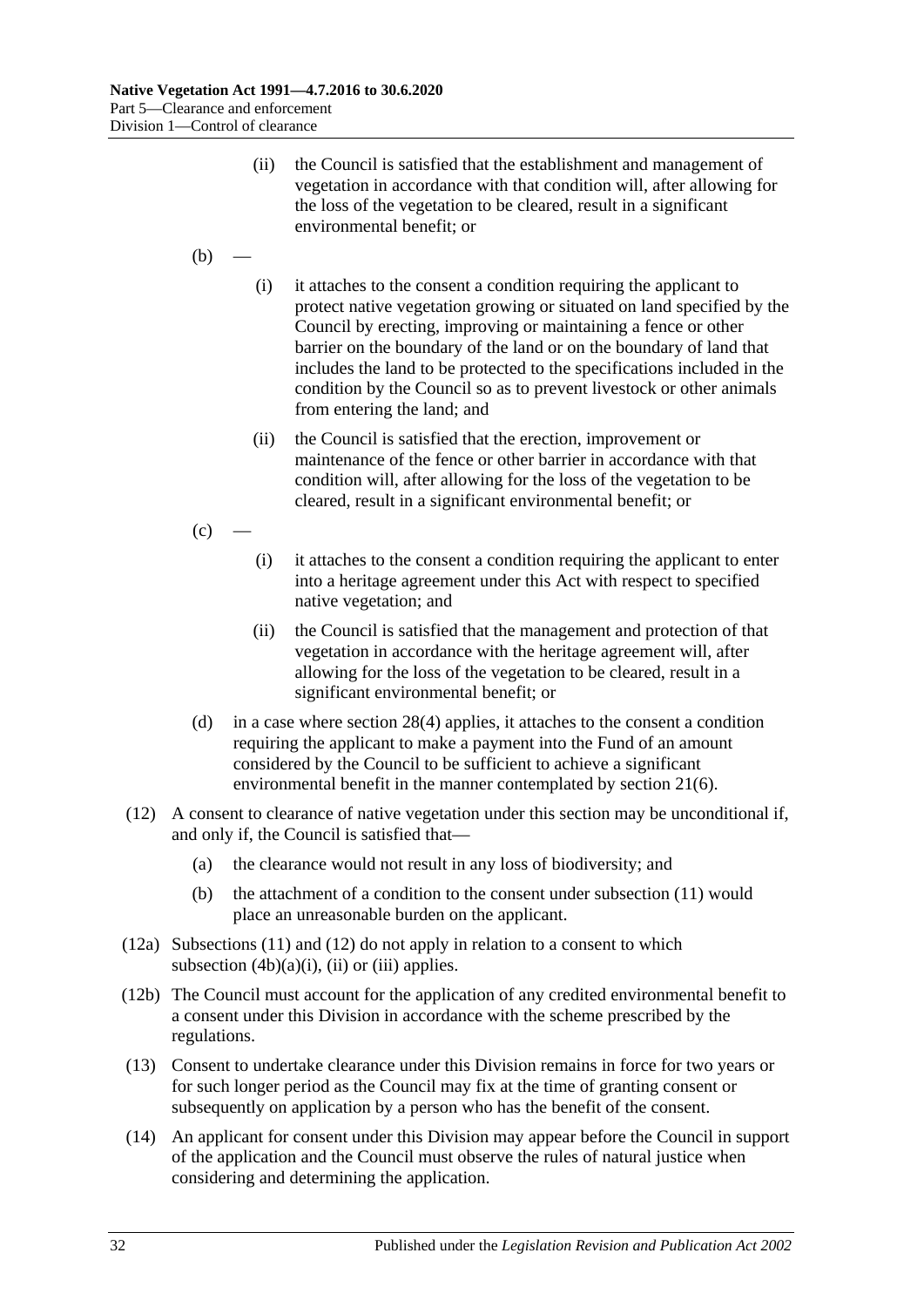- (16) Where the Council refuses an application in whole or in part or attaches conditions to its consent, it must provide the applicant with a written statement of the reasons for its decision.
- (17) The provisions of this section also apply to circumstances where the Council is considering an application referred to the Council under the *[Development Act](http://www.legislation.sa.gov.au/index.aspx?action=legref&type=act&legtitle=Development%20Act%201993) 1993* as if the Council were considering an application for consent under this Act, subject to such modifications, additions or exclusions as may be necessary for the purpose.

## <span id="page-32-0"></span>**29A—Avoidance of duplication of procedures etc**

- (1) The purpose of this section is to provide for the avoidance of unnecessary duplication of procedures and compliance requirements under the Commonwealth Act and this Act where the clearance of native vegetation requires consent under this Act and approval under the Commonwealth Act.
- <span id="page-32-1"></span>(2) Despite any other provision of this Act, the Council may—
	- (a) accept a Commonwealth Act document as an application for consent under [section](#page-26-0) 28 if (subject to [subsection](#page-28-5) (5)) it complies with the requirements of this Act; and
	- (b) accept the whole or part of a plan, report, statement, assessment or other document used, or to be used, for the purposes of the Commonwealth Act as a native vegetation management plan referred to in section  $28(3)(b)(i)(C)$  if (subject to [subsection](#page-28-5) (5)) the document has been prepared in compliance with this Act and complies with the requirements of this Act.
- (3) To avoid doubt, where a controlled action under the Commonwealth Act comprises or includes the clearance of native vegetation, the Council may, when considering an application for consent to clear the native vegetation use information and other material provided to the Commonwealth Minister under the Commonwealth Act for the purpose of deciding whether to give his or her approval to the controlled action under that Act.
- (4) Where a controlled action under the Commonwealth Act comprises or includes the clearance of native vegetation, the Council—
	- (a) must, if the Commonwealth Minister has given his or her approval to the controlled action, consider whether the conditions (if any) to be imposed on the consent should be consistent with the conditions (if any) attached to the Commonwealth Minister's approval under the Commonwealth Act;
	- (b) may impose a condition on the consent that requires compliance with all or some of the conditions attached to the Commonwealth Minister's approval under the Commonwealth Act.
- (5) A document accepted under [subsection](#page-32-1) (2)—
	- (a) may be in a form that does not comply with the requirements of this Act; and
	- (b) may include information or other material that is irrelevant for the purposes of this Act.
- (6) Once a document is accepted under [subsection](#page-32-1) (2) the document will not be invalid or ineffective for the purposes of this Act because a court, tribunal or other authority has decided that it is invalid or ineffective for the purposes of the Commonwealth Act.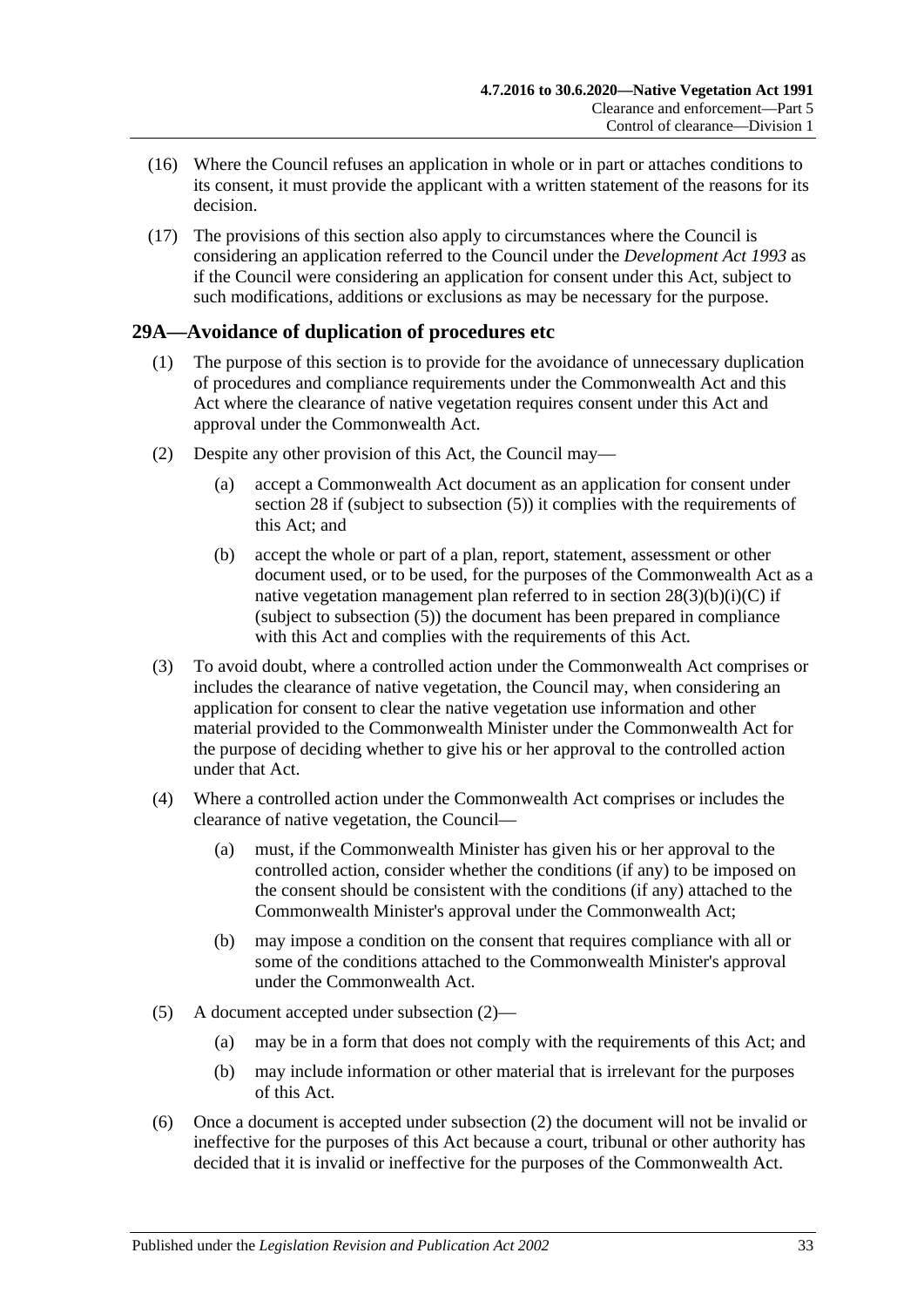#### (7) In this section—

#### *assessment report* means—

- (a) an assessment report as defined in the Commonwealth Act by reference to section 84(3), 95, 100 or 105 of that Act; or
- (b) a report under section 121 of the Commonwealth Act;

*Commonwealth Act* means the *Environment Protection and Biodiversity Conservation Act 1999* of the Commonwealth;

#### *Commonwealth Act document* means—

- (a) a referral under section 68, 69 or 71 of the Commonwealth Act; or
- (b) information given by a person to the Minister under the Commonwealth Act under section 86 of that Act; or
- (c) information and invitation published by a proponent under section 93 of the Commonwealth Act; or
- (d) guidelines prepared under section 97 or 102 of the Commonwealth Act; or
- (e) a draft report prepared under section 98 of the Commonwealth Act; or
- (f) a finalised report prepared under section 99 of the Commonwealth Act; or
- (g) a draft statement prepared under section 103 of the Commonwealth Act; or
- (h) a finalised statement prepared under section 104 of the Commonwealth Act; or
- (i) an assessment report.

#### <span id="page-33-1"></span><span id="page-33-0"></span>**30—Conditions of consent**

- (1) A consent under this Division to the clearance of native vegetation is subject to such conditions (if any) as the Council thinks fit to impose.
- <span id="page-33-5"></span><span id="page-33-4"></span><span id="page-33-3"></span><span id="page-33-2"></span>(2) Without limiting [subsection](#page-33-1) (1), consent may be subject to one or more of the following conditions:
	- (a) a condition requiring the applicant to—
		- (i) establish vegetation consisting of a specified number of plants of a specified species on specified land; and
		- (ii) nurture, protect and maintain the plants until they are fully established or for such period as the Council specifies;
	- (b) a condition requiring the applicant to protect native vegetation growing or situated on specified land;
	- (c) a condition restricting the purposes for which land referred to in a condition under [paragraph](#page-33-2)  $(a)(i)$  or  $(b)$  can be used;
	- (d) a condition requiring the applicant to destroy plants of a non endemic species specified by the Council growing on land specified by the Council;
	- (e) a condition that the applicant enter into a heritage agreement with the Minister under this Act in the terms specified by the Council for the management of specified native vegetation;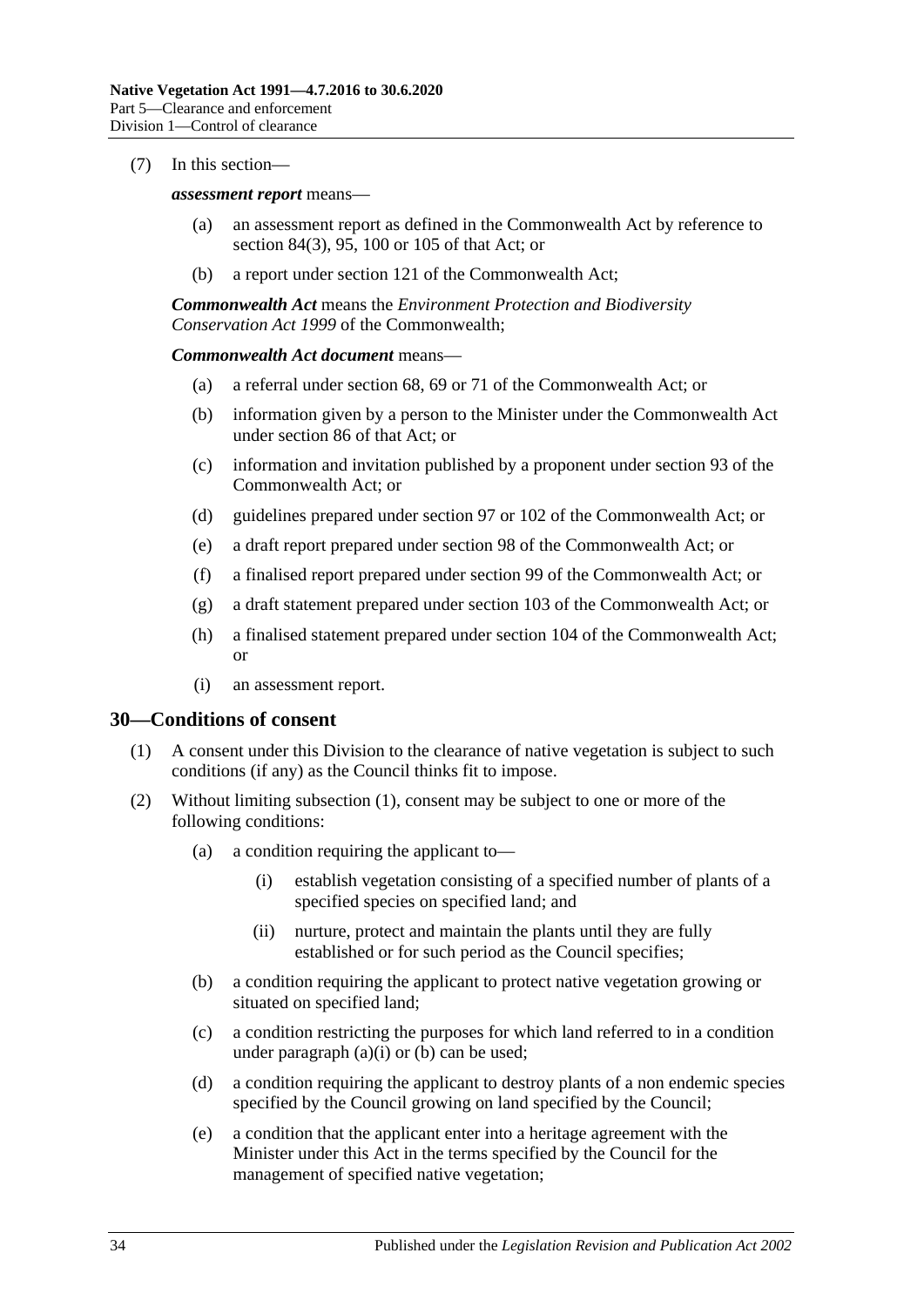- (f) a condition requiring that a copy of the consent issued by the Council be kept in such manner, and in any place, specified by the Council.
- (3) Conditions imposed on consent to clear native vegetation are binding on, and enforceable against—
	- (a) the applicant for the consent; and
	- (b) all owners and subsequent owners of the land to be cleared and any other land to which a condition relates; and
	- (c) an occupier of the land to be cleared and any other person who acquires the benefit of the consent.
- (4) The Council must inform the Registrar-General in writing of all conditions imposed under this section that relate to land (including conditions under [subsection](#page-33-4)  $(2)(c)$ ) and must provide the Registrar-General with such further information as the Registrar-General requires to comply with [subsection](#page-34-3) (5).
- <span id="page-34-3"></span>(5) The Registrar-General must note the conditions against the relevant instrument of title for the land or, in the case of land not under the *[Real Property Act](http://www.legislation.sa.gov.au/index.aspx?action=legref&type=act&legtitle=Real%20Property%20Act%201886) 1886*, against the land.
- (6) The Registrar-General must, on the application of the Council after the variation or revocation of a condition under this section, vary or cancel a note under [subsection](#page-34-3) (5) (but must otherwise ensure that the note is not removed once made).

#### <span id="page-34-4"></span><span id="page-34-0"></span>**30A—Marking or tagging of cleared vegetation**

- (1) The regulations may establish a scheme for the marking or tagging of any cleared native vegetation of a prescribed kind.
- (2) A scheme established under [subsection](#page-34-4) (1) may—
	- (a) extend to persons who are in possession of native vegetation after it has been cleared;
	- (b) make provision for the marking of cleared native vegetation in a manner determined by the Council, or for the use of tags issued by the Council;
	- (c) prescribe fines (not exceeding \$10 000) for contravention of a regulation;
	- (d) make any other provision that may be necessary or expedient for the purposes of establishing the scheme envisaged by [subsection](#page-34-4) (1).

### <span id="page-34-1"></span>**Division 2—Civil enforcement proceedings**

#### <span id="page-34-2"></span>**31A—Application to ERD Court for enforcement**

- (1) The following persons may apply to the ERD Court for an order to remedy or restrain a breach of this Act:
	- (a) the Council; or
	- (b) a person who owns or who has any other legal or equitable interest in land that has been, or will be, affected by the breach; or
	- (c) in the case of a contravention of, or failure to comply with, a heritage agreement—a party to the agreement.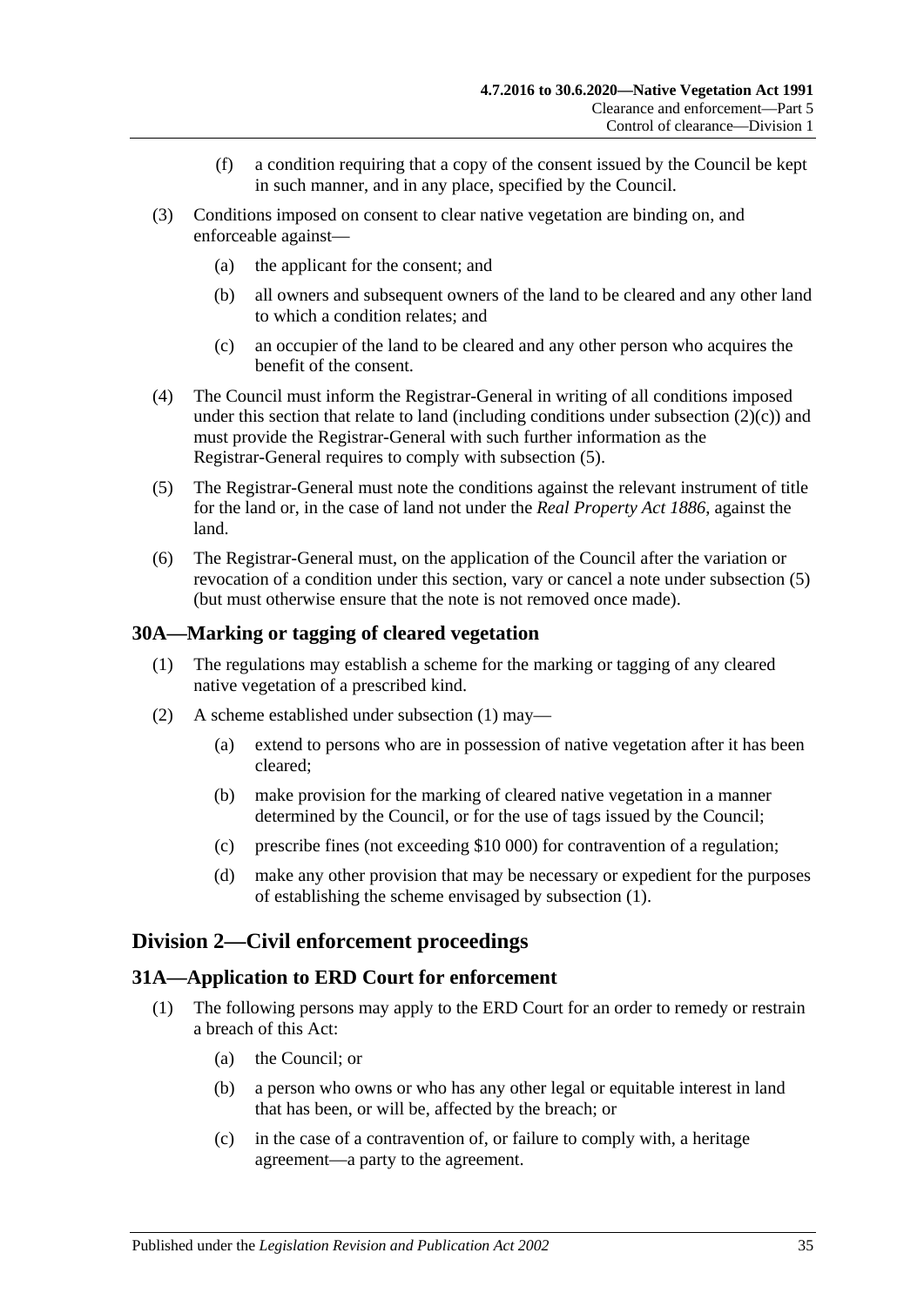- (2) Proceedings under this section may be brought in a representative capacity with the consent of all persons on whose behalf they are to be brought.
- (3) If proceedings under this section are brought by a person other than the Council—
	- (a) the applicant must serve a copy of the application on the Council within three days after filing the application with the Court; and
	- (b) the Court must, on application by the Council, join the Council as a party to the proceedings.
- (4) An application may be made in the absence of the respondent and, if the Court is satisfied on the application that the respondent has a case to answer, it may grant the applicant permission to serve a summons requiring the respondent to appear before the Court to show cause why an order should not be made under this section.
- <span id="page-35-3"></span>(5) An application under this section must, in the first instance, be referred to a conference under section 16 of the *[Environment, Resources and Development Court](http://www.legislation.sa.gov.au/index.aspx?action=legref&type=act&legtitle=Environment%20Resources%20and%20Development%20Court%20Act%201993)  Act [1993](http://www.legislation.sa.gov.au/index.aspx?action=legref&type=act&legtitle=Environment%20Resources%20and%20Development%20Court%20Act%201993)*.
- $(6)$  If—
	- (a) after hearing—
		- (i) the applicant and the respondent; and
		- (ii) any other person who has, in the opinion of the Court, a proper interest in the subject matter of the proceedings and desires to be heard in the proceedings,

the Court is satisfied, on the balance of probabilities, that the respondent to the application has breached this Act; or

(b) the respondent fails to appear in response to the summons or, having appeared, does not avail himself or herself of an opportunity to be heard,

the Court may, by order, exercise one or more of the following powers:

- (c) require the respondent to refrain, either temporarily or permanently, from the act, or course of action, that constitutes the breach;
- <span id="page-35-2"></span>(d) require the respondent to make good the breach in a manner, and within a period, specified by the Court, or to take such other action as may appear appropriate to the Court, taking into account the nature and extent of the original vegetation;
- (e) require the respondent to pay to any person who has suffered loss or damage as a result of the breach, or incurred costs or expenses as a result of the breach, compensation for the loss or damage or an amount for, or towards, those costs or expenses;
- <span id="page-35-0"></span>(f) require the respondent to pay into the Fund an amount, determined by the Court to be appropriate in the circumstances, on account of the financial benefit that the respondent has gained, or can reasonably be expected to gain, by committing the breach;
- <span id="page-35-1"></span>(g) require the respondent to pay into the Fund an amount, determined by the Court, in the nature of exemplary damages (and this amount may be in addition to any amount ordered to be paid under [paragraph](#page-35-0) (f));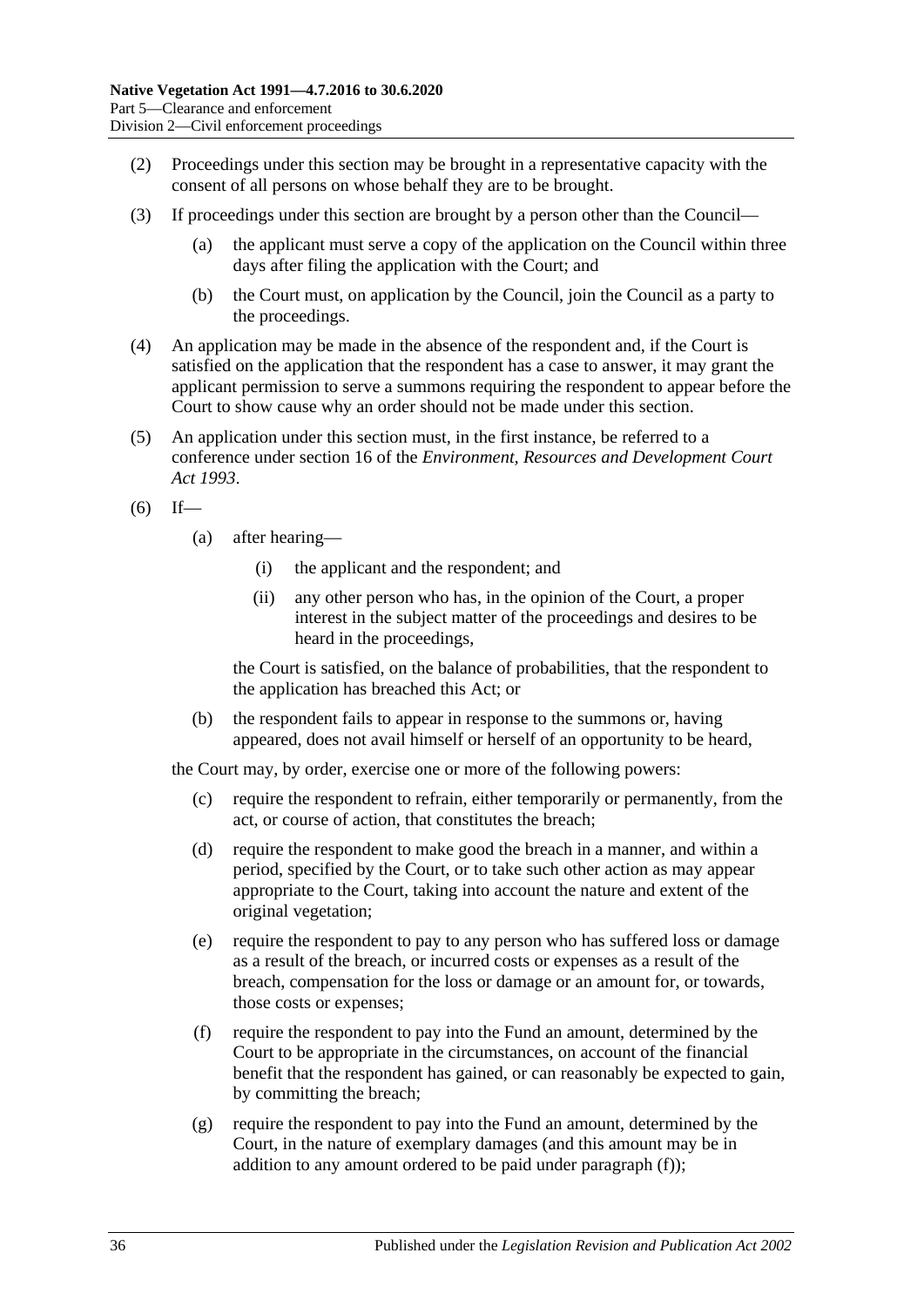- (h) require the respondent to take specified action to publicise—
	- (i) the breach of this Act; and
	- (ii) the environmental and other consequences flowing from the breach; and
	- (iii) the other requirements of the order made against the respondent;
- (i) require the respondent to refrain from an act or course of action, or to undertake an act or course of action, to ensure that the respondent does not gain an ongoing benefit from the breach.
- (7) In assessing damages under [subsection](#page-35-1)  $(6)(g)$ , the Court must have regard to-
	- (a) damage to the environment caused by the breach of this Act; and
	- (b) the detriment to the public interest resulting from the breach; and
	- (c) any benefit (including financial benefit) that the respondent sought to gain by committing the breach; and
	- (d) any other matter it considers relevant.
- (8) The power conferred by [subsection](#page-35-0) (6)(f) or [\(g\)](#page-35-1) can only be exercised by a Judge of the Court.
- (9) The Council, and any person with a legal or equitable interest in land to which an application under this section relates, is entitled to appear and be heard in proceedings based on the application before a final order is made.
- (10) The Court may make such order in relation to costs of proceedings under this section as it thinks just and reasonable.
- (11) In this section—

*breach* of this Act includes a threatened contravention of, or failure to comply with, this Act or a heritage agreement.

### <span id="page-36-1"></span><span id="page-36-0"></span>**31B—Order where native vegetation has been cleared**

- (1) Subject to [subsection](#page-37-0) (6)(d) or [\(7\),](#page-37-1) where the ERD Court is satisfied on the balance of probabilities that the respondent—
	- (a) has cleared native vegetation in contravention of this Act; or
	- (b) has cleared native vegetation pursuant to the Council's consent but has not complied with a condition of a kind referred to in [section](#page-33-5) 30(2) attached to the consent,

the Court must make an order against the respondent under section [31A\(6\)\(d\).](#page-35-2)

- (2) The order under section  $31A(6)(d)$  must direct the respondent to-
	- (a) remove the buildings, works or vegetation (if any) that have been erected, undertaken or planted on the land since the clearance occurred; and
	- (b) establish vegetation consisting of plants of a species specified in the order in such numbers and on such parts of the cleared land as is specified in the order; and
	- (c) nurture, protect and maintain the plants until they are fully established or for such period as is specified in the order.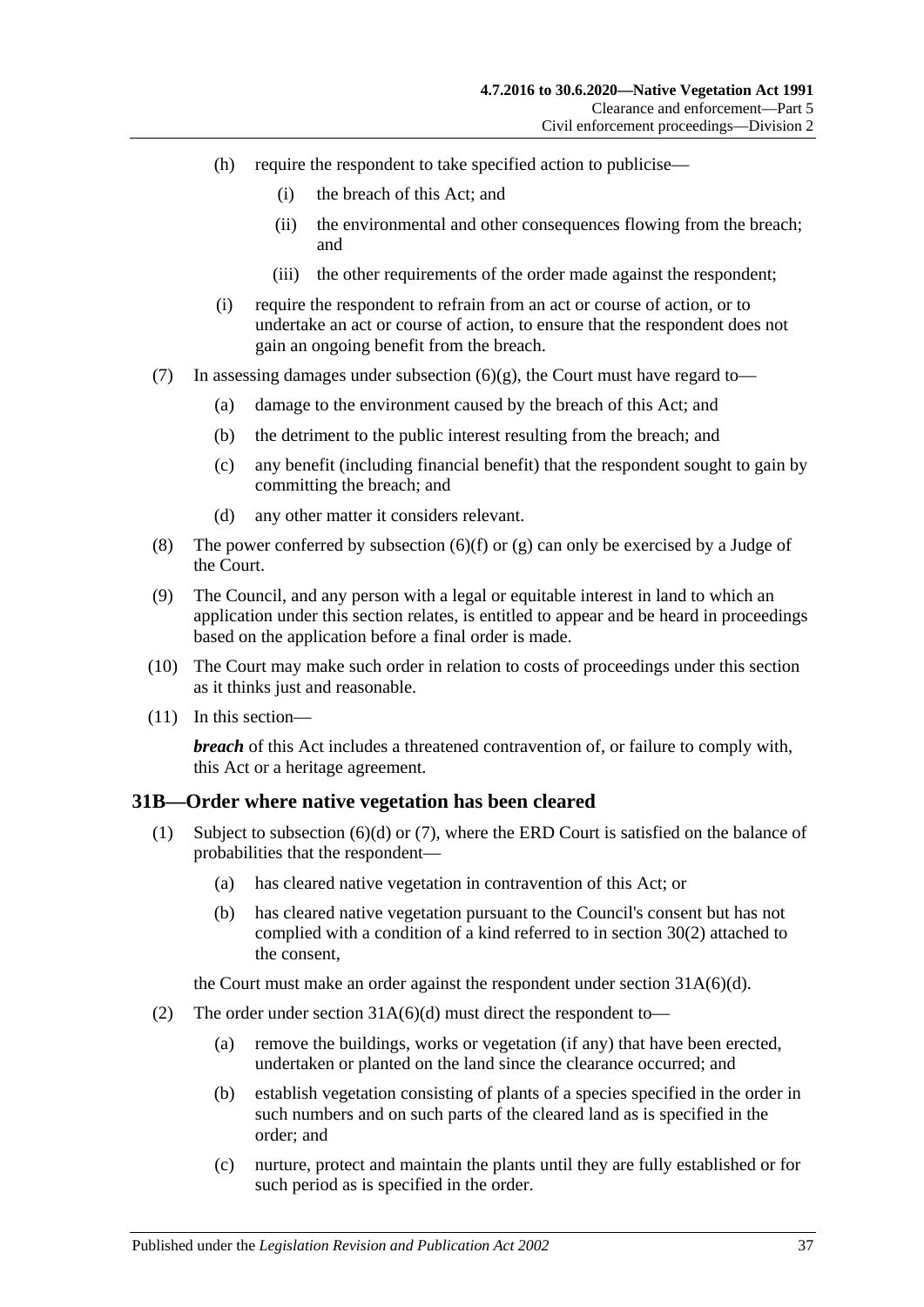- (3) The order under section  $31A(6)(d)$  may—
	- (a) where part of the original vegetation is still growing or situated on the land—direct that it be removed so that the new vegetation can be established on the land;
	- (b) include such ancillary directions or orders as the Court thinks fit.
- <span id="page-37-3"></span><span id="page-37-2"></span>(4) Where the respondent is not the owner or occupier of the land, the order authorises him or her (or a person authorised by him or her) to—
	- (a) enter the land with such materials and equipment as are reasonably necessary to comply with the order; and
	- (b) to enter and cross any other land specified in the order with the materials and equipment referred to in [paragraph](#page-37-2) (a) for the purpose of gaining access to the cleared land.
- <span id="page-37-4"></span>(5) An owner or occupier of land or any other person who hinders or obstructs the respondent (or a person authorised by the respondent) in carrying out the directions of an order under this section or entering and crossing land under [subsection](#page-37-3) (4) is guilty of an offence.

Maximum penalty: \$10 000.

- (6) If the ERD Court is satisfied on the balance of probabilities that—
	- (a) the owner or occupier of the cleared land did not know and could not reasonably have been expected to know of the circumstances referred to in [subsection](#page-36-1) (1) requiring the making of an order under section  $31A(6)(d)$ ; and
	- (b) compliance with an order under section  $31A(6)(d)$  will cause financial loss to that person,

the Court may—

- (c) assess the amount of the financial loss and order the respondent to pay that amount to the owner or occupier of the land; or
- (d) refuse to make the order or make the order in a modified form.
- <span id="page-37-1"></span><span id="page-37-0"></span>(7) If the Court is satisfied that compliance with any order under section  $31A(6)(d)$  would not be reasonably practicable, it may refuse to make the order.
- (8) However, the Court cannot take into account financial grounds when making an assessment under [subsection](#page-37-1) (7) unless the Court is satisfied that it would be unduly harsh not to do so.
- (9) The Court must include in the order a requirement that a copy of the order be served on the Registrar-General and that the Registrar-General note the order against the relevant certificate or other instrument of title or, in the case of land not under the *[Real](http://www.legislation.sa.gov.au/index.aspx?action=legref&type=act&legtitle=Real%20Property%20Act%201886)  [Property Act](http://www.legislation.sa.gov.au/index.aspx?action=legref&type=act&legtitle=Real%20Property%20Act%201886) 1886*, against the land (and the Registrar-General must, on service of the order, make the note and then must not remove the note except pursuant to an order of the Court).
- (10) If, in the opinion of the Court, it should refuse under [subsection](#page-37-0) (6)(d) or [\(7\)](#page-37-1) to make an order under section  $31A(6)(d)$ , the Court may make an order against the respondent requiring the establishment of vegetation in accordance with the provisions of this section on some other land owned by the respondent.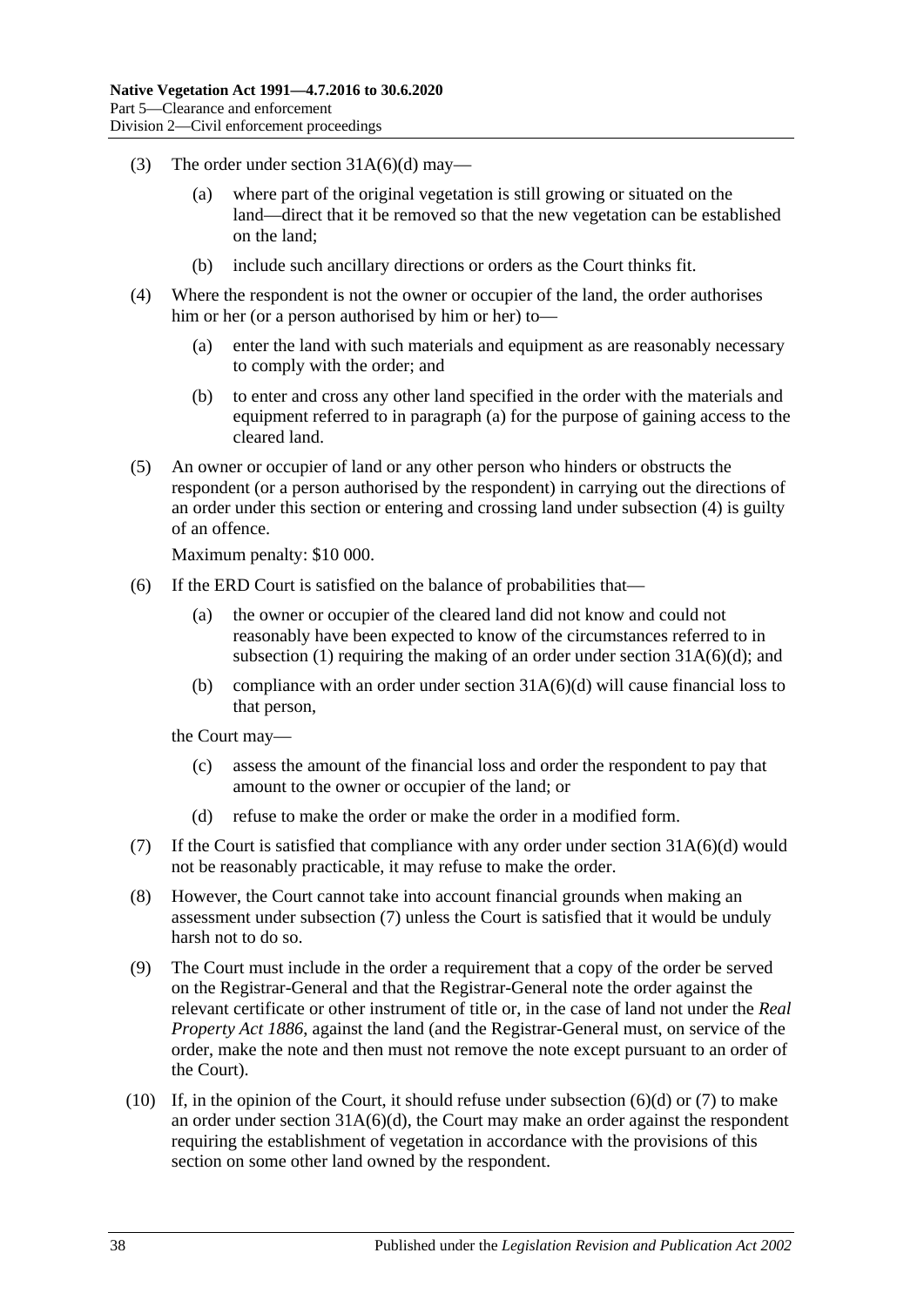## <span id="page-38-0"></span>**31C—Interim order**

- (1) If, on an application under this Division or before the determination of the proceedings commenced by an application under this Division, the ERD Court is satisfied that, in order to protect native vegetation from clearance or to preserve the rights or interests of parties to the proceedings, or for any other reason, it is desirable to make an interim order under this section, the Court may make such an order.
- (2) An interim order—
	- (a) may be made on an application in the absence of the respondent; and
	- (b) may be made whether or not the application has been referred to a conference under section [31A\(5\);](#page-35-3) and
	- (c) will be made subject to such conditions as the Court thinks fit; and
	- (d) will not (as such) operate after the proceedings in which it is made are finally determined.

### <span id="page-38-1"></span>**31D—Enforcement of orders**

(1) A person who contravenes or fails to comply with an order under this Division is, in addition to liability for contempt of the order, guilty of an offence.

Maximum penalty: \$100 000.

- <span id="page-38-3"></span>(2) Where the ERD Court makes an order under section [31A\(6\)\(d\)](#page-35-2) and the respondent fails to comply with the order within the period specified by the Court, the Council may cause any work contemplated by the order to be carried out, and may recover the costs and expenses of that work, as a debt, from the respondent.
- (3) [Section](#page-37-3) 31B(4) and [\(5\)](#page-37-4) apply to, and in relation to, the Council when acting under [subsection](#page-38-3) (2) as though it were the respondent.
- <span id="page-38-5"></span>(4) Where an amount is recoverable from a person by the Council under [subsection](#page-38-3) (2)—
	- (a) the Council may, by notice in writing to the person, fix a period, being not less than 28 days from the date of the notice, within which the amount must be paid by the person, and, if the amount is not paid by the person within that period, the person is liable to pay interest charged at the rate prescribed by regulation on the amount unpaid and on any unpaid interest; and
	- (b) the amount together with any interest so payable is, until paid, a first charge in favour of the Council on all land owned by the person.

### <span id="page-38-4"></span><span id="page-38-2"></span>**31E—Enforcement notices**

- (1) If an authorised officer who has been expressly authorised by the Minister to issue directions under this section has reasonable grounds on which to believe that a person has breached this Act, or is likely to breach this Act, the authorised officer may do such of the following as the officer considers necessary or appropriate in the circumstances:
	- (a) direct the person to refrain, either for a specified period or until further notice, from the act, or course of action, that constitutes, or would constitute, the breach;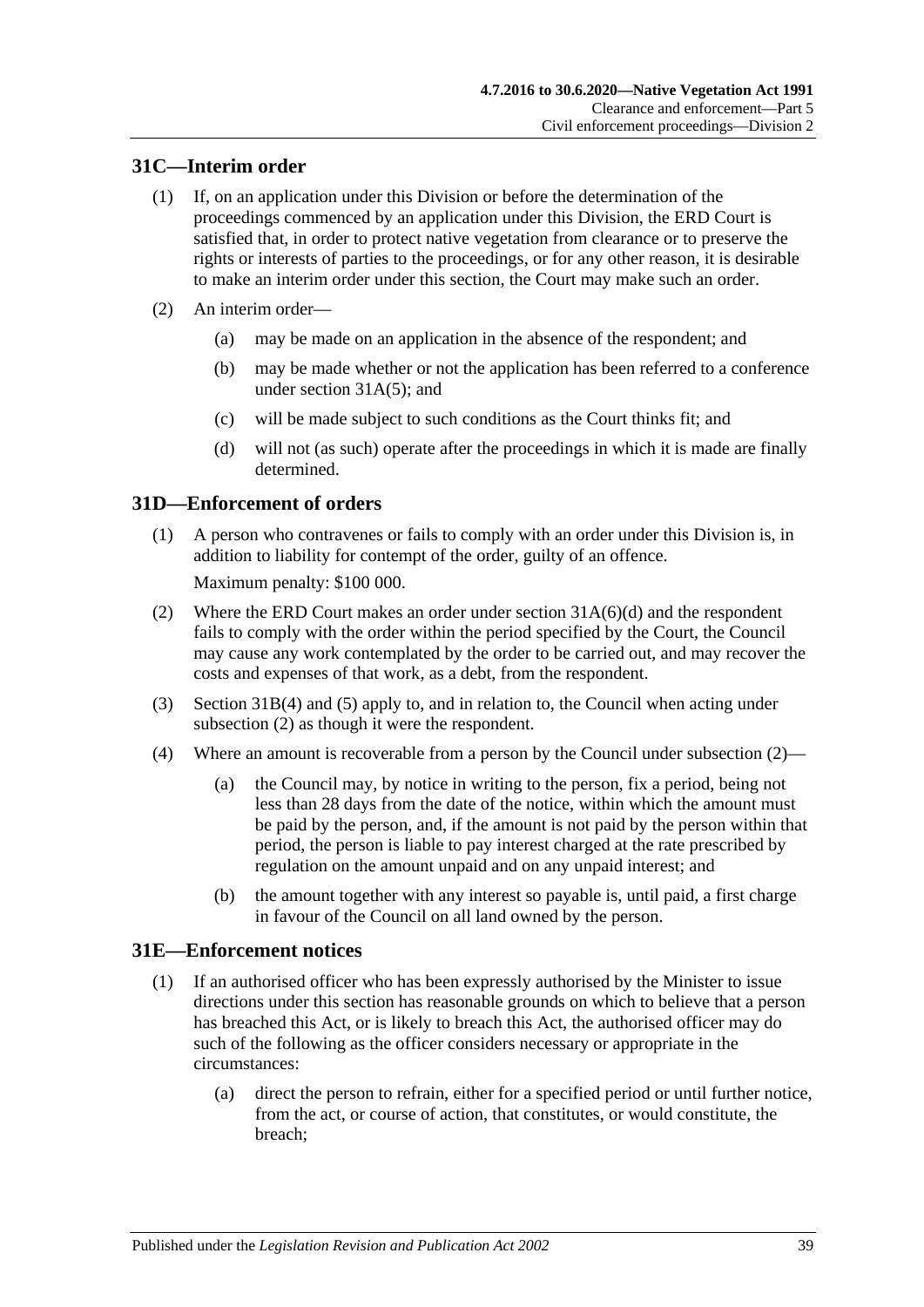- <span id="page-39-2"></span>(b) if, in the opinion of the authorised officer, a breach has occurred and the breach is a minor breach—direct the person to make good the breach in a manner, and within a period, specified by the authorised officer;
- (c) take such urgent action as is required or is, in the opinion of the authorised officer, desirable because of any situation arising from the breach or likely breach (as the case may be).
- <span id="page-39-1"></span>(2) A direction under [subsection](#page-38-4) (1) must be given by notice in writing.
- (3) A notice under [subsection](#page-39-1) (2) must identify the authorised officer issuing the direction.
- <span id="page-39-3"></span>(4) Subject to [section](#page-39-0) 31EA, if a person fails to comply with a direction under [subsection](#page-39-2) (1)(b) within the time specified in the notice, the Council may cause the necessary action to be taken.
- (5) The costs and expenses incurred by the Council under [subsection](#page-39-3) (4) may be recovered by the Council as a debt due from the person whose failure gave rise to the action.
- <span id="page-39-5"></span>(6) Where an amount is recoverable from a person by the Council under this section—
	- (a) the Council may, by notice in writing to the person, fix a period, being not less than 28 days from the date of the notice, within which the amount must be paid by the person and, if the amount is not paid by the person within that period, the person is liable to pay interest charged at the rate prescribed by regulation on the amount unpaid and on any unpaid interest; and
	- (b) the amount together with any interest so payable is, until paid, a first charge in favour of the Council on all land owned by the person.
- (7) Subject to any order of the ERD Court to the contrary, the operation of a direction is not suspended pending the determination of an appeal.
- (8) A person who contravenes or fails to comply with a direction under this section is guilty of an offence.

Maximum penalty: \$10 000.

<span id="page-39-4"></span>(9) A direction cannot be given under this section in relation to a breach if it appears that the breach occurred more than 2 years before the direction is given.

## <span id="page-39-0"></span>**31EA—Substituted direction where compliance with enforcement notice not reasonably practicable**

- $(1)$  If—
	- (a) an authorised officer gives a direction to a person under section  $31E(1)(b)$ ; and
	- (b) it is not reasonably practicable for the person to comply with the direction,

the person may apply to the Council for a substituted direction under this section.

(2) An application for an order under this section must be made in a manner and form determined by the Council.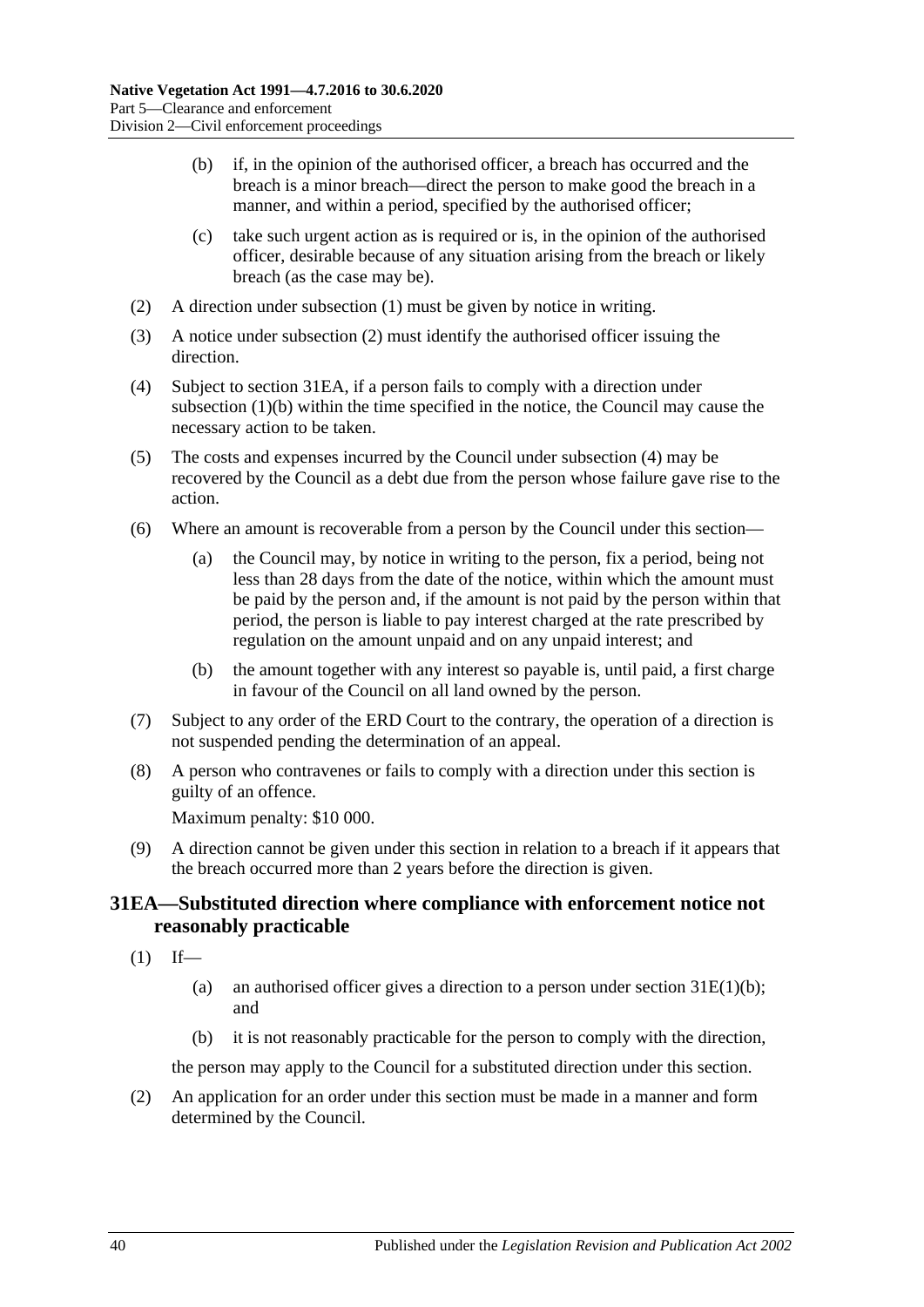- (3) The Council may, if satisfied that compliance with the direction under section [31E\(1\)\(b\)](#page-39-2) is not reasonably practicable, revoke the direction and instead direct the person—
	- (a) to take such action as may appear appropriate to the Council (whether on the person's land or otherwise), taking into account the nature and extent of the alleged breach forming the basis for the original direction; or
	- (b) to pay into the Fund an amount, determined by the Council to be appropriate in the circumstances, on account of any benefit that the person has gained, or can reasonably be expected to gain, by allegedly committing the breach; or
	- (c) to refrain from an act or course of action, or to undertake an act or course of action, to ensure that the person does not gain an ongoing benefit from the alleged breach.
- (4) A direction under this section—
	- (a) must specify the period within which the direction must be complied with;
	- (b) must comply with any other requirement set out in the regulations.
- (5) Without limiting this section, [section](#page-38-2) 31E (other than [subsection](#page-39-4) (9)) applies to a direction under this section as if it were a direction under section [31E\(1\)\(b\).](#page-39-2)

### <span id="page-40-2"></span><span id="page-40-0"></span>**31F—Miscellaneous provisions**

- (1) The ERD Court may order an applicant in proceedings under [section](#page-34-2) 31A—
	- (a) to provide security for the payment of costs that may be awarded against the applicant if the application is subsequently dismissed; and
	- (b) to give an undertaking as to the payment of any amount that may be awarded against the applicant under [subsection](#page-40-1) (2).
- <span id="page-40-1"></span>(2) If on an application under [section](#page-34-2) 31A the ERD Court is satisfied—
	- (a) that the respondent has not breached this Act; and
	- (b) that the respondent has suffered loss or damage as a result of the actions of the applicant; and
	- (c) that in the circumstances it is appropriate to make an order under this provision,

the Court may, on the application of the respondent (and in addition to any order as to costs), require the applicant to pay to the respondent an amount, determined by the Court, to compensate the respondent for the loss or damage which the respondent has suffered.

- (3) A person who fails to comply with an order of the ERD Court under this Division commits a contempt of Court.
- (4) The Court may, if it considers it appropriate to do so, either on its own initiative or on the application of a party, vary or revoke an order previously made under [subsection](#page-40-2)  $(1)$  or  $(2)$ .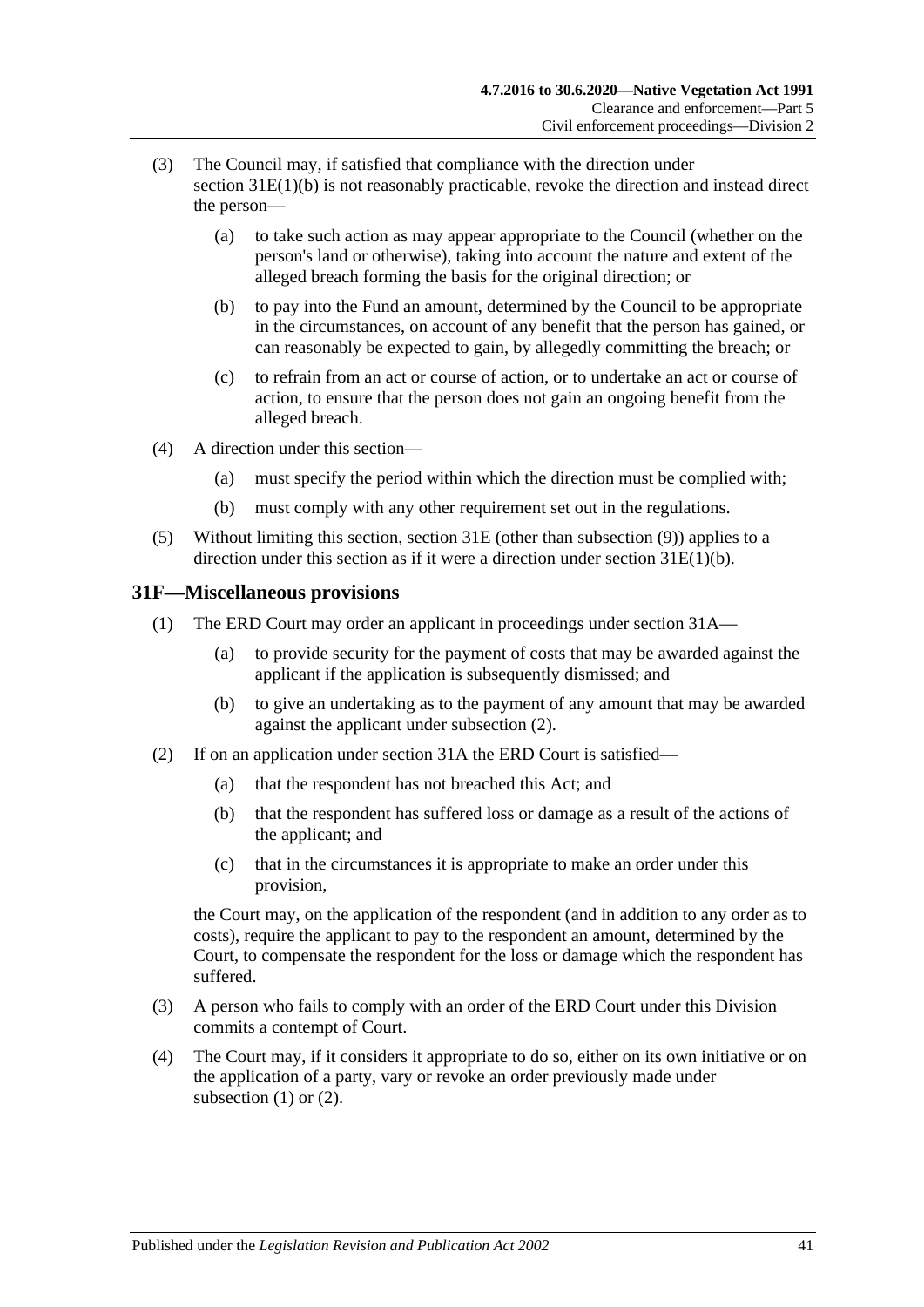(5) The ERD Court may, on application under this subsection by a person to whom a notice has been given under section  $31D(4)(a)$  or  $31E(6)(a)$ , extend the period that has been fixed by the Council for the purposes of the notice (and the relevant order of the Court under this subsection will then have effect according to its terms).

## <span id="page-41-0"></span>**32—Appeals**

- (1) Subject to the rules of the Supreme Court, an appeal lies against—
	- (a) an order of the ERD Court made in the exercise of the jurisdiction conferred by this Division; or
	- (b) a decision by the ERD Court not to make an order under this Division,

to the Land and Valuation Court.

(2) An appeal under this section must be instituted within 60 days of the date of the decision or order subject to appeal, or such longer period as may be allowed by the Land and Valuation Court.

## <span id="page-41-1"></span>**33—Commencement of proceedings**

Proceedings under this Division must be commenced—

- (a) if the proceedings relate to an offence under this Act which the respondent has expiated or of which the respondent has been convicted or found guilty—within 6 months after the date on which the respondent so expiated, or was convicted or found guilty of, the offence (as the case requires); or
- (b) in any other case—within 5 years after the date of the alleged contravention of, or failure to comply with, a provision of this Act.

## <span id="page-41-2"></span>**Division 3—Authorised officers**

### <span id="page-41-3"></span>**33A—Appointment of authorised officers**

- (1) The Minister may appoint an officer or employee of the Crown or a local council to be an authorised officer for the purposes of this Act.
- (2) An appointment of an authorised officer—
	- (a) must be in writing; and
	- (c) may be subject to conditions; and
	- (d) may be in respect of the whole State or any specified part of the State.
- (3) Each authorised officer must be issued with an identity card that—
	- (a) includes a photograph of the authorised officer.
- (4) The identity card must be issued as soon as is reasonably practicable after the appointment is made (but an authorised officer is not prevented from exercising powers under this Act just because an identity card is yet to be issued).
- (5) An authorised officer must, if requested to do so, produce evidence of his or her appointment by providing a copy of his or her notice of appointment, or by showing his or her identity card for inspection, before exercising the powers of an authorised officer under this Act in relation to any person.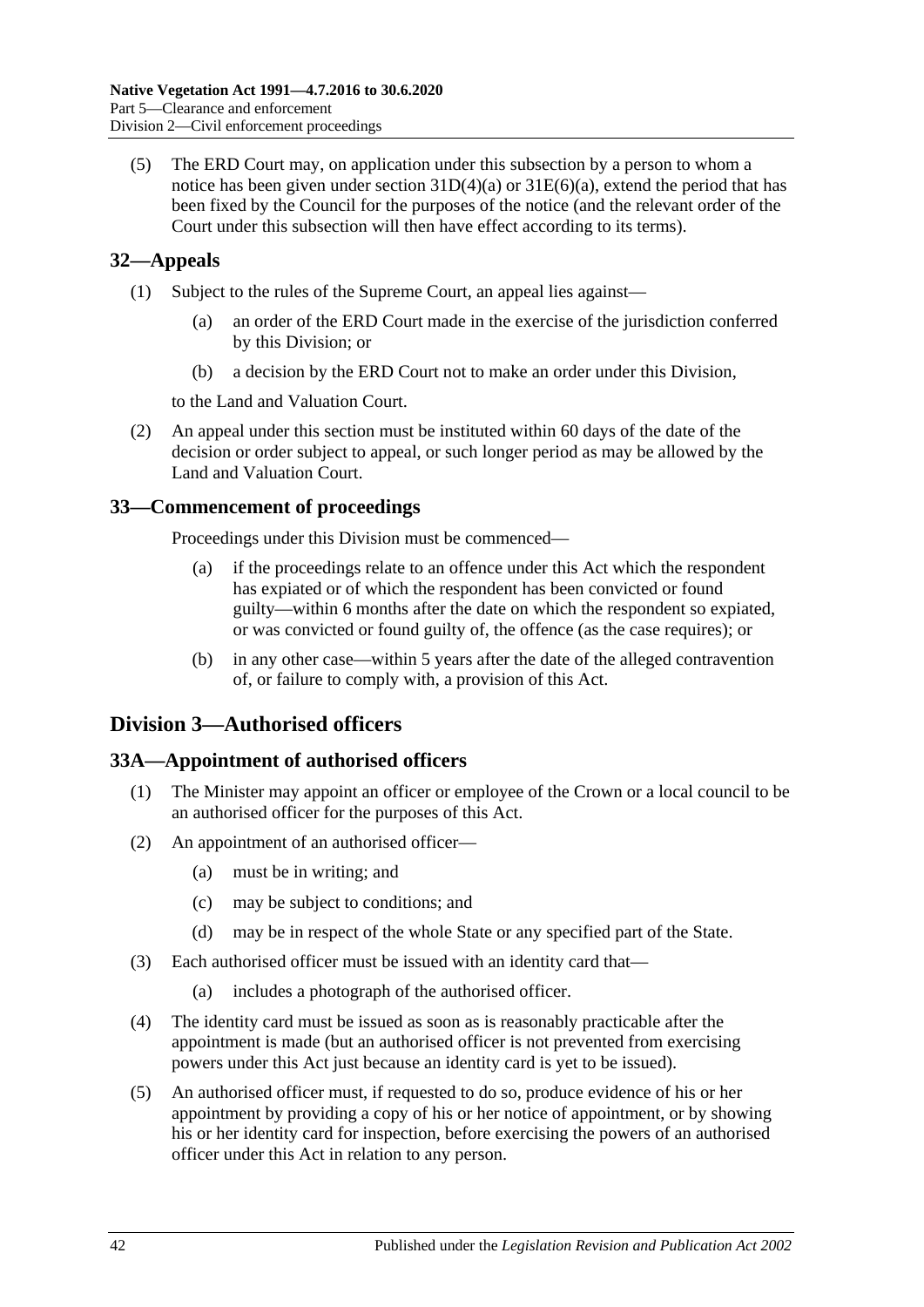(6) The Minister may, at any time, vary or revoke an appointment which he or she has made, or vary or revoke a condition of an appointment or impose a further condition in relation to an appointment.

#### <span id="page-42-2"></span><span id="page-42-0"></span>**33B—Powers of authorised officers**

- <span id="page-42-1"></span>(1) Subject to this Division, an authorised officer may—
	- (a) enter and inspect any land for any reasonable purpose connected with the administration or enforcement of this Act; and
	- (b) give directions with respect to the stopping or movement of a vehicle that—
		- (i) has been used in, or is suspected by the authorised officer of having been used in, the clearance of native vegetation; or
		- (ii) is carrying a plant, or any part of a plant, comprising native vegetation,

as reasonably required in connection with the administration or enforcement of this Act; and

- (c) take samples of any plant or any part of any plant from any land, for identification and analysis as reasonably required in connection with the administration or enforcement of this Act; and
- <span id="page-42-3"></span>(d) with the authority of a warrant issued under [section](#page-44-0) 33C require any person to produce specified documents or documents of a specified kind, including a written record that reproduces in an understandable form information stored by computer, microfilm or other process, as reasonably required in connection with the administration or enforcement of this Act; and
- <span id="page-42-4"></span>(e) with the authority of a warrant issued under [section](#page-44-0) 33C examine, copy or take extracts from any documents so produced or require a person to provide a copy of any such document or information; and
- (f) take photographs or films or make audio, video or other recordings as reasonably required in connection with the administration or enforcement of this Act; and
- (g) dig up any land by the use of hand-held equipment for the purpose of taking samples; and
- <span id="page-42-5"></span>(h) with the authority of a warrant issued under [section](#page-44-0) 33C, to the extent to which it is reasonably required, take mechanical equipment on to any land and dig up the land, or any part of it, for the purposes of taking samples that the authorised officer reasonably suspects may constitute evidence of a breach of this Act;
- (i) in addition to the powers under a preceding paragraph, seize and retain anything that the authorised officer reasonably suspects may constitute evidence of a breach of this Act; and
- (j) require a person who the authorised officer reasonably suspects has committed, is committing or is about to commit, a breach of this Act to state the person's full name and usual place of residence; and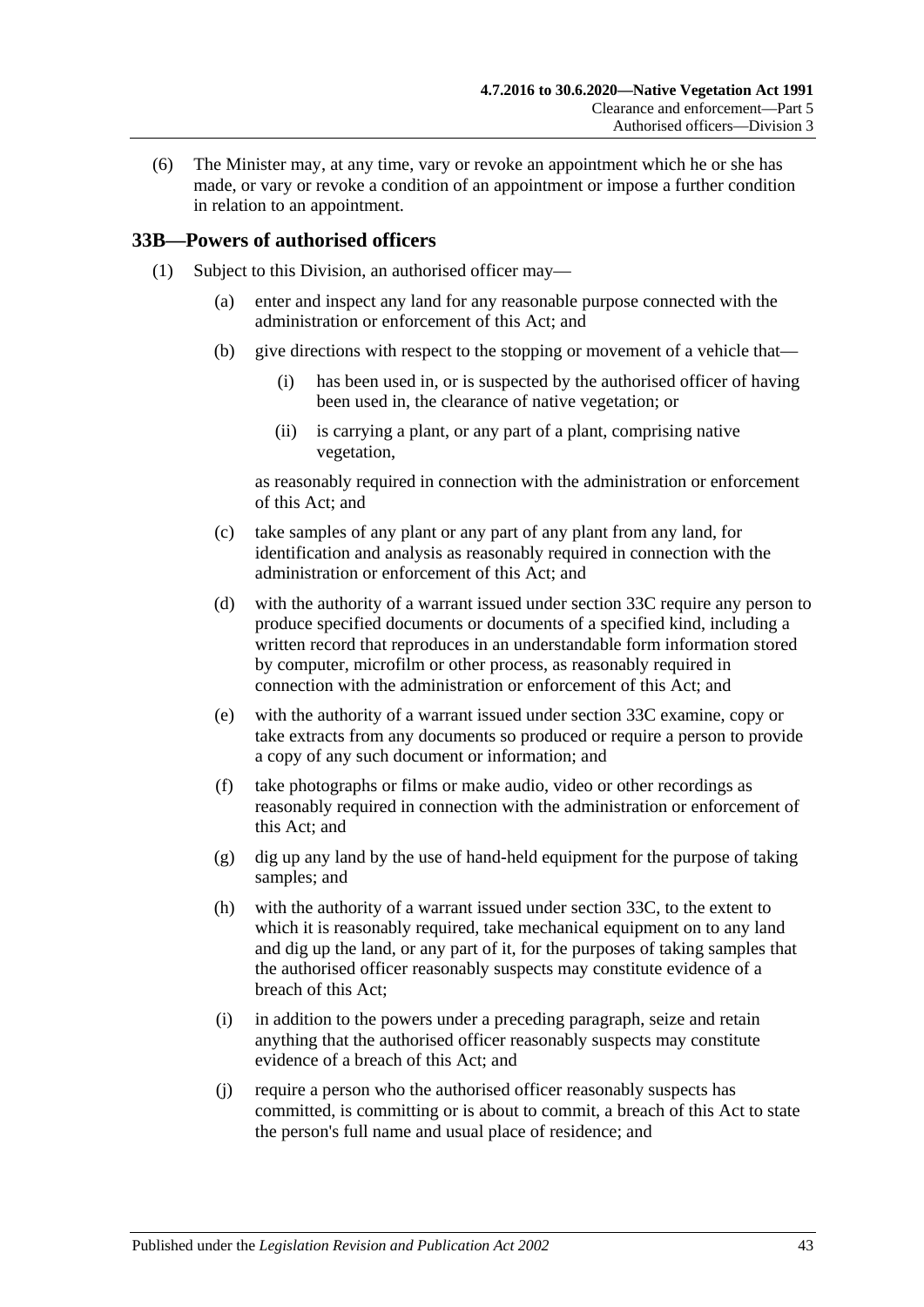- <span id="page-43-2"></span>(k) require a person who the authorised officer reasonably suspects has knowledge of matters in respect of which information is reasonably required for the administration or enforcement of this Act to answer questions in relation to those matters; and
- (l) give any directions reasonably required in connection with the exercise of a power conferred by any of the paragraphs of this subsection or otherwise in connection with the administration or enforcement of this Act.
- <span id="page-43-0"></span>(2) Without limiting [subsection](#page-42-1) (1)(a), an authorised officer may enter and inspect any land for the purpose of determining whether a heritage agreement entered into under this Act or entered into in compliance with a condition of consent to clear native vegetation under the repealed Act is being, or has been, complied with.
- (3) An authorised officer must not exercise a power conferred by [subsection](#page-42-1)  $(1)(a)$  or  $(2)$ in respect of residential premises.
- (4) Where an authorised officer enters land and takes samples of any plant or any part of any plant for identification and analysis, the authorised officer must take reasonable steps to provide the owner of land with a reasonable amount of information about his or her actions.
- (5) Where an authorised officer enters land and takes photographs or films or makes audio, video or other recordings, the authorised officer must, as soon as reasonably practicable after entering the land—
	- (a) serve notice on the owner or occupier of the land informing him or her of the date on which the authorised officer entered the land; and
	- (b) provide the owner or occupier with a copy of the photographs, films, audio, video or other recordings (if any) taken or made by the authorised officer when on the land.
- <span id="page-43-1"></span>(6) A copy provided under [subsection](#page-43-1) (5)(b) must be in an electronic form unless the Minister authorises it to be provided in some other form.
- (7) Where an authorised officer digs up any land under [subsection](#page-42-2) (1), the authorised officer must, after taking such steps as the authorised officer thinks fit in the exercise of powers under that subsection, insofar as is reasonably practicable, take steps to ensure that the land is restored to such state as is reasonable in the circumstances.
- (8) Before an authorised officer requires a person to answer questions under [subsection](#page-43-2)  $(1)(k)$ , the authorised officer must inform the person of his or her right to decline to answer any question that might tend to incriminate the person or to make the person liable to a criminal penalty.
- (9) Where—
	- (a) a person whose native language is not English is suspected of having committed an offence against this Act; and
	- (b) the person is not reasonably fluent in English,

the following provisions apply:

(c) the person is entitled to be assisted by an interpreter during any questioning conducted by an authorised officer in the course of an investigation of the suspected offence;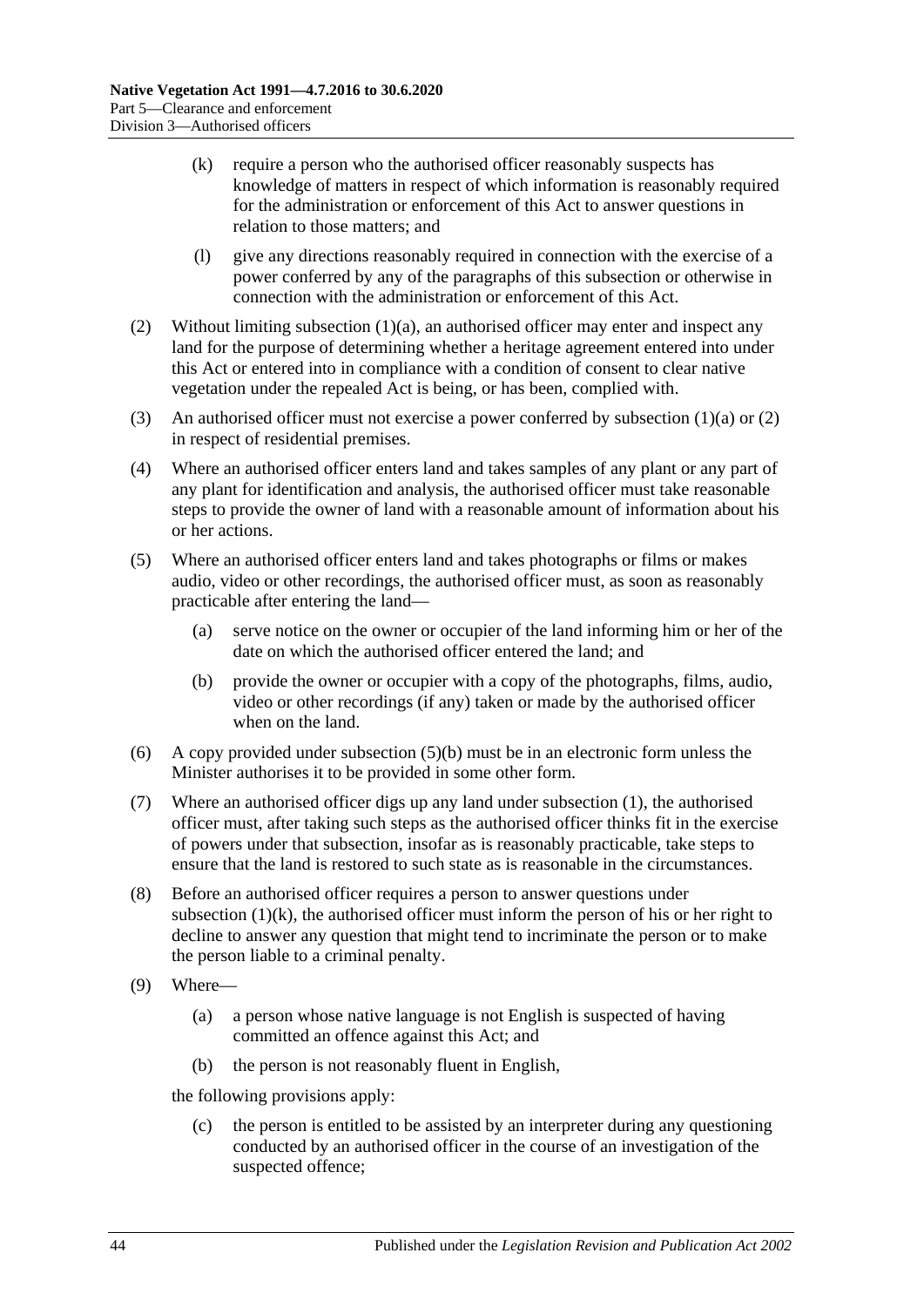- (d) where it appears that the person may be entitled to be assisted by an interpreter, an authorised officer must not proceed with any questioning, or further questioning, until the person has been informed of the right to an interpreter;
- (e) if the person requests the assistance of an interpreter, an authorised officer must not proceed with any questioning, or further questioning, until an interpreter is present.
- (10) In the exercise of powers under this Act an authorised officer may be assisted by such persons as he or she considers necessary in the circumstances.
- <span id="page-44-1"></span>(11) An authorised officer may require an occupier of any land or a person apparently in charge of any plant, equipment, vehicle or other thing to give to the authorised officer or a person assisting the authorised officer such assistance as is reasonably required by the authorised officer for the effective exercise of powers conferred by this Act.
- (12) Where a person gives assistance to an authorised officer as required under [subsection](#page-44-1) (11), the person must, if he or she so requires, be reimbursed by the authorised officer or the Minister for any reasonable costs and expenses incurred in giving the assistance.

### <span id="page-44-0"></span>**33C—Issue of warrants**

- (1) Where, on the application of an authorised officer, a magistrate is satisfied that there are reasonable grounds to believe that the inspection of documents may provide information relevant to the administration or enforcement of this Act, the magistrate may issue a warrant authorising an authorised officer—
	- (a) to require a specified person to produce documents under section  $33B(1)(d)$ ; and
	- (b) to examine, copy and take extracts from those documents or to require a person to provide a copy of any of those documents under section [33B\(1\)\(e\).](#page-42-4)
- (2) Where, on the application of an authorised officer, a magistrate is satisfied that there are reasonable grounds to believe that a person may have committed a breach of this Act, the magistrate may issue a warrant authorising an authorised officer to take action under section [33B\(1\)\(h\).](#page-42-5)
- (3) An application for the issue of a warrant may be made either personally or by telephone.
- (4) The grounds of an application for a warrant must be verified by affidavit.
- (5) An application for the issue of a warrant may not be made by telephone unless in the opinion of the applicant a warrant is urgently required and there is insufficient time to make the application personally.
- (6) Where an application for the issue of a warrant is made by telephone, the following provisions apply:
	- (a) the applicant must inform the magistrate of his or her name and identify himself or herself as an authorised officer, and the magistrate, on receiving that information, is entitled to assume, without further inquiry, that the applicant is an authorised officer; and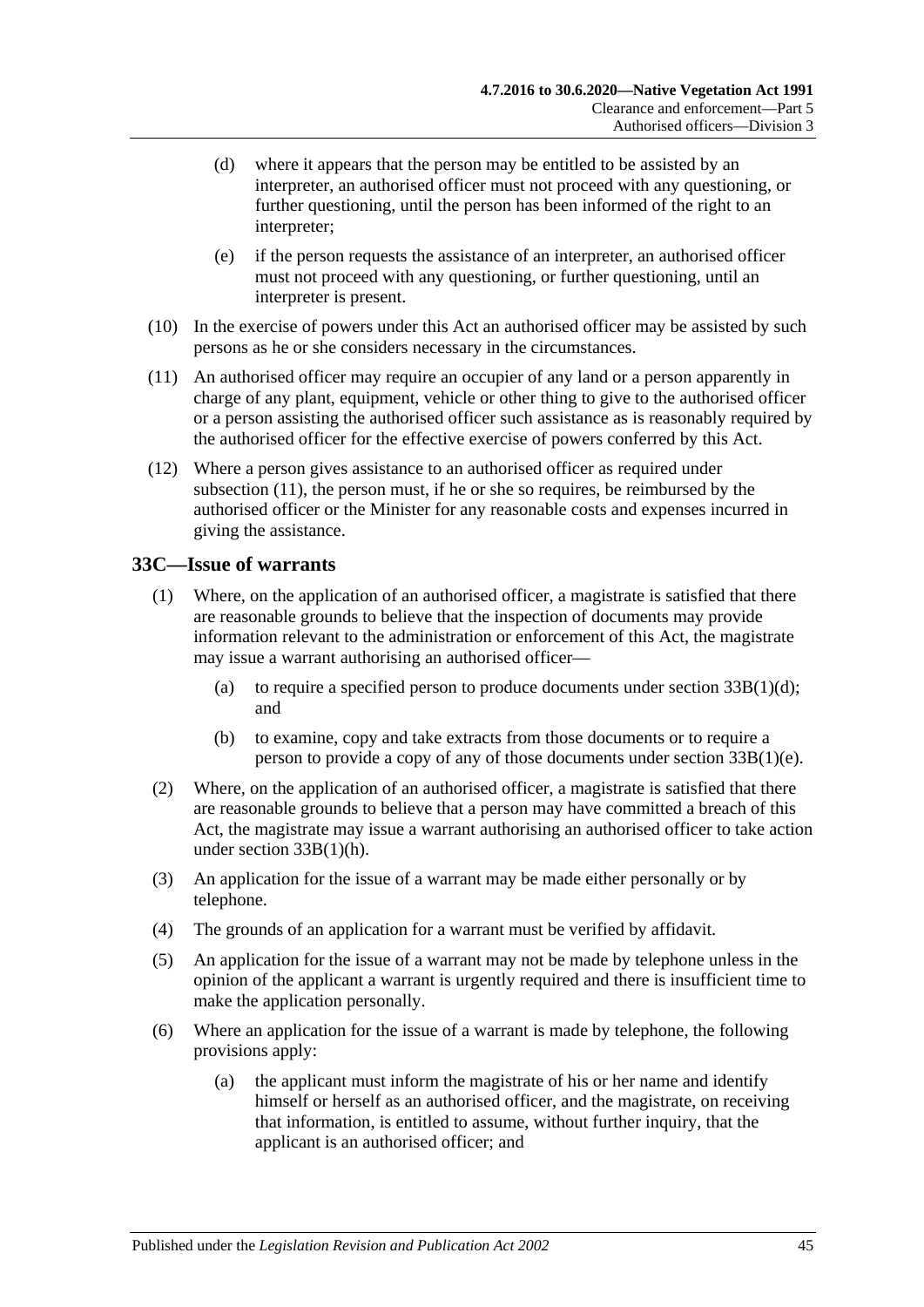- (b) the applicant must inform the magistrate of the grounds on which he or she seeks the issue of the warrant; and
- <span id="page-45-1"></span>(c) if it appears to the magistrate from the information furnished by the applicant that there are proper grounds for the issue of a warrant, the magistrate must inform the applicant of the facts on which he or she relies as grounds for the issue of the warrant, and must not proceed to issue the warrant unless the applicant undertakes to make an affidavit verifying those facts; and
- (d) if the applicant gives such an undertaking, the magistrate may then make out and sign a warrant, noting on the warrant the facts on which he or she relies as grounds for the issue of the warrant; and
- (e) the warrant will be taken to have been issued, and will come into force, when signed by the magistrate; and
- (f) the magistrate must inform the applicant of the terms of the warrant; and
- (g) the applicant must, as soon as practicable after the issue of the warrant, forward to the magistrate an affidavit verifying the facts referred to in [paragraph](#page-45-1) (c).
- (7) A magistrate by whom a warrant is issued must file the warrant, or a copy of the warrant, and the affidavit verifying the grounds on which the application for the warrant was made, in the ERD Court.
- (8) An authorised officer who executes a warrant must, as soon as practicable after execution of the warrant—
	- (a) prepare a notice in the prescribed form containing—
		- (i) his or her own name and a statement that he or she is an authorised officer under this Act; and
		- (ii) the name of the magistrate who issued the warrant and the date and time of its issue; and
		- (iii) a description of the authority conferred by the warrant; and
	- (b) give the notice to the person affected by the warrant.
- (9) A warrant, if not executed at the expiration of one month from the date of its issue, then expires.

#### <span id="page-45-4"></span><span id="page-45-0"></span>**33D—Provisions relating to seizure**

- <span id="page-45-3"></span><span id="page-45-2"></span>(1) Where a thing has been seized under this Division the following provisions apply:
	- (a) the thing must be held pending proceedings for an offence against this Act related to the thing seized, unless the Minister, on application, authorises its release to the person from whom it was seized, or to any person who had legal title to it at the time of its seizure, subject to such conditions as the Minister thinks fit (including conditions as to the giving of security for satisfaction of an order under [paragraph](#page-46-1)  $(b)(ii)$ ;
	- (b) where proceedings for an offence against this Act relating to the thing are instituted within the prescribed period after its seizure and the defendant is convicted or found guilty of the offence, the court may—
		- (i) order that it be forfeited to the Minister; or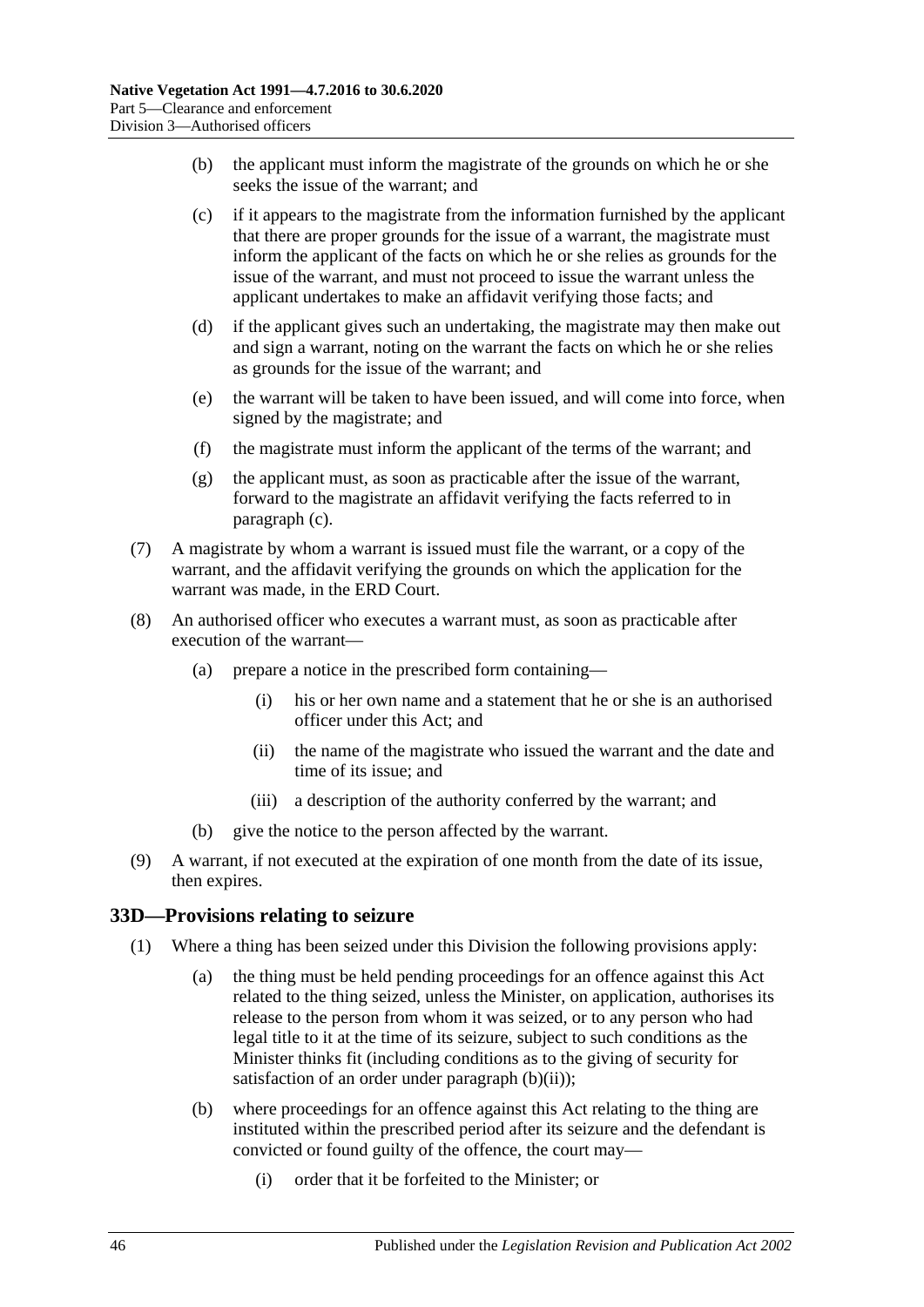- (ii) where it has been released pursuant to [paragraph](#page-45-2) (a)—order that it be forfeited to the Minister or that the person to whom it was released or the defendant pay to the Minister an amount equal to its market value at the time of its seizure, as the court thinks fit;
- <span id="page-46-1"></span>(c) where—
	- (i) proceedings are not instituted for an offence against this Act relating to the thing within the prescribed period after its seizure; or
	- (ii) proceedings have been so instituted and—
		- (A) the defendant is found not guilty of the offence; or
		- (B) the defendant is convicted or found guilty of the offence but no order for forfeiture is made under [paragraph](#page-45-3) (b),

then the person from whom the thing was seized, or any person with legal title to it, is entitled to recover from the Minister (if necessary, by action in a court of competent jurisdiction) the thing itself, or if it has been damaged or destroyed, compensation of an amount equal to its market value at the time of its seizure.

(2) In [subsection](#page-45-4)  $(1)$ —

*the prescribed period* means 12 months or such longer period as the ERD Court may, on application by the Minister, allow.

#### <span id="page-46-0"></span>**33E—Offence to hinder etc authorised officers**

- (1) A person who—
	- (a) hinders or obstructs an authorised officer, or a person assisting an authorised officer, in the exercise of powers conferred by this Act; or
	- (b) uses abusive, threatening or insulting language to an authorised officer, or a person assisting an authorised officer; or
	- (c) refuses or fails to comply with a requirement or direction of an authorised officer under this Division; or
	- (d) when required by an authorised officer under this Division to answer a question, refuses or fails to answer the question to the best of the person's knowledge, information and belief; or
	- (e) falsely represents, by words or conduct, that he or she is an authorised officer,

<span id="page-46-2"></span>is guilty of an offence.

Maximum penalty: \$5 000.

(2) A person who assaults an authorised officer, or a person assisting an authorised officer in the exercise of powers under this Act, is guilty of an offence.

Maximum penalty: \$10 000 or two years imprisonment or both.

(3) Despite [subsection](#page-46-2) (1)(d), a person is not obliged to answer a question under this Division if to do so might tend to incriminate the person or make the person liable to a criminal penalty.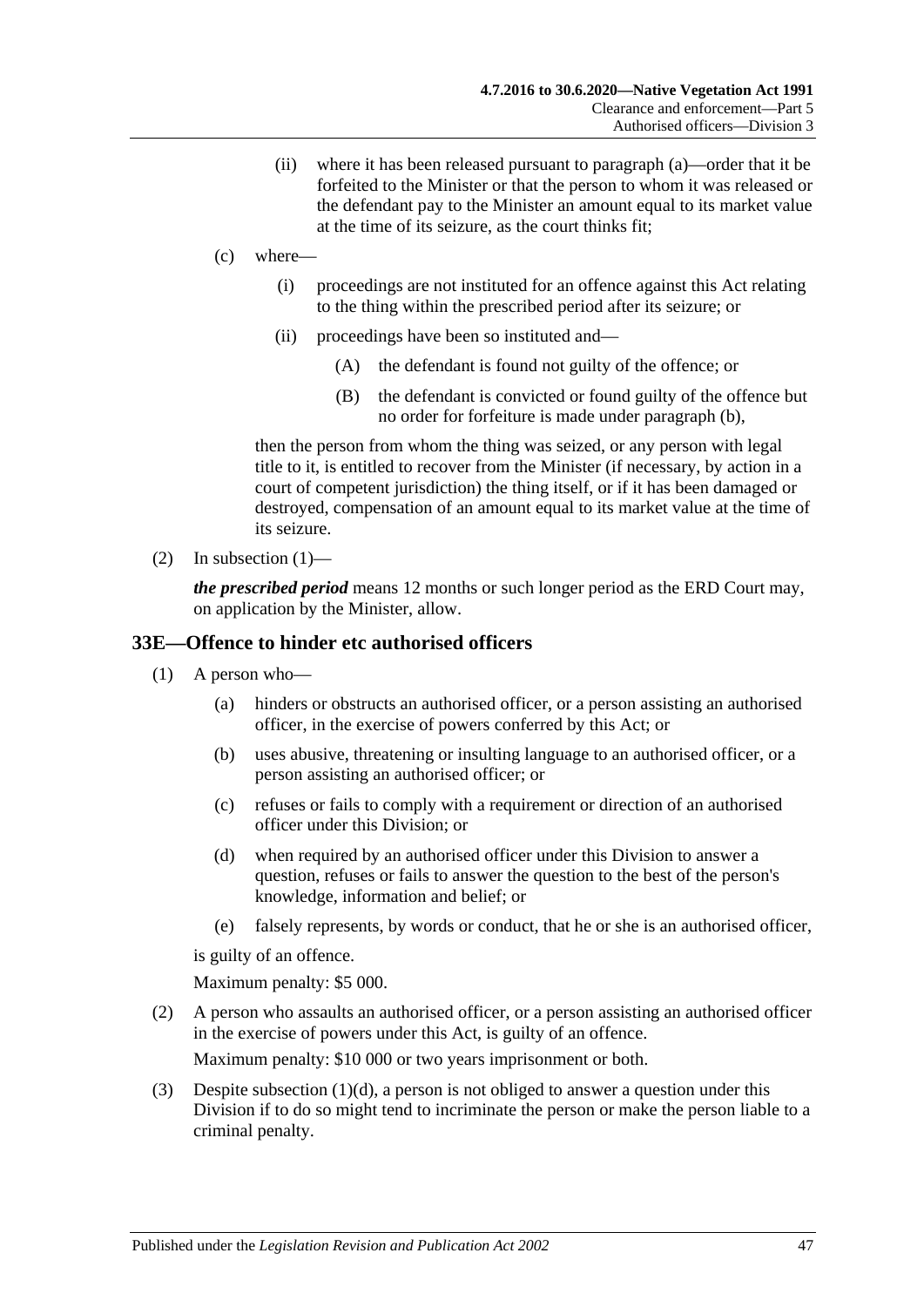### <span id="page-47-0"></span>**33EA—Offences by authorised officers etc**

An authorised officer, or a person assisting an authorised officer, who—

- (a) addresses offensive language to any other person; or
- (b) without lawful authority, hinders or obstructs or uses or threatens to use force in relation to any other person,

is guilty of an offence.

Maximum penalty: \$5 000.

## <span id="page-47-1"></span>**Part 5B—Interest and recovery of money**

### <span id="page-47-4"></span><span id="page-47-2"></span>**33H—Interest**

- (1) Interest accrues on an amount payable to the Council under [sections](#page-38-1) 31D and [31E](#page-38-2) and on unpaid interest under those sections in accordance with the regulations.
- (2) A person who is liable to pay an amount under the provisions referred to in [subsection](#page-47-4) (1) is also liable to pay interest that accrues, or has accrued, on or in relation to that amount.
- (3) Regulations referred to in [subsection](#page-47-4) (1) may (without limiting their scope) prescribe the time from which interest accrues.

#### <span id="page-47-3"></span>**33I—Sale of land for non-payment**

- (1) Where an amount payable under this Act, or interest in relation to such an amount, is a first charge on land and has been unpaid for one year or more, the Council may sell the land.
- <span id="page-47-5"></span>(2) Before the Council sells land in pursuance of this section, it must serve notice on the owner and occupier of the land—
	- (a) stating the period for which the amount and interest have been unpaid; and
	- (b) stating the amount of the total liability for the amount and interest presently outstanding and charged on the land; and
	- (c) stating that if that amount is not paid in full within one month of service of the notice (or such longer time as the Council may allow), the Council intends to sell the land for non-payment of the amount and interest.
- (3) A copy of a notice must be served on the registered mortgagee or encumbrancee of the land (if any).
- (4) If the outstanding amount is not paid in full within the time allowed under [subsection](#page-47-5) (2), the Council may proceed to sell the land.
- (5) The sale will, except in the case of land held from the Crown under a lease, licence or agreement to purchase, be by public auction (and the Council may set a reserve price for the purposes of the auction).
- (6) An auction under this section must be advertised on at least two separate occasions in a newspaper circulating generally throughout the State.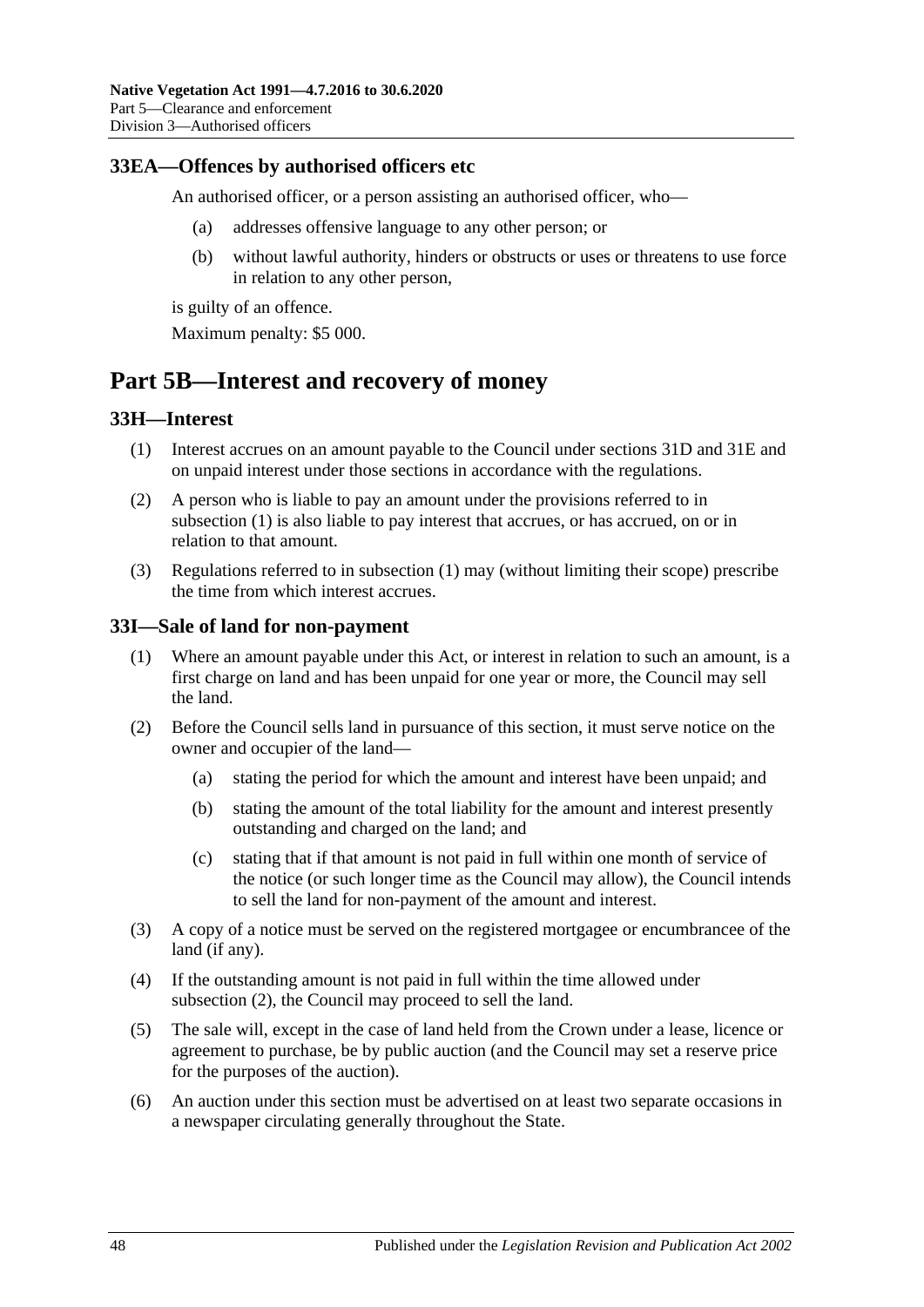- (7) If, before the date of the auction, the outstanding amount and the costs incurred by the Council in proceeding under this section are paid to the Council, the Council must withdraw the land from auction.
- $(8)$  If—
	- (a) an auction fails; or
	- (b) the land is held from the Crown under a lease, licence or agreement to purchase,

the Minister may sell the land by private contract for the best price that he or she can reasonably obtain.

- (9) Any money received by the Council or the Minister in respect of the sale of land under this section will be applied as follows:
	- (a) firstly—in paying the costs of the sale and any other costs incurred in proceeding under this section;
	- (b) secondly—in discharging the liability for the amount and interest payable under this Act;
	- (c) thirdly—in discharging any liability to the Crown for rates, charges or taxes (including rates, charges or taxes that are a first charge on the land);
	- (d) fourthly—in discharging any liability to a council for rates or any other liability to a council in respect of the land;
	- (e) fifthly—in discharging any liabilities secured by registered mortgages, encumbrances or charges;
	- (f) sixthly—in discharging any other mortgages, encumbrances and charges of which the Council or the Minister (as the case may be) has notice;
	- (g) seventhly—in payment to the former owner of the land.
- (10) If the former owner cannot be found after making reasonable inquiries as to his or her whereabouts, an amount payable to the former owner must be dealt with as unclaimed money under the *[Unclaimed Moneys Act](http://www.legislation.sa.gov.au/index.aspx?action=legref&type=act&legtitle=Unclaimed%20Moneys%20Act%201891) 1891*.
- <span id="page-48-0"></span>(11) Where land is sold by the Council or the Minister in pursuance of this section, an instrument of transfer executed by the Council or the Minister (as the case may be) will operate to vest title to the land in the purchaser.
- (12) The title vested in a purchaser under [subsection](#page-48-0) (11) will be free of—
	- (a) all mortgages and charges; and
	- (b) except in the case of land held from the Crown under lease or licence—all leases and licences,

(and the Registrar-General, when registering or enrolling an instrument of transfer to vest title in the purchaser, must discharge any caveat relating to the land, and may make any note or endorsement, or take any other action in relation to any instrument, certificate, register or record, as the Registrar-General thinks fit).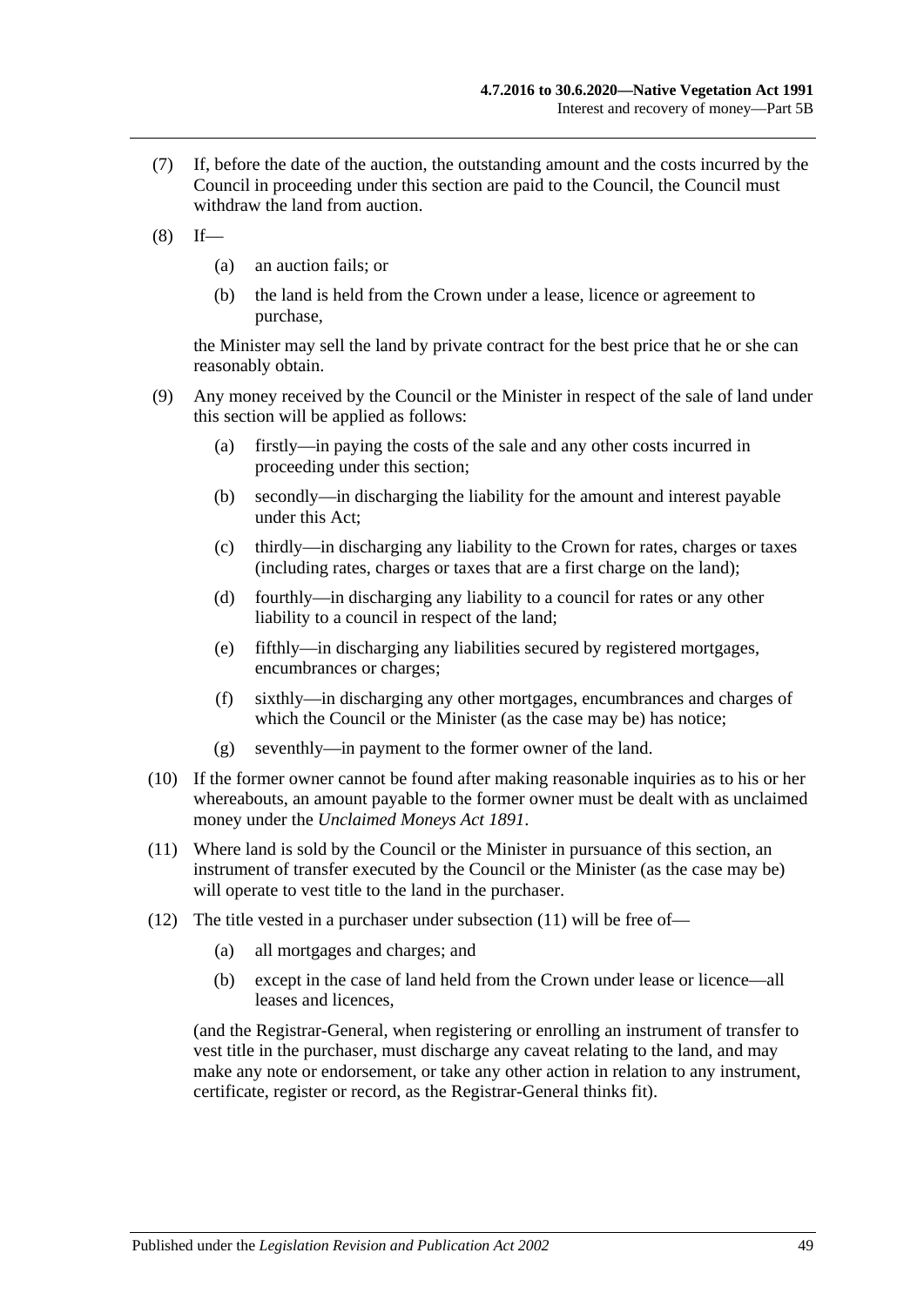- (13) An instrument of transfer passing title to land in pursuance of a sale under this section must, when lodged with the Registrar-General for registration or enrolment, be accompanied by a statutory declaration made by the presiding member of the Council stating that the requirements of this section in relation to the sale of the land have been observed.
- (15) A reference in this section to land, or title to land, held from the Crown under lease, licence or agreement to purchase, is a reference to the interest of the lessee, licensee or purchaser in the land.

## <span id="page-49-0"></span>**Part 6—Miscellaneous**

### <span id="page-49-1"></span>**33J—Constitution and criminal jurisdiction of ERD Court**

- (1) Subject to this Act, the following provisions apply in respect of the constitution of the ERD Court when exercising jurisdiction under this Act:
	- (a) the Court may be constituted in a manner provided by the *[Environment,](http://www.legislation.sa.gov.au/index.aspx?action=legref&type=act&legtitle=Environment%20Resources%20and%20Development%20Court%20Act%201993)  [Resources and Development Court Act](http://www.legislation.sa.gov.au/index.aspx?action=legref&type=act&legtitle=Environment%20Resources%20and%20Development%20Court%20Act%201993) 1993* or may, if the Senior Judge of the Court so determines, be constituted of—
		- (i) in relation to proceedings for an offence against this Act—a magistrate and 1 commissioner; or
		- (ii) in any case—a Judge and 1 commissioner;
	- (b) the provisions of the *[Environment, Resources and Development Court](http://www.legislation.sa.gov.au/index.aspx?action=legref&type=act&legtitle=Environment%20Resources%20and%20Development%20Court%20Act%201993)  Act [1993](http://www.legislation.sa.gov.au/index.aspx?action=legref&type=act&legtitle=Environment%20Resources%20and%20Development%20Court%20Act%201993)* apply in relation to the Court constituted of a Judge and 1 commissioner, or a magistrate and 1 commissioner, in the same way as in relation to a full bench of the Court;
	- (c) the Court may not be constituted of or include a commissioner unless—
		- (i) in a case where only 1 commissioner is to sit (whether alone or with another member or members of the Court)—the commissioner; or
		- (ii) in any other case—at least 1 commissioner,

is a commissioner who has been specifically designated by the Governor as a person who has wide practical knowledge of, and experience in, the preservation and management of native vegetation.

(2) Offences constituted by this Act lie within the criminal jurisdiction of the ERD Court.

### <span id="page-49-2"></span>**33K—Applications during criminal proceedings**

- (1) If, during the course of criminal proceedings before a court in respect of an offence against this Act, the prosecutor applies for an order under this Act relating to the offence, the court must deal with the application during the course of the criminal proceedings unless satisfied by the defendant that to do so would not be appropriate in the circumstances.
- (2) If an application for an order under this Act is made to a court before which a person was convicted of an offence against this Act—
	- (a) the application may be dealt with by the court; and
	- (b) any power in relation to the relevant order may be exercised by the court,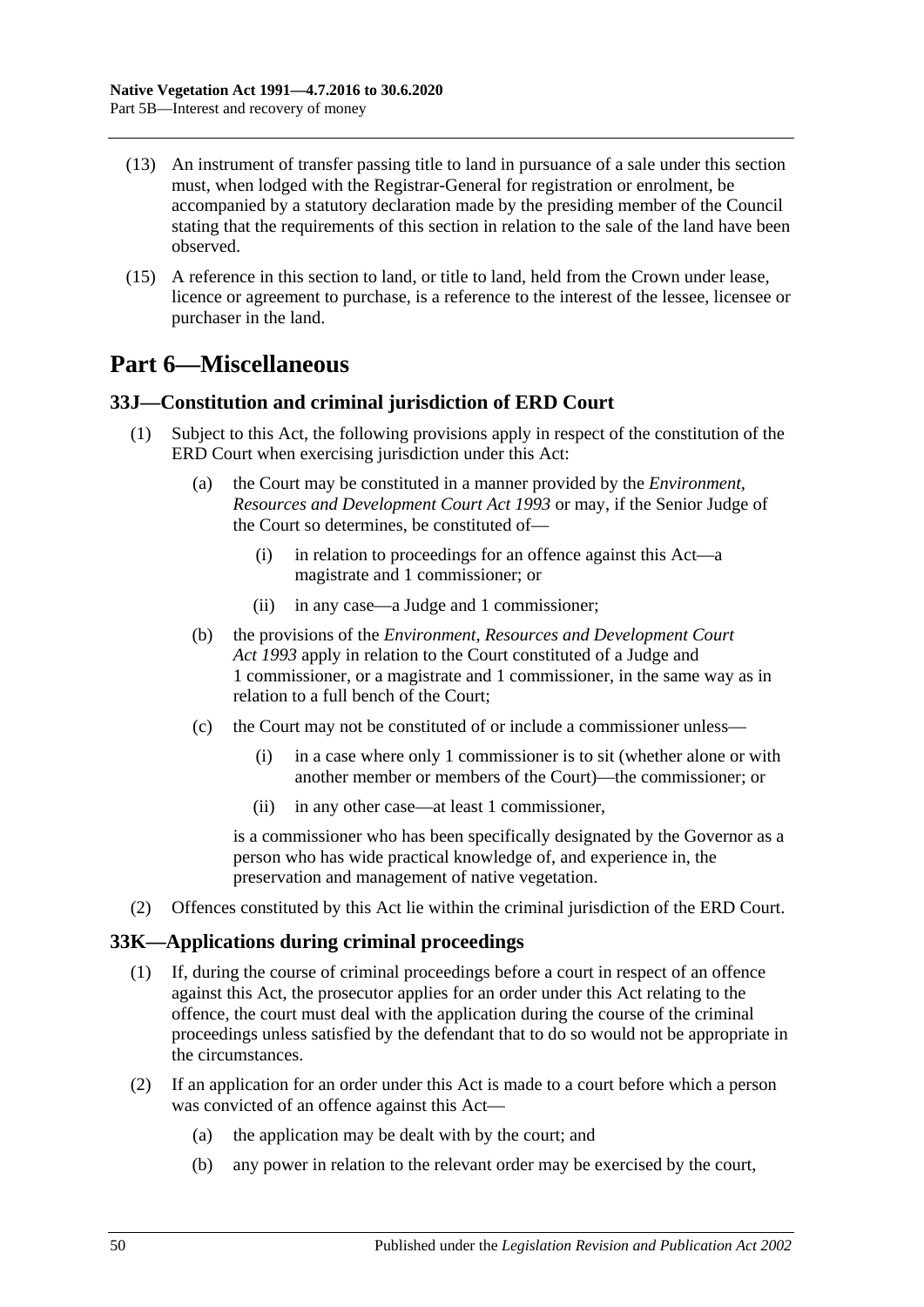whether or not the court is constituted in the same way as when the person was convicted of the offence.

## <span id="page-50-0"></span>**34—Evidentiary**

- (1) An allegation in enforcement proceedings under [Part 5 Division 2](#page-34-1) or in proceedings for an offence against this Act that vegetation is, or was, comprised of a plant or plants of a species indigenous to South Australia must be accepted as proved in the absence of proof to the contrary.
- (2) Where in enforcement proceedings under [Part 5 Division 2](#page-34-1) or in proceedings for an offence against this Act it is proved that vegetation has been cleared, it must be presumed in the absence of proof to the contrary that the vegetation was cleared by the owner and occupier of the land on which it is or was growing or is or was situated.
- (3) It must be presumed in enforcement proceedings under [Part 5 Division 2](#page-34-1) and in proceedings for an offence against this Act, in the absence of proof to the contrary, that vegetation to which the proceedings relate was not intentionally sown or planted by a person.
- (3a) Where in enforcement proceedings under [Part 5 Division 2](#page-34-1) or in proceedings for an offence against this Act it appears that an alleged fact has been determined by the use of an electronic, sonic, optical, mechanical or other device by an authorised officer or person assisting an authorised officer, the alleged fact must be accepted as proved in the absence of proof to the contrary.
- (4) In any legal proceedings, an apparently genuine document appearing to be a copy of a heritage agreement certified by the Minister, is, in the absence of proof to the contrary, proof of the agreement and its terms.
- (5) In enforcement proceedings under [Part 5 Division 2](#page-34-1) or in proceedings for an offence against this Act, a document produced by the prosecution or plaintiff (as the case requires) and purporting to certify that a remotely sensed image specified in the document—
	- (a) was captured by a specified device and is accurate to the extent indicated in the document; and
	- (b) was captured at a specified time on a specified date; and
	- (c) is an image of a specified place,

constitutes, in the absence of proof to the contrary, proof of the facts so certified.

- (6) For the purposes of this section, a reference to an electronic, sonic, optical, mechanical or other device includes a reference to any software used by, or in relation to, such a device.
- (7) In any legal proceedings, an apparently genuine document appearing to be a copy of a management agreement under section 25D certified by the Minister is, in the absence of proof to the contrary, proof of the agreement and its terms.
- (8) In this section—

*image* includes—

- (a) a copy of an image; and
- (b) data from which an image can be produced;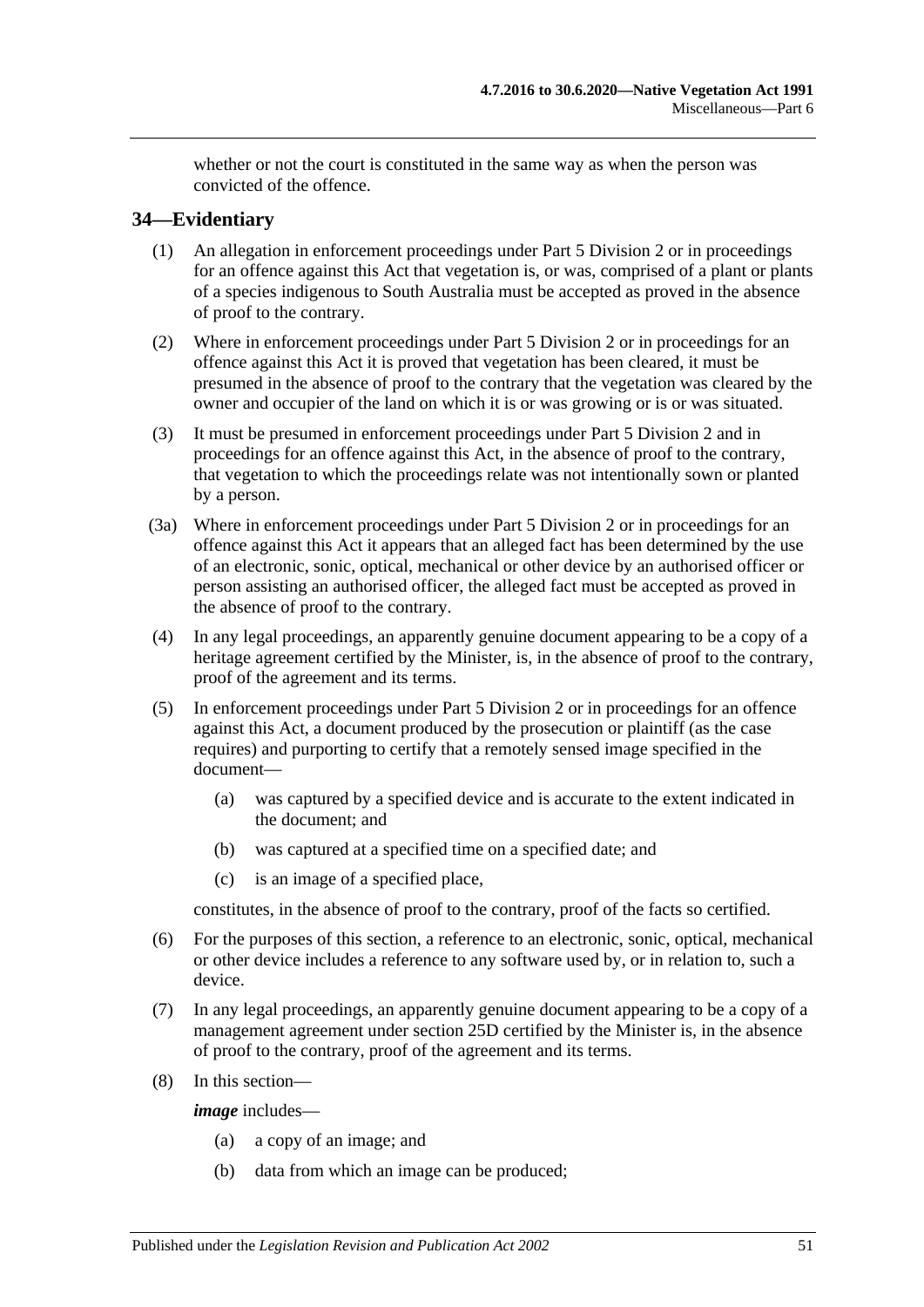*remotely sensed image* means—

- (a) an image captured by a device (whether a camera or otherwise) mounted on or in a satellite or aircraft; and
- (b) any other image declared by the regulations to be included in the ambit of this definition.

#### <span id="page-51-0"></span>**35—Proceedings for an offence**

- (1) Proceedings for an offence against this Act must be commenced within 5 years after the date on which the offence is alleged to have been committed.
- (4) A penalty payable in respect of an offence against this Act must be paid into the Fund.
- (5) An authorised officer cannot issue an expiation notice to a person alleged to have committed an offence against this Act unless the authorised officer has referred the matter to the Council and the Council has specifically authorised the issuing of the notice.

#### <span id="page-51-1"></span>**36—Assessment of costs and expenses**

For the purposes of this Act, the costs and expenses that have been or would be incurred by the Council in taking any action are to be assessed by reference to the reasonable costs and expenses that would have been or would be incurred in having the action taken by independent contractors engaged for that purpose.

#### <span id="page-51-2"></span>**38—Vicarious liability**

For the purposes of this Act, an act or omission of an employee or agent will be taken to be the act or omission of the employer or principal unless it is proved that the act or omission did not occur in the course of the employment or agency.

#### <span id="page-51-3"></span>**39—Offences by bodies corporate**

Where a body corporate is guilty of an offence against this Act, each member of the governing body, and the manager, of the body corporate are guilty of an offence and liable to the same penalty as is prescribed for the principal offence.

### <span id="page-51-4"></span>**40—General defence**

It is a defence to a charge of an offence against this Act if the defendant proves that the alleged offence was not committed intentionally and did not result from any failure on the part of the defendant to take reasonable care to avoid the commission of the offence.

### <span id="page-51-5"></span>**40A—Register of applications**

- (1) The Council must maintain a public register of applications for consent to clear vegetation received by the Council under [Part 5.](#page-23-1)
- (2) The register must include—
	- (a) the name and address of the applicant; and
	- (b) the date of the application and the date on which the application was received by the Council; and
	- (c) a description of the application; and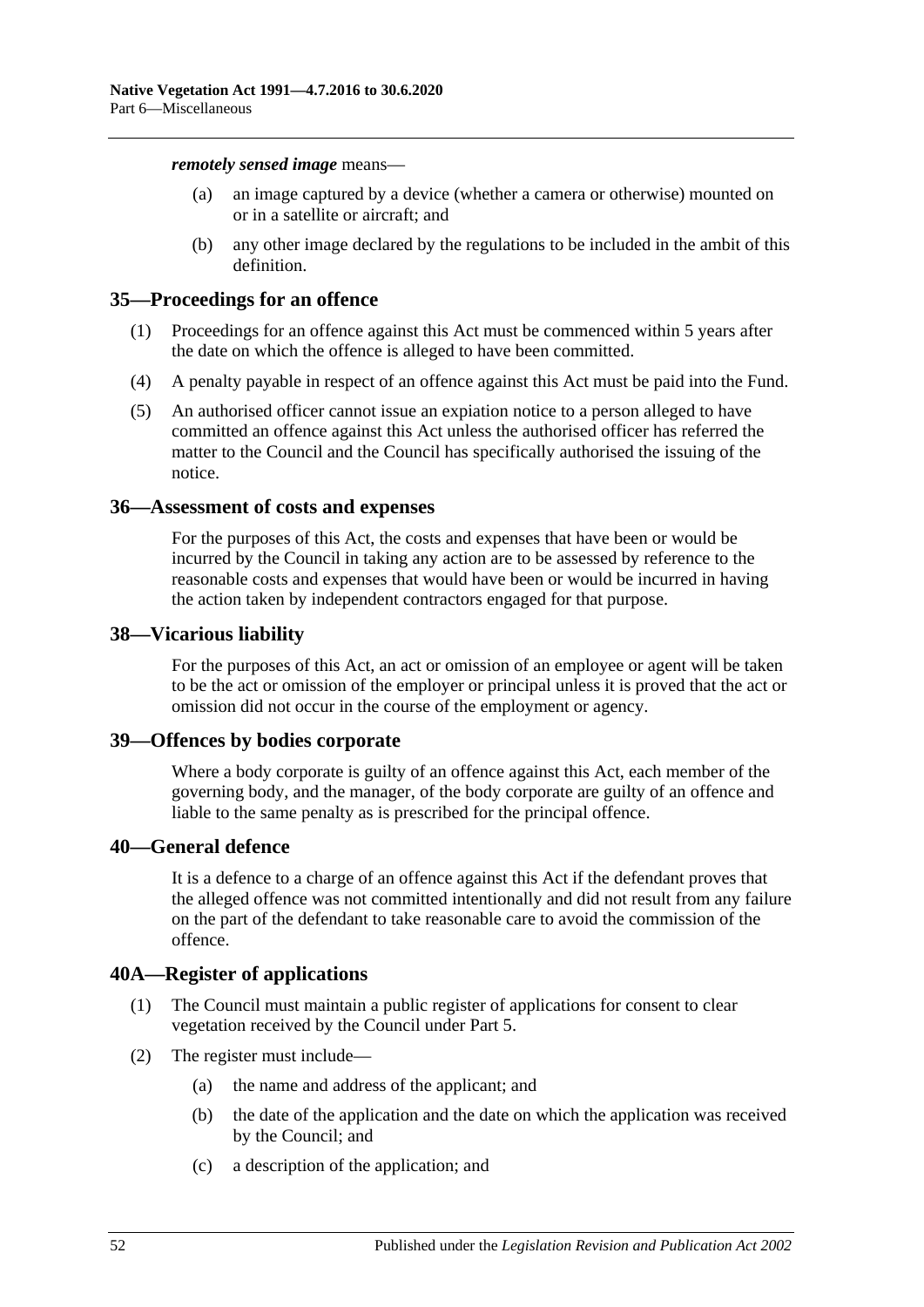- (d) the location and a description of the land to which the application relates; and
- (e) when it is made, the decision made by the Council in relation to the application; and
- (f) any other information required by the regulations.
- (3) The register is to be made available for inspection, without fee, during ordinary office hours at the principal office of the Council.
- (4) The Council must ensure that the register can be inspected at a website determined by the Council (but is not required to have available for inspection at the website information relating to an application received by the Council before the commencement of this section unless the Council has that information in the form of electronic data).

#### <span id="page-52-0"></span>**40B—Ministerial power of delegation**

- (1) The Minister may delegate to a body or person (including a person for the time being holding or acting in a specified office or position) a function or power of the Minister under this Act.
- (2) A delegation under this section—
	- (a) must be by instrument in writing; and
	- (b) may be absolute or conditional; and
	- (c) does not derogate from the power of the Minister to act in any matter; and
	- (d) is revocable at will.
- (3) A function or power delegated under this section may, if the instrument of delegation so provides, be further delegated.

#### <span id="page-52-2"></span><span id="page-52-1"></span>**41—Regulations**

- (1) The Governor may make such regulations as are contemplated by, or necessary or expedient for the purposes of, this Act.
- (2) Without limiting the generality of [subsection](#page-52-2) (1), the regulations may make provision for or relating to—
	- (a) exemptions (conditional or unconditional) from specified provisions of this Act; and
	- (b) fees in respect of any matter under this Act and their payment, recovery or waiver; and
	- (c) fines, not exceeding \$10 000, for offences against the regulations; and
	- (d) expiation fees, not exceeding \$750, for offences against this Act or the regulations; and
	- (e) facilitation of proof of the commission of offences against the regulations.
- (3) The regulations may vary [Schedule 1.](#page-53-0)
- (4) The regulations may—
	- (a) be of general application or vary in their application according to prescribed factors;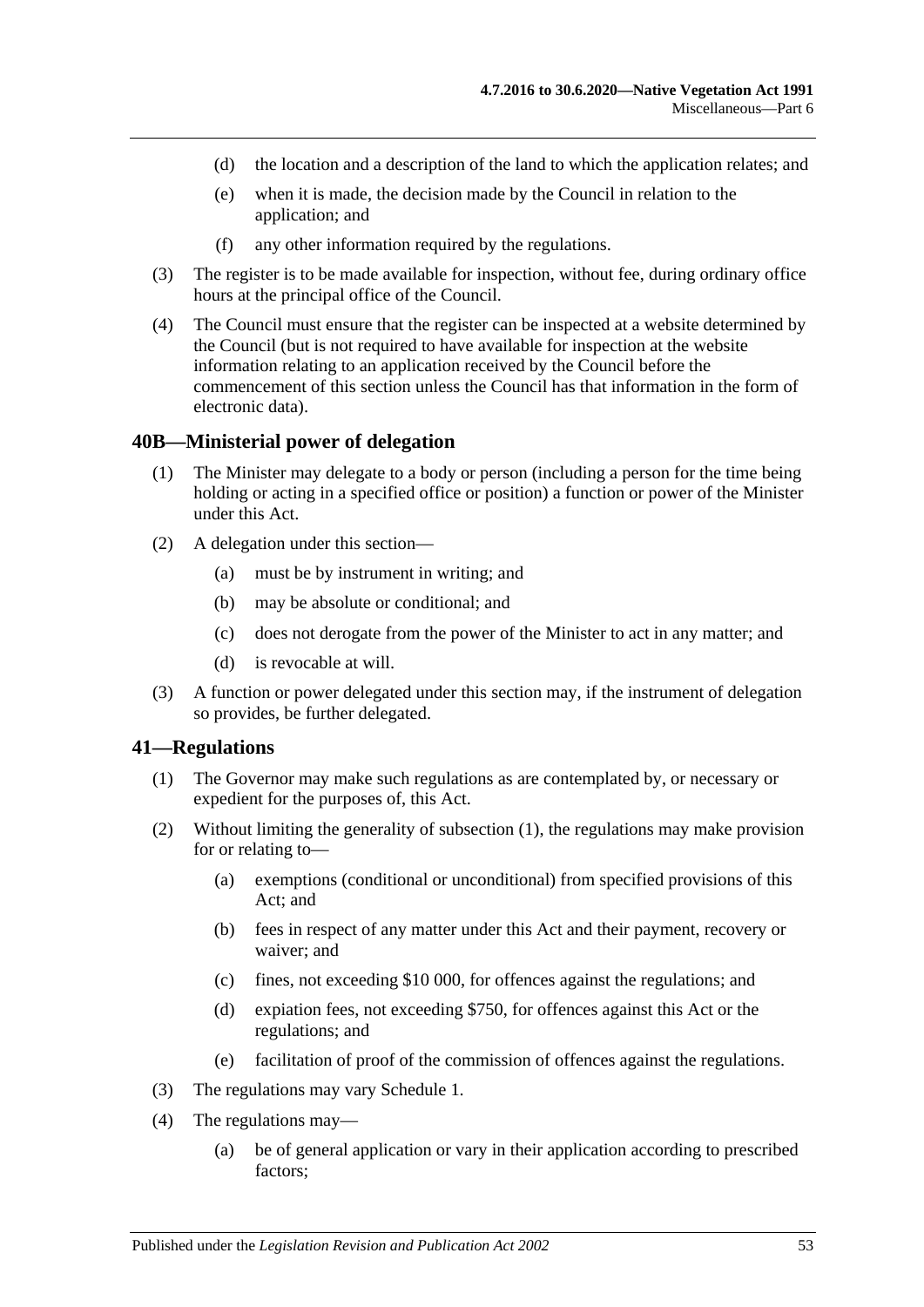- (b) provide that a matter or thing in respect of which regulations may be made is to be determined according to the discretion of the Minister, the Council or other specified person or body;
- (c) refer to or incorporate, wholly or partially and with or without modification, a code, standard or other document prepared or published by a prescribed body, either as in force at the time the regulations are made or as in force from time to time.
- (5) If a code, standard or other document is referred to or incorporated in the regulations—
	- (a) a copy of the code, standard or other document must be kept available for public inspection, without charge and during ordinary office hours, at an office or offices specified in the regulations; and
	- (b) evidence of the contents of the code, standard or other document may be given in any legal proceedings by production of a document apparently certified by the Minister to be a true copy of the code, standard or other document.

## <span id="page-53-0"></span>**Schedule 1—Principles of native vegetation clearance**

## <span id="page-53-1"></span>**1—Principles of clearance of native vegetation**

Native vegetation should not be cleared if, in the opinion of the Council—

- (a) it comprises a high level of diversity of plant species; or
- (b) it has significance as a habitat for wildlife; or
- (c) it includes plants of a rare, vulnerable or endangered species; or
- (d) the vegetation comprises the whole, or a part, of a plant community that is rare, vulnerable or endangered; or
- (e) it is significant as a remnant of vegetation in an area which has been extensively cleared; or
- (f) it is growing in, or in association with, a wetland environment; or
- (g) it contributes significantly to the amenity of the area in which it is growing or is situated; or
- (h) the clearance of the vegetation is likely to contribute to soil erosion or salinity in an area in which appreciable erosion or salinisation has already occurred or, where such erosion or salinisation has not yet occurred, the clearance of the vegetation is likely to cause appreciable soil erosion or salinity; or
- (i) the clearance of the vegetation is likely to cause deterioration in the quality of surface or underground water; or
- (j) the clearance of the vegetation is likely to cause, or exacerbate, the incidence or intensity of flooding; or
- $(k)$ 
	- (i) after clearance the land will be used for a particular purpose; and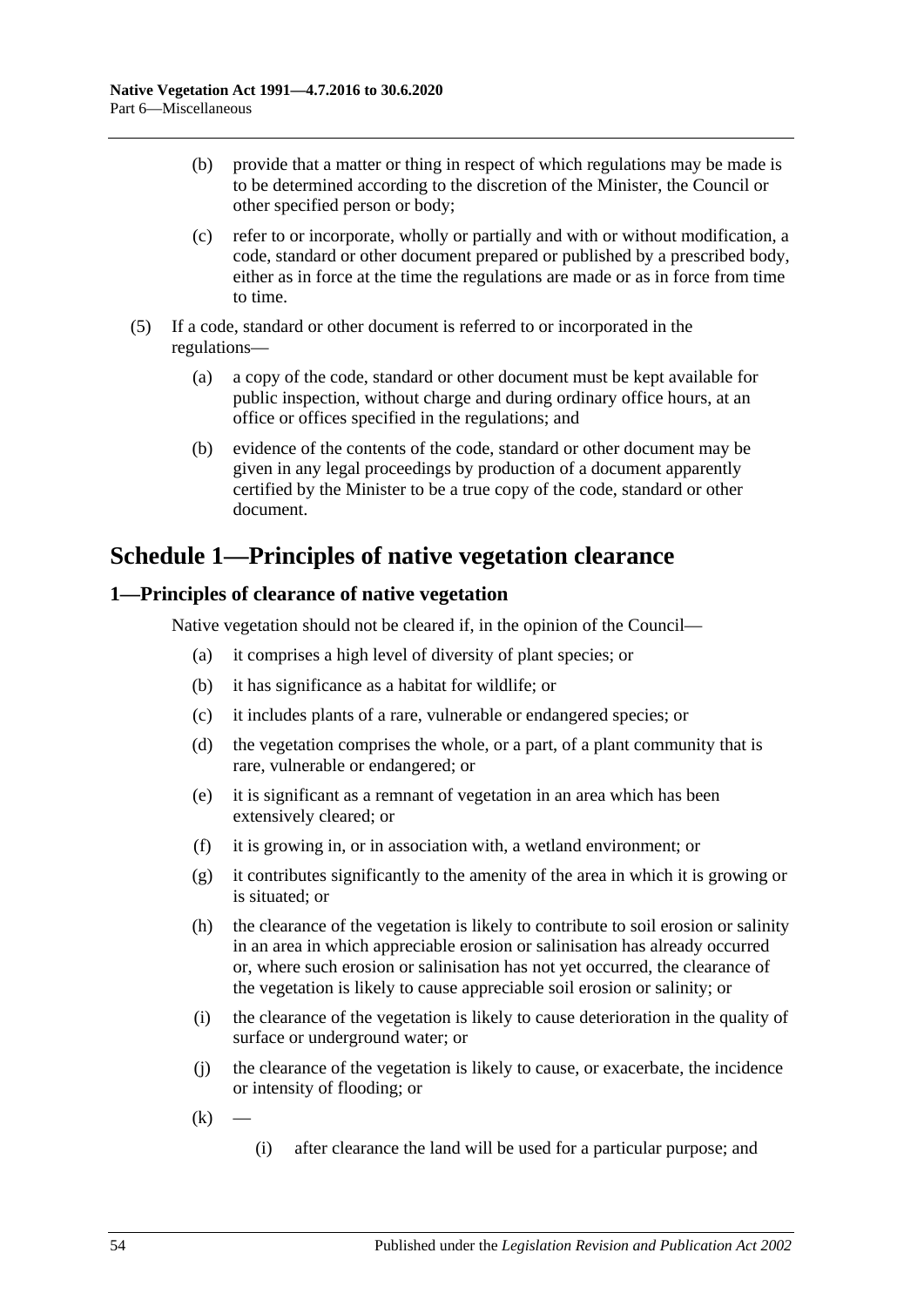- (ii) the regional NRM board for the NRM region where the land is situated has, as part of its NRM plan under the *[Natural Resources](http://www.legislation.sa.gov.au/index.aspx?action=legref&type=act&legtitle=Natural%20Resources%20Management%20Act%202004)  [Management Act](http://www.legislation.sa.gov.au/index.aspx?action=legref&type=act&legtitle=Natural%20Resources%20Management%20Act%202004) 2004*, assessed—
	- (A) the capability and preferred uses of the land; and
	- (B) the condition of the land; and
- (iii) according to that assessment the use of the land for that purpose cannot be sustained; or
- (l) the clearance of the vegetation would cause significant harm to the River Murray within the meaning of the *[River Murray Act](http://www.legislation.sa.gov.au/index.aspx?action=legref&type=act&legtitle=River%20Murray%20Act%202003) 2003*; or
- (m) the clearance of vegetation would cause significant harm to the Adelaide Dolphin Sanctuary.

#### <span id="page-54-0"></span>**2—Interpretation**

In this Schedule, unless the contrary intention appears—

*endangered species* means a species of plant for the time being appearing in Part 2 of Schedule 7 of the *[National Parks and Wildlife Act](http://www.legislation.sa.gov.au/index.aspx?action=legref&type=act&legtitle=National%20Parks%20and%20Wildlife%20Act%201972) 1972*;

*plant community* means plants of a species indigenous to South Australia growing in association with one another and forming a group that is distinct from other plant communities;

*rare species* means a species of plant for the time being appearing in Part 2 of Schedule 9 of the *[National Parks and Wildlife Act](http://www.legislation.sa.gov.au/index.aspx?action=legref&type=act&legtitle=National%20Parks%20and%20Wildlife%20Act%201972) 1972*;

*vulnerable species* means a species of plant for the time being appearing in Part 2 of Schedule 8 of the *[National Parks and Wildlife Act](http://www.legislation.sa.gov.au/index.aspx?action=legref&type=act&legtitle=National%20Parks%20and%20Wildlife%20Act%201972) 1972*;

*wildlife* has the same meaning as in the *[National Parks and Wildlife Act](http://www.legislation.sa.gov.au/index.aspx?action=legref&type=act&legtitle=National%20Parks%20and%20Wildlife%20Act%201972) 1972*.

## <span id="page-54-1"></span>**Schedule 2—Transitional provisions**

- 2 (1) Where an application made on or before 12 February 1991 to the Native Vegetation Authority under the repealed Act for consent to clear native vegetation had not been determined by the Authority before the repeal of Part 5 of the repealed Act—
	- (a) the repealed Act will continue to apply to, and in relation to, that application to the exclusion of this Act; and
	- (b) where the application is refused or is granted subject to conditions, Part 5 of the repealed Act will apply for the benefit of the owner of the land but a claim for the payment of money under that Part must be made within two years of the Authority's decision on which the claim is based.
	- (2) Where an application made on or after 13 February 1991 to the Native Vegetation Authority under the repealed Act for consent to clear native vegetation had not been determined by the Authority at the commencement of this Act, the repealed Act (excluding Part 5) will continue to apply to, and in relation to, that application to the exclusion of this Act.
	- (3) A person who, immediately before the repeal of Part 5 of the repealed Act, had the right—
		- (a) to claim the payment of money under that Part; or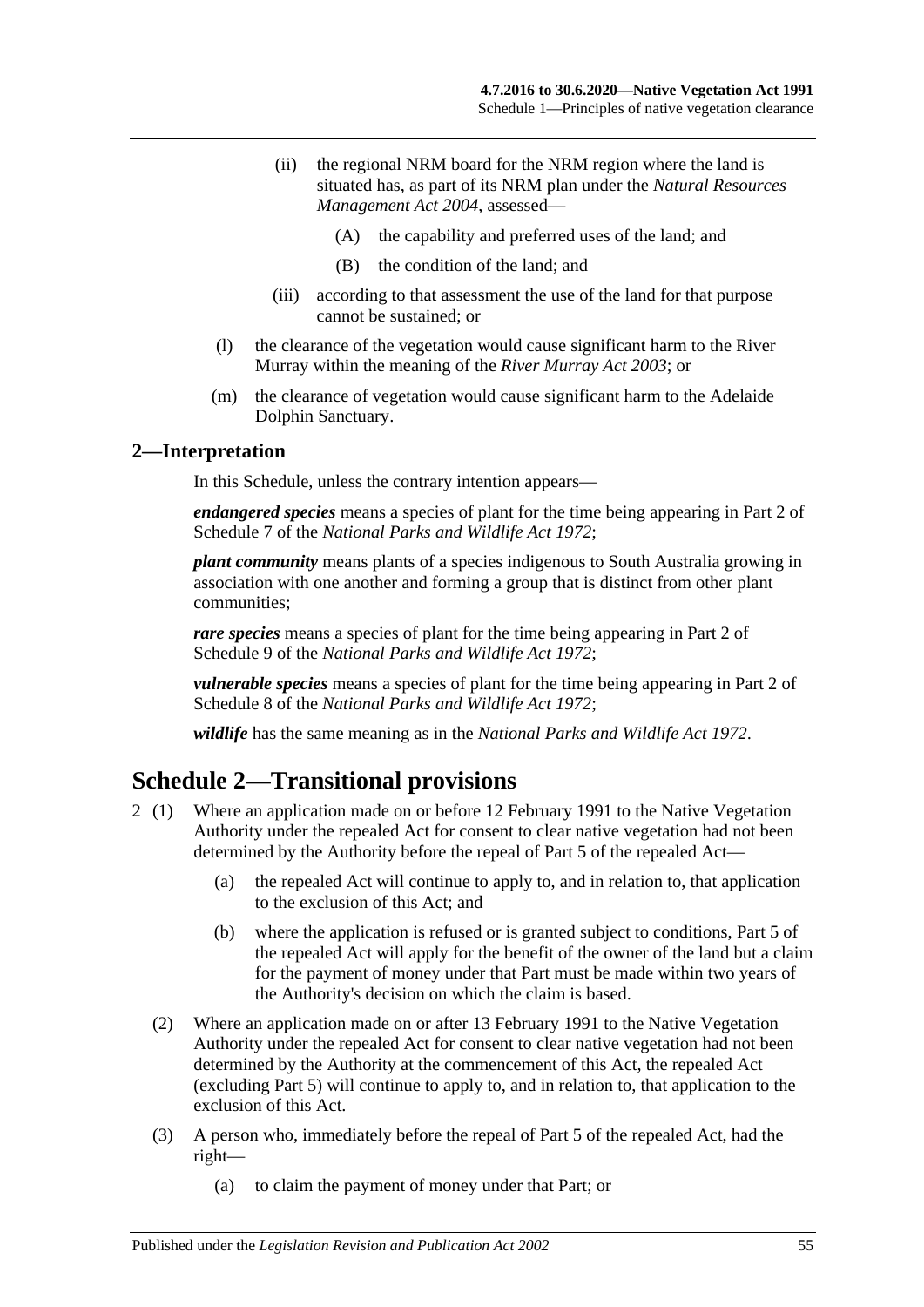(b) to require the Minister to enter into a heritage agreement and then claim the payment of money under that Part,

is entitled to exercise those rights within two years of the repeal of that Part.

- (4) A condition attached to the Authority's consent granted under the repealed Act (whether before or after the commencement of this Act) may be enforced under this Act as if it were attached to consent granted under this Act.
- (5) The Native Vegetation Authority continues in existence as if the repealed Act had not been repealed for the purpose of administering the repealed Act (whether pursuant to section 16 of the *[Acts Interpretation Act](http://www.legislation.sa.gov.au/index.aspx?action=legref&type=act&legtitle=Acts%20Interpretation%20Act%201915) 1915* or to this clause) and, if necessary, new appointments may be made to it.
- 3 The party to heritage agreements made before the commencement of this Act and referred to in those agreements as "the Minister" will, after the commencement of this Act, be taken to be the Minister who is, for the time being, responsible for the administration of this Act.
- <span id="page-55-0"></span>4 (1) The Governor may, by regulation, make provisions of a saving or transitional nature consequent on the enactment of the *[Statutes Amendment \(Boards and](http://www.legislation.sa.gov.au/index.aspx?action=legref&type=act&legtitle=Statutes%20Amendment%20(Boards%20and%20Committees%E2%80%94Abolition%20and%20Reform)%20Act%202015)  [Committees—Abolition and Reform\) Act](http://www.legislation.sa.gov.au/index.aspx?action=legref&type=act&legtitle=Statutes%20Amendment%20(Boards%20and%20Committees%E2%80%94Abolition%20and%20Reform)%20Act%202015) 2015*.
	- (2) A provision of a regulation made under subclause (1) may, if the regulation so provides, take effect from the commencement of this subclause or from a later day.
	- (3) To the extent to which a provision takes effect under [subclause](#page-55-0) (2) from a day earlier than the day of the regulation's publication in the Gazette, the provision does not operate to the disadvantage of a person by—
		- (a) decreasing the person's rights; or
		- (b) imposing liabilities on the person.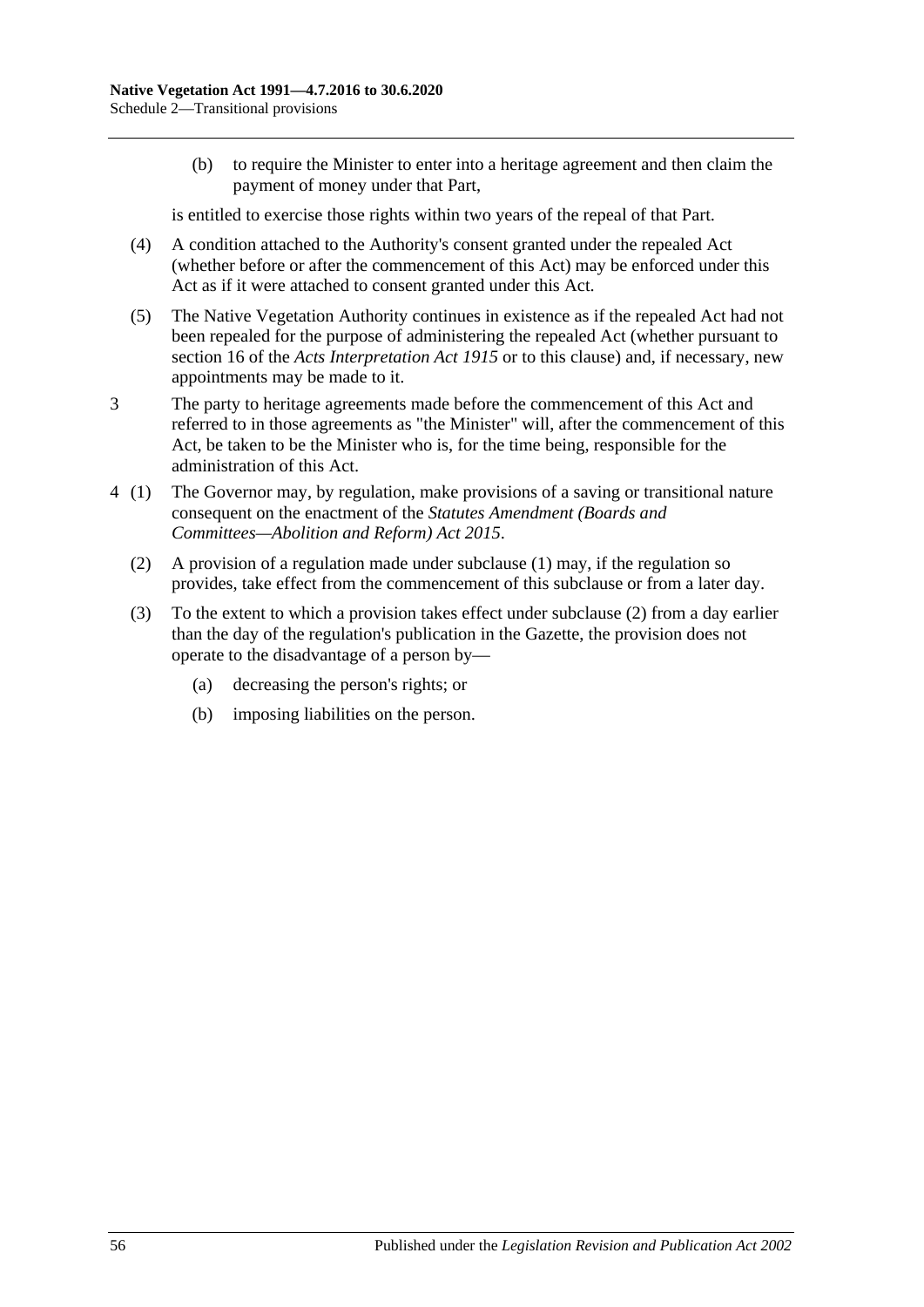## <span id="page-56-0"></span>**Legislative history**

## **Notes**

- Amendments of this version that are uncommenced are not incorporated into the text.
- Please note—References in the legislation to other legislation or instruments or to titles of bodies or offices are not automatically updated as part of the program for the revision and publication of legislation and therefore may be obsolete.
- Earlier versions of this Act (historical versions) are listed at the end of the legislative history.
- For further information relating to the Act and subordinate legislation made under the Act see the Index of South Australian Statutes or www.legislation.sa.gov.au.

## **Legislation repealed by principal Act**

The *Native Vegetation Act 1991* repealed the following:

*Native Vegetation Management Act 1985*

## **Legislation amended by principal Act**

The *Native Vegetation Act 1991* amended the following:

*South Australian Heritage Act 1978*

## **Principal Act and amendments**

New entries appear in bold.

| Year | N <sub>0</sub> | Title                                                                                           | Assent     | Commencement                                                                                                                                                                                                                      |
|------|----------------|-------------------------------------------------------------------------------------------------|------------|-----------------------------------------------------------------------------------------------------------------------------------------------------------------------------------------------------------------------------------|
| 1991 | 16             | <i>Native Vegetation Act 1991</i>                                                               | 18.4.1991  | 18.4.1991 ( <i>Gazette 18.4.1991 p1294</i> )                                                                                                                                                                                      |
| 1993 | 56             | Heritage Act 1993                                                                               | 27.5.1993  | 15.1.1994 (Gazette 27.10.1993 p1890)                                                                                                                                                                                              |
| 2000 | 88             | Development (System Improvement<br>Program) Amendment Act 2000 as<br>amended by 44/2002         | 21.12.2000 | Sch 1 (cl 4)—21.12.2002 (s $7(5)$ Acts<br><i>Interpretation Act 1915</i> )                                                                                                                                                        |
| 2001 | 16             | Statutes Amendment (Avoidance of<br><b>Duplication of Environmental</b><br>Procedures) Act 2001 | 17.5.2001  | Pt 5 (s 7)—14.6.2001 ( <i>Gazette</i><br>$14.6.2001$ $p2221$ )                                                                                                                                                                    |
| 2002 | 44             | <b>Native Vegetation (Miscellaneous)</b><br>Amendment Act 2002                                  | 12.12.2002 | 19.12.2002 (Gazette 19.12.2002 p4736)<br>except ss $3(b)$ , (d)—(f), 4—14, 16—19,<br>$21-24$ , s 33F(1), (4)(a), (5), (6)(a) &<br>(7) (as inserted by s 29), 32, 35, 36 and<br>Sch-25.8.2003 (Gazette 21.8.2003<br><i>p</i> 3276) |
| 2003 | 35             | River Murray Act 2003                                                                           | 31.7.2003  | Sch (cl 15)-24.11.2003 (Gazette<br>20.11.2003 p4203)                                                                                                                                                                              |
| 2004 | 23             | Statutes Amendment (Courts) Act<br>2004                                                         | 8.7.2004   | Sch 1-1.9.2004 (Gazette 26.8.2004)<br>p3402)                                                                                                                                                                                      |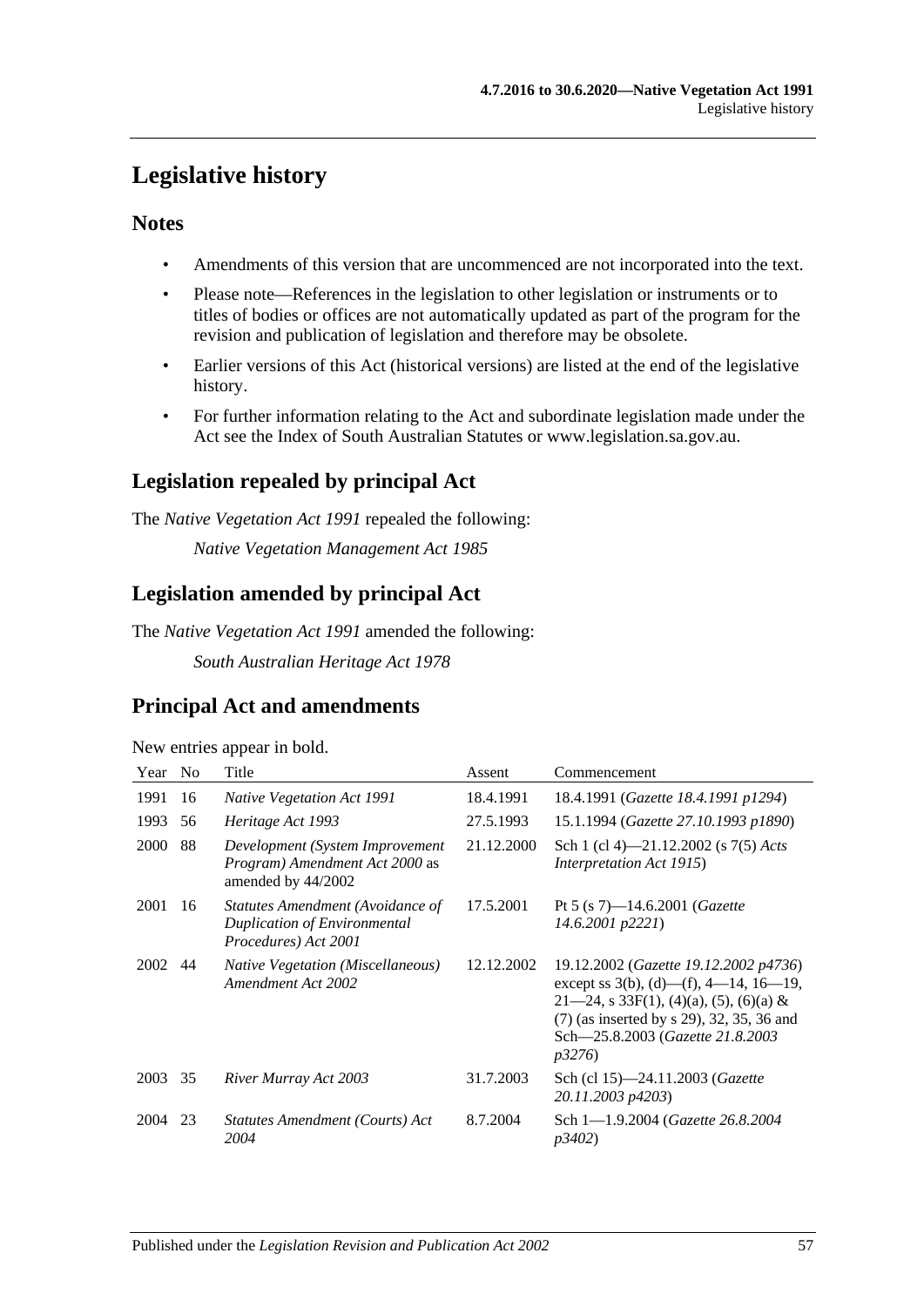#### **Native Vegetation Act 1991—4.7.2016 to 30.6.2020** Legislative history

| 2004 34 |    | Natural Resources Management Act<br>2004                                            | 5.8.2004   | Sch 4 (cll 26(1) & 27(1), (2) $-2.9.2004$<br>(Gazette 2.9.2004 p3545); Sch 4 (cll 24,<br>$25, 26(2)$ - (4), $27(3)$ - (5) &<br>28)-1.7.2005 (Gazette 30.6.2005<br>p2093) |
|---------|----|-------------------------------------------------------------------------------------|------------|--------------------------------------------------------------------------------------------------------------------------------------------------------------------------|
| 2005    | 5  | Adelaide Dolphin Sanctuary Act<br>2005                                              | 14.4.2005  | Sch 2 (cll 49-53)-1.7.2005 (Gazette<br>2.6.2005 p1684)                                                                                                                   |
| 2005    | 20 | <b>Statutes Amendment (Environment</b><br>and Conservation Portfolio) Act<br>2005   | 9.6.2005   | Pt 4 (ss $25 \& 26$ ) & Sch 4-23.6.2005<br>(Gazette 23.6.2005 p1901)                                                                                                     |
| 2006    | 17 | <b>Statutes Amendment (New Rules of</b><br>Civil Procedure) Act 2006                | 6.7.2006   | Pt 53 (s 171)-4.9.2006 (Gazette<br>17.8.2006 p2831)                                                                                                                      |
| 2009    | 84 | <b>Statutes Amendment (Public Sector</b><br>Consequential Amendments) Act<br>2009   | 10.12.2009 | Pt 96 (ss $226 - 229$ )-1.2.2010 ( <i>Gazette</i><br>28.1.2010 p320)                                                                                                     |
| 2013    | 80 | <b>Native Vegetation (Miscellaneous)</b><br>Amendment Act 2013                      | 5.12.2013  | 20.12.2013 except ss 11 &<br>14-7.7.2014 (Gazette 19.12.2013<br>$p4926$ ) and except ss 10(2), (3), 12 &<br>15-17-3.12.2015 (Gazette 26.11.2015<br>p5108                 |
| 2015    | 8  | Statutes Amendment (Boards and<br>Committees-Abolition and Reform)<br>Act 2015      | 18.6.2015  | Pt 25 (ss 145-149)-1.7.2015 (Gazette<br>25.6.2015 p3076)                                                                                                                 |
| 2016    | 29 | <b>Real Property (Electronic</b><br>Conveyancing) Amendment Act<br>2016             | 16.6.2016  | Sch 2-4.7.2016 (Gazette 30.6.2016)<br>p2761                                                                                                                              |
| 2017    | 5  | <b>Statutes Amendment (Planning,</b><br>Development and Infrastructure) Act<br>2017 | 28.2.2017  | Pt 20 (ss 57-59)-uncommenced                                                                                                                                             |
| 2019    | 33 | Landscape South Australia Act 2019                                                  | 21.11.2019 | Sch 5 (cll 51 to 56)-1.7.2020 (Gazette<br>25.6.2020 p3502)                                                                                                               |
| 2019    | 45 | Supreme Court (Court of Appeal)<br>Amendment Act 2019                               | 19.12.2019 | Sch 1 (cl 68)—uncommenced                                                                                                                                                |

## **Provisions amended**

New entries appear in bold.

Entries that relate to provisions that have been deleted appear in italics.

| Provision                     | How varied                          | Commencement |
|-------------------------------|-------------------------------------|--------------|
| Long title                    | amended by 44/2002 Sch              | 25.8.2003    |
| Pt <sub>1</sub>               |                                     |              |
| s <sub>2</sub>                | deleted by 44/2002 Sch              | 25.8.2003    |
| s <sub>3</sub>                |                                     |              |
| s(3(1))                       |                                     |              |
| Adelaide Dolphin<br>Sanctuary | inserted by $5/2005$ Sch 2 cl 49(1) | 1.7.2005     |
| biological<br>diversity       | deleted by $20/2005$ s $25$         | 23.6.2005    |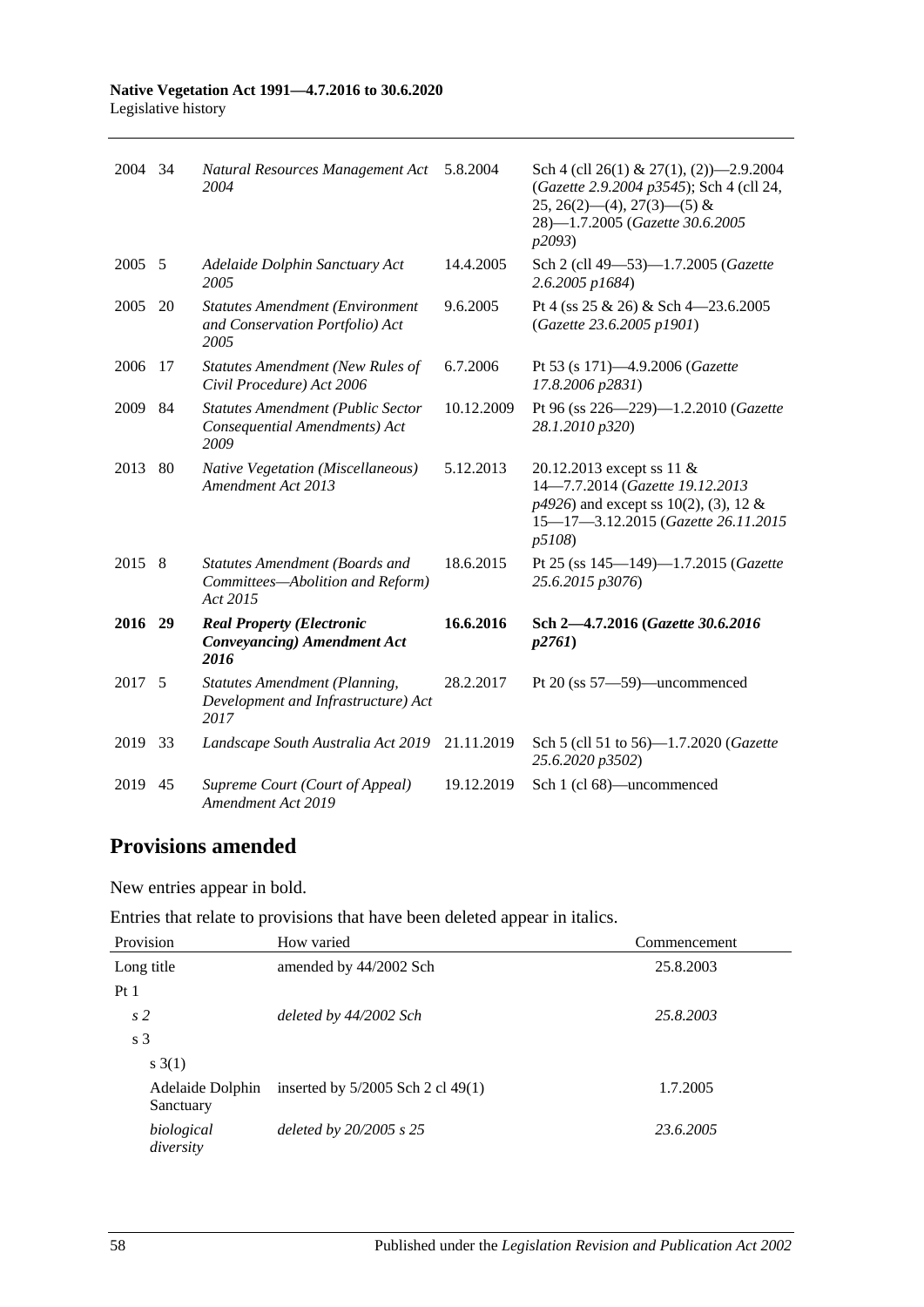| biological<br>diversity or<br>biodiversity        | inserted by 20/2005 s 25             | 23.6.2005  |
|---------------------------------------------------|--------------------------------------|------------|
| breach                                            | inserted by $44/2002$ s $3(a)$       | 19.12.2002 |
|                                                   | amended by 80/2013 s 4(1)            | 20.12.2013 |
| building                                          | inserted by $44/2002$ s $3(a)$       | 19.12.2002 |
| conciliator                                       | deleted by $44/2002 s 3(b)$          | 25.8.2003  |
| <b>ERD Court</b>                                  | inserted by $44/2002$ s 3(c)         | 19.12.2002 |
| heritage<br>agreement                             | deleted by 56/1993 Sch 2             | 15.1.1994  |
| Minister for the<br>Adelaide Dolphin<br>Sanctuary | inserted by 5/2005 Sch 2 cl 49(2)    | 1.7.2005   |
| land                                              | substituted by $44/2002$ s 3(d)      | 25.8.2003  |
| Murray-Darling<br>Basin                           | inserted by $35/2003$ Sch cl $15(a)$ | 24.11.2003 |
| native vegetation                                 | amended by $44/2002$ s 3(e)          | 25.8.2003  |
|                                                   | amended by 35/2003 Sch cl 15(b)      | 24.11.2003 |
|                                                   | amended by 80/2013 s 4(2), (3)       | 20.12.2013 |
| NRM region                                        | inserted by 34/2004 Sch 4 cl 24(1)   | 1.7.2005   |
| owner                                             | amended by 44/2002 s 3(f), Sch       | 25.8.2003  |
| <b>River Murray</b><br>Protection Area            | inserted by $35/2003$ Sch cl $15(c)$ | 24.11.2003 |
| soil conservation<br>district                     | deleted by 34/2004 Sch 4 cl 24(2)    | 1.7.2005   |
| s <sub>3A</sub>                                   | inserted by 44/2002 s 4              | 25.8.2003  |
| s <sub>4</sub>                                    |                                      |            |
| s(4(2)                                            | substituted by 44/2002 s 5           | 25.8.2003  |
|                                                   | amended by $80/2013$ s $5(1)$        | 20.12.2013 |
| s(4(2a)                                           | inserted by 44/2002 s 5              | 25.8.2003  |
| s(4(2ab))                                         | inserted by $80/2013$ s $5(2)$       | 20.12.2013 |
| s $4(2b)$ — $(2c)$                                | inserted by 44/2002 s 5              | 25.8.2003  |
| $s$ 4 $A$                                         | inserted by 80/2013 s 6              | 20.12.2013 |
| Pt 2                                              |                                      |            |
| s <sub>6</sub>                                    | amended by 44/2002 s 6               | 25.8.2003  |
| Pt <sub>3</sub>                                   |                                      |            |
| Pt 3 Div 1                                        |                                      |            |
| $\sqrt{s}$ 8                                      |                                      |            |
| s(1)                                              | amended by 44/2002 s 7, Sch          | 25.8.2003  |
|                                                   | amended by 34/2004 Sch 4 cl 25       | 1.7.2005   |
|                                                   | amended by 80/2013 s 7(1), (2)       | 20.12.2013 |
|                                                   | amended by 8/2015 s 145(1), (2)      | 1.7.2015   |
| s(3)                                              | amended by 44/2002 Sch               | 25.8.2003  |
|                                                   | amended by 80/2013 s 7(3)            | 20.12.2013 |
| $s \, 8(5)$                                       | deleted by 44/2002 Sch               | 25.8.2003  |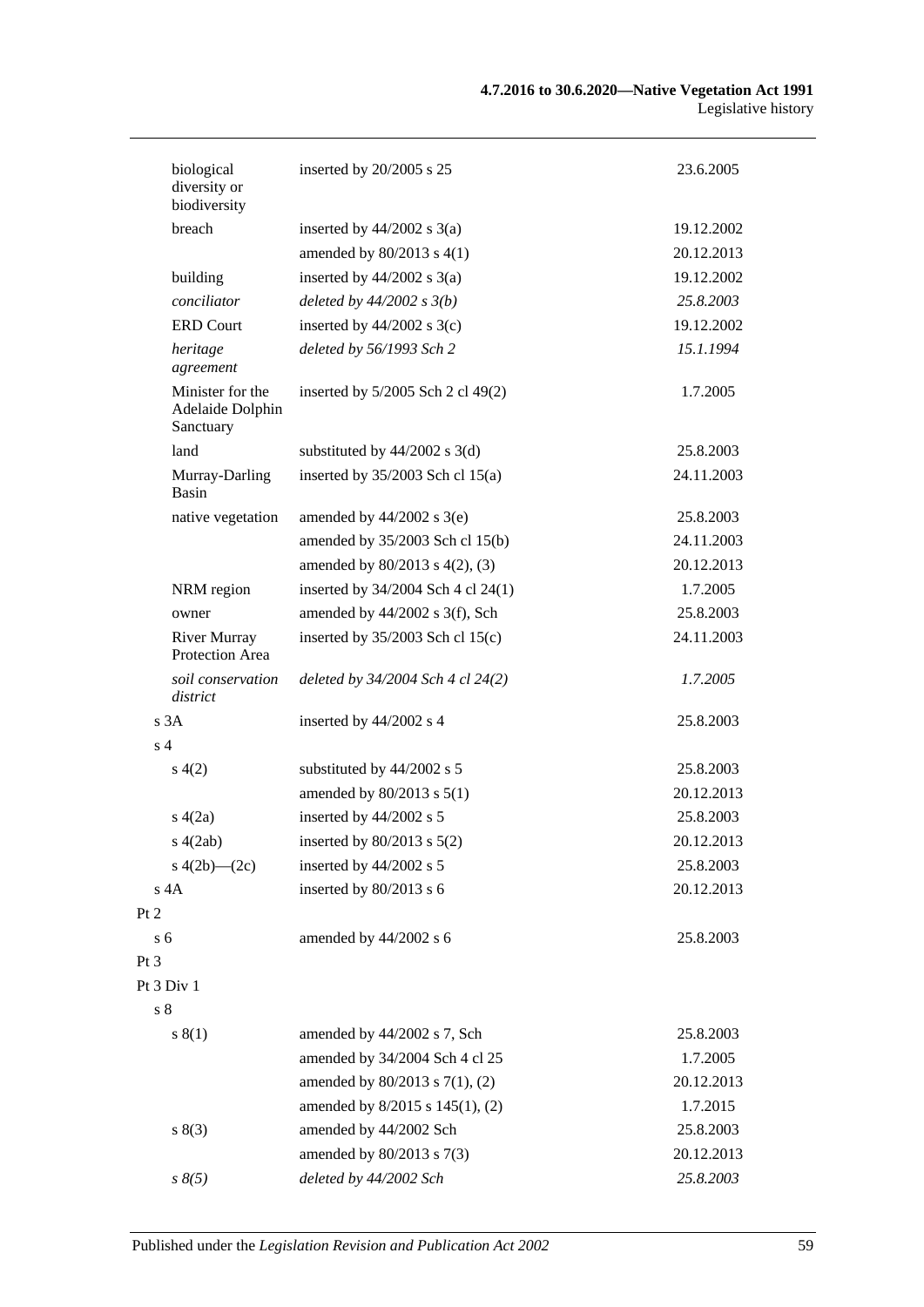#### **Native Vegetation Act 1991—4.7.2016 to 30.6.2020** Legislative history

| $s \, 8(6)$           | amended by 8/2015 s 145(1)                                             | 1.7.2015   |
|-----------------------|------------------------------------------------------------------------|------------|
| s(8)                  | inserted by $80/2013$ s $7(4)$                                         | 20.12.2013 |
| s <sub>9</sub>        |                                                                        |            |
| $s \, 9(1)$           | amended by 8/2015 s 146                                                | 1.7.2015   |
| $s \, 9(2)$           | amended by 80/2013 s 8                                                 | 20.12.2013 |
|                       | amended by 8/2015 s 146                                                | 1.7.2015   |
| $s \, 9(3)$           | amended by 8/2015 s 146                                                | 1.7.2015   |
| s 10                  | amended by 8/2015 s 147                                                | 1.7.2015   |
| s 11                  |                                                                        |            |
| s 11(2)               | amended by 44/2002 Sch                                                 | 25.8.2003  |
| s 12                  |                                                                        |            |
| s $12(2)$ and (3)     | deleted by 84/2009 s 226                                               | 1.2.2010   |
| s 13                  | amended by 44/2002 Sch                                                 | 25.8.2003  |
|                       | substituted by 84/2009 s 227                                           | 1.2.2010   |
| s 14                  |                                                                        |            |
| s 14(1)               | s 14 amended by 88/2000 Sch 1 cl 4(c), (d)                             | 21.12.2002 |
|                       | s 14 amended and redesignated as $s$ 14(1) by<br>$44/2002$ s 8(a), (b) | 25.8.2003  |
| s 14(2)               | inserted by $44/2002$ s $8(b)$                                         | 25.8.2003  |
|                       | substituted by 80/2013 s 9                                             | 20.12.2013 |
| s 14(3)               | inserted by $44/2002$ s $8(b)$                                         | 25.8.2003  |
| s 15                  |                                                                        |            |
| $s 15(5a)$ and $(5b)$ | inserted by 44/2002 s 9                                                | 25.8.2003  |
| s $15(6)$ and $(7)$   | amended by 44/2002 Sch                                                 | 25.8.2003  |
| s 15(8)               | inserted by $35/2003$ Sch cl 15(d)                                     | 24.11.2003 |
| s 15(9)               | inserted by 5/2005 Sch 2 cl 50                                         | 1.7.2005   |
| s 16                  |                                                                        |            |
| s 16(1)               | amended by 8/2015 s 148                                                | 1.7.2015   |
| s 16(2)               | amended by 44/2002 Sch                                                 | 25.8.2003  |
|                       | substituted by 84/2009 s 228                                           | 1.2.2010   |
| s 16(3)               | substituted by 84/2009 s 228                                           | 1.2.2010   |
| Pt 3 Div 2            | deleted by 44/2002 s 10                                                | 25.8.2003  |
| Pt 3 Div 3            |                                                                        |            |
| s 21                  |                                                                        |            |
| $s \, 21(3)$          | amended by $44/2002$ s $11(a)$                                         | 25.8.2003  |
|                       | amended by 80/2013 s 10(1)                                             | 20.12.2013 |
| s21(3a)               | inserted by $44/2002$ s $11(b)$                                        | 25.8.2003  |
|                       | amended by 80/2013 s 10(2), (3)                                        | 3.12.2015  |
| $s \, 21(6)$          | substituted by $44/2002$ s $11(c)$                                     | 25.8.2003  |
|                       | substituted by $80/2013$ s $10(4)$                                     | 20.12.2013 |
| s 21(6a)—(6c)         | inserted by 80/2013 s 10(4)                                            | 20.12.2013 |
| $s \, 21(7)$          | inserted by $44/2002$ s $11(c)$                                        | 25.8.2003  |
|                       | amended by 80/2013 s 10(5)                                             | 20.12.2013 |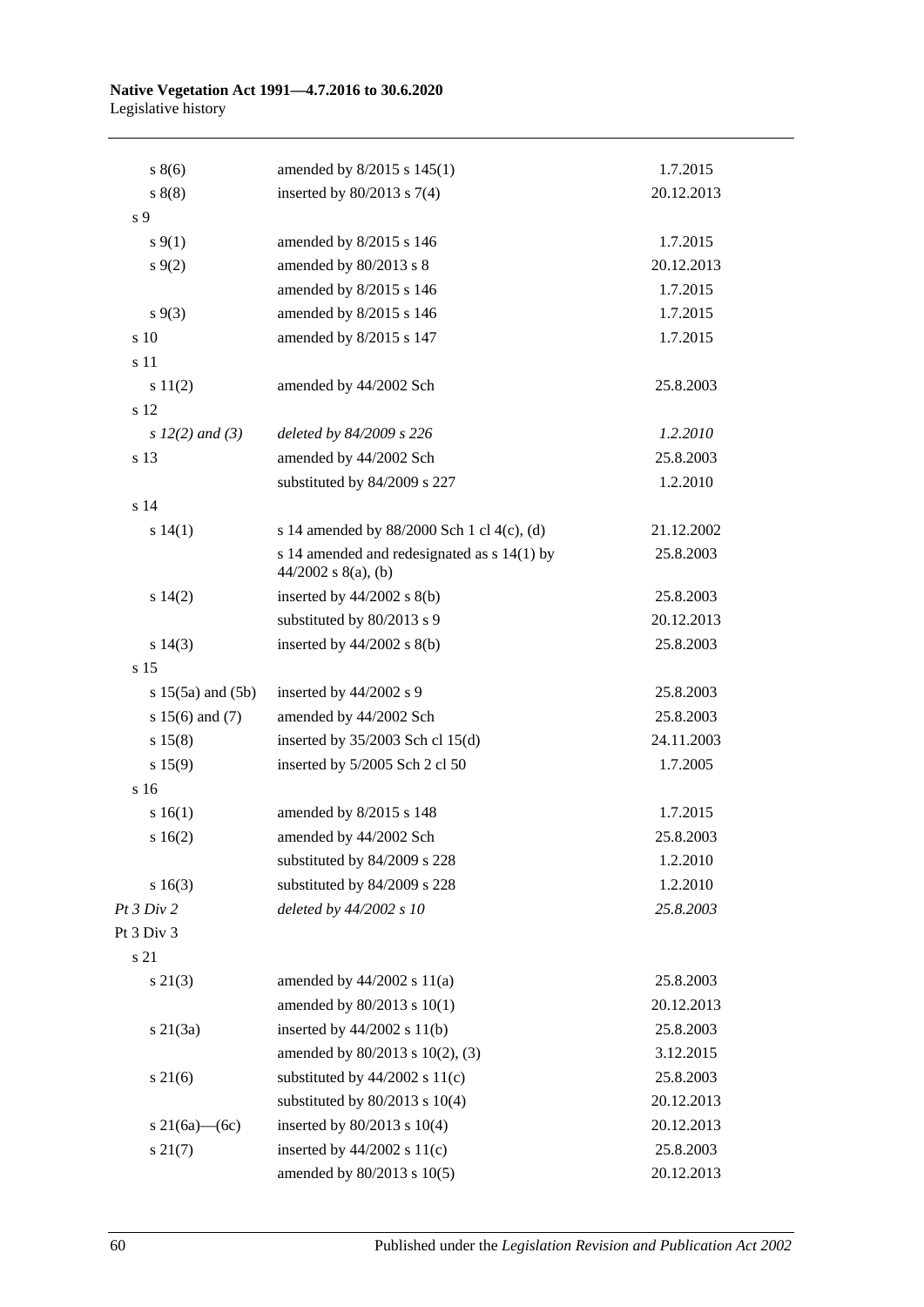| relevant land         | amended by 80/2013 s 10(6), (7)           | 20.12.2013 |
|-----------------------|-------------------------------------------|------------|
| Pt 4                  | heading substituted by 44/2002 s 12       | 25.8.2003  |
| Pt 4 Div 1            | heading inserted by 44/2002 s 12          | 25.8.2003  |
| s 23                  | substituted by 56/1993 Sch 2              | 15.1.1994  |
| $s\,23(1)$            | substituted by 44/2002 s 13               | 25.8.2003  |
| s 23A                 | inserted by 56/1993 Sch 2                 | 15.1.1994  |
| s 23A(3)              | amended by 44/2002 Sch                    | 25.8.2003  |
| s 23B                 | inserted by 56/1993 Sch 2                 | 15.1.1994  |
| $s$ 23B(3)            | amended by 44/2002 s 14                   | 25.8.2003  |
| $s$ 23 $C$            | inserted by 56/1993 Sch 2                 | 15.1.1994  |
|                       | deleted by 44/2002 s 15                   | 19.12.2002 |
| Pt 4 Div 2            | inserted by 44/2002 s 16                  | 25.8.2003  |
| Pt 4 Div 3            | heading inserted by 44/2002 s 17          | 25.8.2003  |
| s 24                  |                                           |            |
| $s\,24(1a)$           | inserted by $44/2002$ s $18(a)$           | 25.8.2003  |
| $s\,24(4)$            | amended by 44/2002 s 18(b)                | 25.8.2003  |
| s25                   |                                           |            |
| $s \, 25(1)$          | substituted by $34/2004$ Sch 4 cl 26(1)   | 2.9.2004   |
|                       | amended by 80/2013 s 11(1), (2)           | 7.7.2014   |
| s 25(2)               | amended by 44/2002 s 19(a)                | 25.8.2003  |
|                       | amended by 35/2003 Sch cl 15(e)           | 24.11.2003 |
|                       | amended by 34/2004 Sch 4 cl 26(2)         | 1.7.2005   |
|                       | (d) deleted by $34/2004$ Sch 4 cl $26(3)$ | 1.7.2005   |
|                       | amended by 80/2013 s 11(3), (4)           | 7.7.2014   |
| $s \, 25(3a)$         | inserted by $35/2003$ Sch cl 15(f)        | 24.11.2003 |
| $s \; 25(3b)$         | inserted by $5/2005$ Sch 2 cl $51(1)$     | 1.7.2005   |
| $s \, 25(4)$          | amended by 44/2002 s 19(b)                | 25.8.2003  |
| $s 25(5a)$ and $(5b)$ | inserted by $44/2002$ s 19(c)             | 25.8.2003  |
| s 25(5c)              | inserted by 44/2002 s 19(c)               | 25.8.2003  |
|                       | substituted by $35/2003$ Sch cl $15(g)$   | 24.11.2003 |
|                       | substituted by $34/2004$ Sch 4 cl 26(4)   | 1.7.2005   |
|                       | substituted by $5/2005$ Sch 2 cl $51(2)$  | 1.7.2005   |
| Pt 4A                 | inserted by 80/2013 s 12                  | 3.12.2015  |
| Pt 5                  | heading substituted by 44/2002 Sch        | 25.8.2003  |
| Pt 5 Div 1            |                                           |            |
| s 26                  |                                           |            |
| $s \; 26(1)$          | amended by $44/2002$ s $20(a)$            | 19.12.2002 |
|                       | amended by 80/2013 s 13(1)                | 20.12.2013 |
| $s \, 26(2)$          | amended by $44/2002$ s $20(a)$            | 19.12.2002 |
|                       | amended by 80/2013 s 13(2)                | 20.12.2013 |
| $s \; 26(2a)$         | inserted by $44/2002$ s $20(b)$           | 19.12.2002 |
| $s \; 26(3)$          |                                           |            |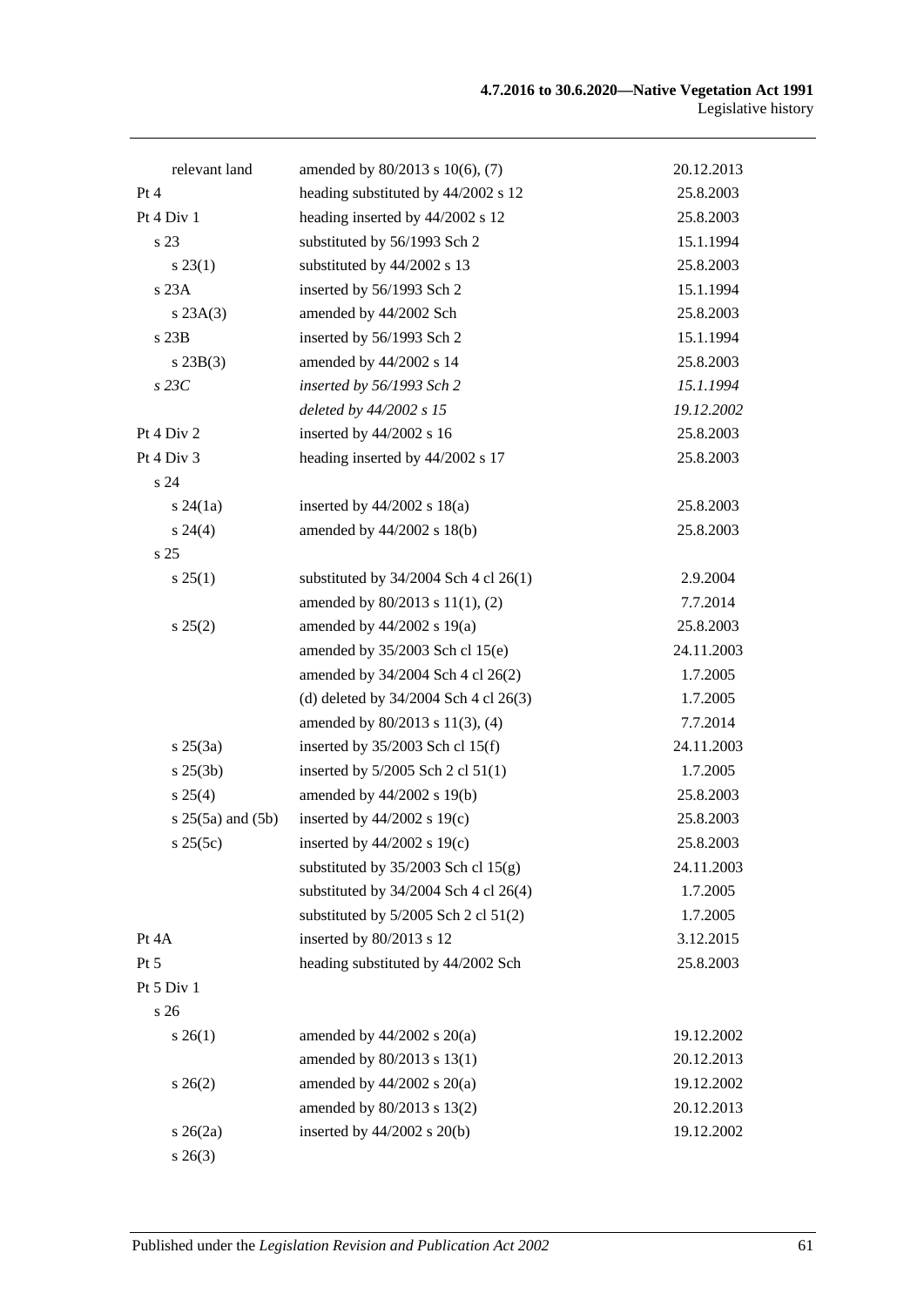#### **Native Vegetation Act 1991—4.7.2016 to 30.6.2020** Legislative history

| the prescribed            | inserted by $44/2002$ s $20(c)$                                    | 19.12.2002 |
|---------------------------|--------------------------------------------------------------------|------------|
| period                    |                                                                    |            |
|                           | amended by 80/2013 s 13(3)                                         | 20.12.2013 |
| the prescribed rate       | amended by 44/2002 Sch                                             | 25.8.2003  |
| s 27                      |                                                                    |            |
| $s \, 27(1)$              | s 27 amended and redesignated as s 27(1) by<br>44/2002 s 21(a)-(c) | 25.8.2003  |
|                           | amended by 80/2013 s 14(1)                                         | 7.7.2014   |
| $s \frac{27(2) - (4)}{ }$ | inserted by $44/2002$ s $21(c)$                                    | 25.8.2003  |
| s $27(4a)$ (4d)           | inserted by $80/2013$ s $14(2)$                                    | 7.7.2014   |
| $s\,27(5)$                | inserted by $44/2002$ s $21(c)$                                    | 25.8.2003  |
|                           | amended by 80/2013 s 14(3), (4)                                    | 7.7.2014   |
| $s\,27(6)$                | inserted by $44/2002$ s $21(c)$                                    | 25.8.2003  |
| $s\,27(7)$                | inserted by $80/2013$ s $14(5)$                                    | 7.7.2014   |
| s 28                      |                                                                    |            |
| $s\,28(2)$                | amended by 44/2002 Sch                                             | 25.8.2003  |
| $s\,28(3)$                | amended by $44/2002$ s $22(a)$ , (b)                               | 25.8.2003  |
|                           | amended by 80/2013 s 15(1)                                         | 3.12.2015  |
| $s\,28(4)$                | inserted by $44/2002$ s $22(c)$                                    | 25.8.2003  |
|                           | amended by 80/2013 s 15(2)                                         | 3.12.2015  |
| $s\,28(5)$                | inserted by $44/2002$ s $22(c)$                                    | 25.8.2003  |
|                           | amended by 80/2013 s 15(3)                                         | 3.12.2015  |
| $s\,28(6)$                | inserted by $44/2002$ s $22(c)$                                    | 25.8.2003  |
|                           | amended by 80/2013 s 15(4)                                         | 3.12.2015  |
| $s\,28(7)$                | inserted by $44/2002$ s $22(c)$                                    | 25.8.2003  |
|                           | amended by 80/2013 s 15(5)                                         | 3.12.2015  |
| s 29                      |                                                                    |            |
| $s\,29(1)$                | amended by 34/2004 Sch 4 cl 27(1)                                  | 2.9.2004   |
| $s\ 29(4a)$               | inserted by 34/2004 Sch 4 cl 27(2)                                 | 2.9.2004   |
| s 29(4b)                  | inserted by 80/2013 s 16(1)                                        | 3.12.2015  |
| $s\,29(5)$                | substituted by $34/2004$ Sch 4 cl $27(3)$                          | 1.7.2005   |
| $s\,29(7)$                | deleted by 34/2004 Sch 4 cl 27(4)                                  | 1.7.2005   |
| $s\,29(8)$                | substituted by $34/2004$ Sch 4 cl $27(5)$                          | 1.7.2005   |
| s 29(9a)                  | inserted by 35/2003 Sch cl 15(h)                                   | 24.11.2003 |
| s 29(9b) and (9c)         | inserted by 5/2005 Sch 2 cl 52                                     | 1.7.2005   |
| $s\,29(10)$               | substituted by $44/2002$ s $23(a)$                                 | 25.8.2003  |
| $s\,29(11)$               | substituted by $44/2002$ s $23(a)$                                 | 25.8.2003  |
|                           | amended by 20/2005 s 26(1)                                         | 23.6.2005  |
| $s\,29(12)$               | deleted by $44/2002$ s $23(a)$                                     | 25.8.2003  |
|                           | inserted by $20/2005$ s $26(2)$                                    | 23.6.2005  |
| s $29(12a)$ and<br>(12b)  | inserted by 80/2013 s 16(2)                                        | 3.12.2015  |
| $s\,29(15)$               | deleted by $44/2002 s 23(b)$                                       | 25.8.2003  |
| $s\,29(17)$               | inserted by $88/2000$ Sch 1 cl 4(e)                                | 21.12.2002 |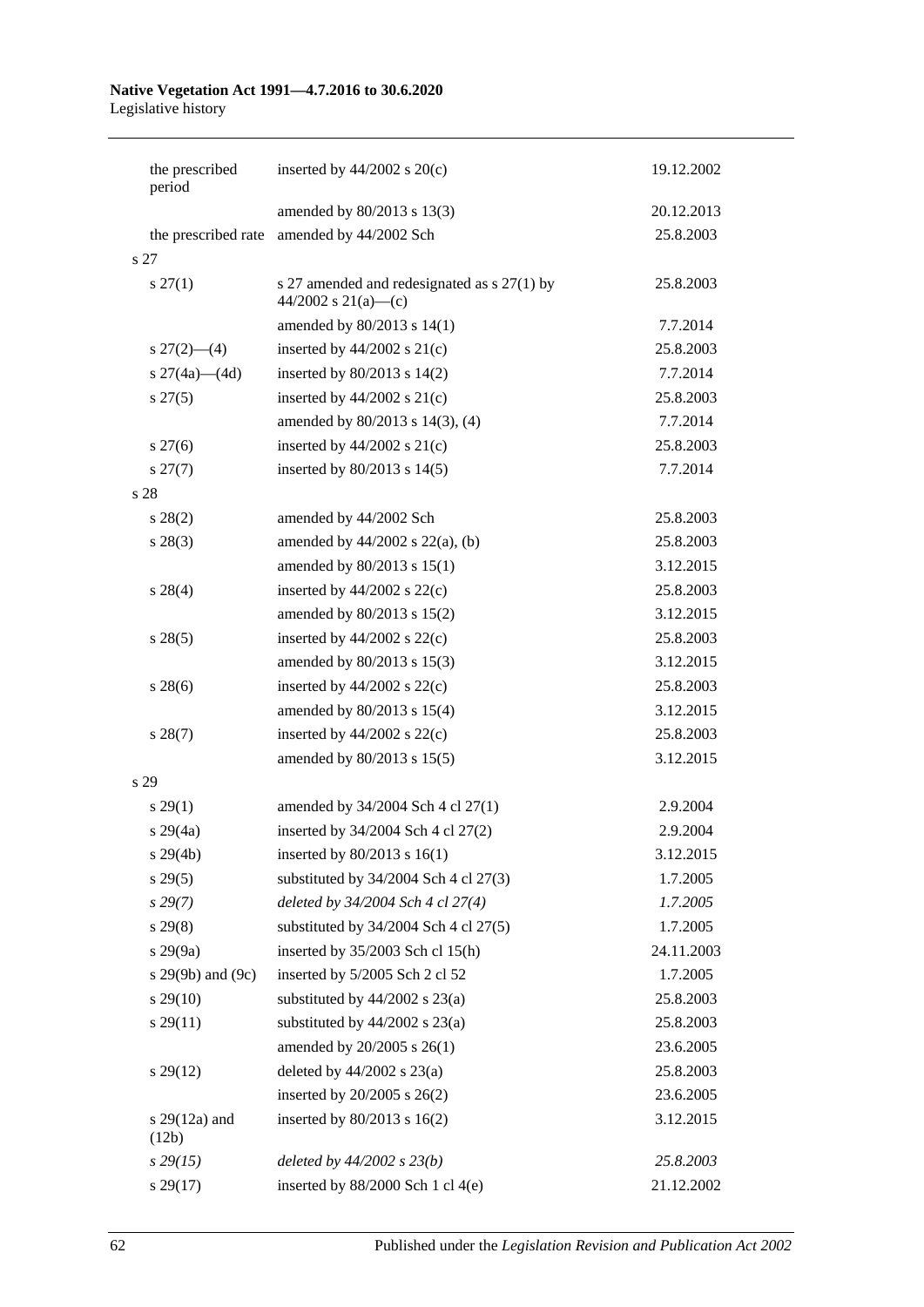| s 29A                                      | inserted by 16/2001 s 7                                                       | 14.6.2001  |
|--------------------------------------------|-------------------------------------------------------------------------------|------------|
| s 29A(2)                                   | amended by 80/2013 s 17                                                       | 3.12.2015  |
| s 30                                       | substituted by 44/2002 s 24                                                   | 25.8.2003  |
| s 30A                                      | inserted by 44/2002 s 24                                                      | 25.8.2003  |
| Pt 5 Div 2                                 |                                                                               |            |
| s <sub>31</sub>                            | substituted by 44/2002 s 25                                                   | 19.12.2002 |
|                                            | deleted by 80/2013 s 18                                                       | 20.12.2013 |
| s 31A                                      | inserted by 44/2002 s 25                                                      | 19.12.2002 |
| $s \, 31A(4)$                              | amended by 17/2006 s 171                                                      | 4.9.2006   |
| ss 31B-31D                                 | inserted by 44/2002 s 25                                                      | 19.12.2002 |
| s 31E                                      | inserted by 44/2002 s 25                                                      | 19.12.2002 |
| $s \, 31E(3)$                              | substituted by $80/2013$ s 19(1)                                              | 20.12.2013 |
| $s \, 31E(4)$                              | amended by 80/2013 s 19(2)                                                    | 20.12.2013 |
| s31E(9)                                    | amended by 80/2013 s 19(3)                                                    | 20.12.2013 |
| s 31EA                                     | inserted by 80/2013 s 20                                                      | 20.12.2013 |
| s 31F                                      | inserted by 44/2002 s 25                                                      | 19.12.2002 |
| s 32                                       |                                                                               |            |
| $s \, 32(1)$                               | amended by 44/2002 s 26                                                       | 19.12.2002 |
| s 33 before                                |                                                                               |            |
| substitution by<br>80/2013                 |                                                                               |            |
| $s \, 33(1)$                               | amended by 44/2002 s 27                                                       | 19.12.2002 |
| s 33                                       | substituted by 80/2013 s 21                                                   | 20.12.2013 |
| Pt 5 Div 3                                 | inserted by 44/2002 s 28                                                      | 19.12.2002 |
| s 33A                                      |                                                                               |            |
| $s \, 33A(2)$                              | (b) deleted by $80/2013$ s $22(1)$                                            | 20.12.2013 |
| s 33A(3)                                   | (b), (c), (d) deleted by $80/2013$ s $22(2)$                                  | 20.12.2013 |
| $s\,33A(7)$ and (8)                        | deleted by 84/2009 s 229                                                      | 1.2.2010   |
| s 33D                                      |                                                                               |            |
| s 33D(2)                                   | amended by 80/2013 s 23                                                       | 20.12.2013 |
| $Pt\,5A$                                   | inserted by 44/2002 s 29                                                      | 19.12.2002 |
|                                            | expired: s 33G-omitted under Legislation<br>Revision and Publication Act 2002 | (1.1.2007) |
| Pt 5B                                      | inserted by 44/2002 s 29                                                      | 19.12.2002 |
| s <sub>331</sub>                           |                                                                               |            |
| $s \frac{33I(14)}{2}$                      | amended by 20/2005 Sch 4                                                      | 23.6.2005  |
|                                            | deleted by 29/2016 Sch 2                                                      | 4.7.2016   |
| Pt $6$                                     |                                                                               |            |
| s 33J before<br>substitution by<br>80/2013 | inserted by $44/2002$ s 30                                                    | 19.12.2002 |
|                                            | amended by 23/2004 Sch 1                                                      | 1.9.2004   |
| s <sub>33J</sub>                           | substituted by 80/2013 s 24                                                   | 20.12.2013 |
| s 33K                                      | inserted by 80/2013 s 24                                                      | 20.12.2013 |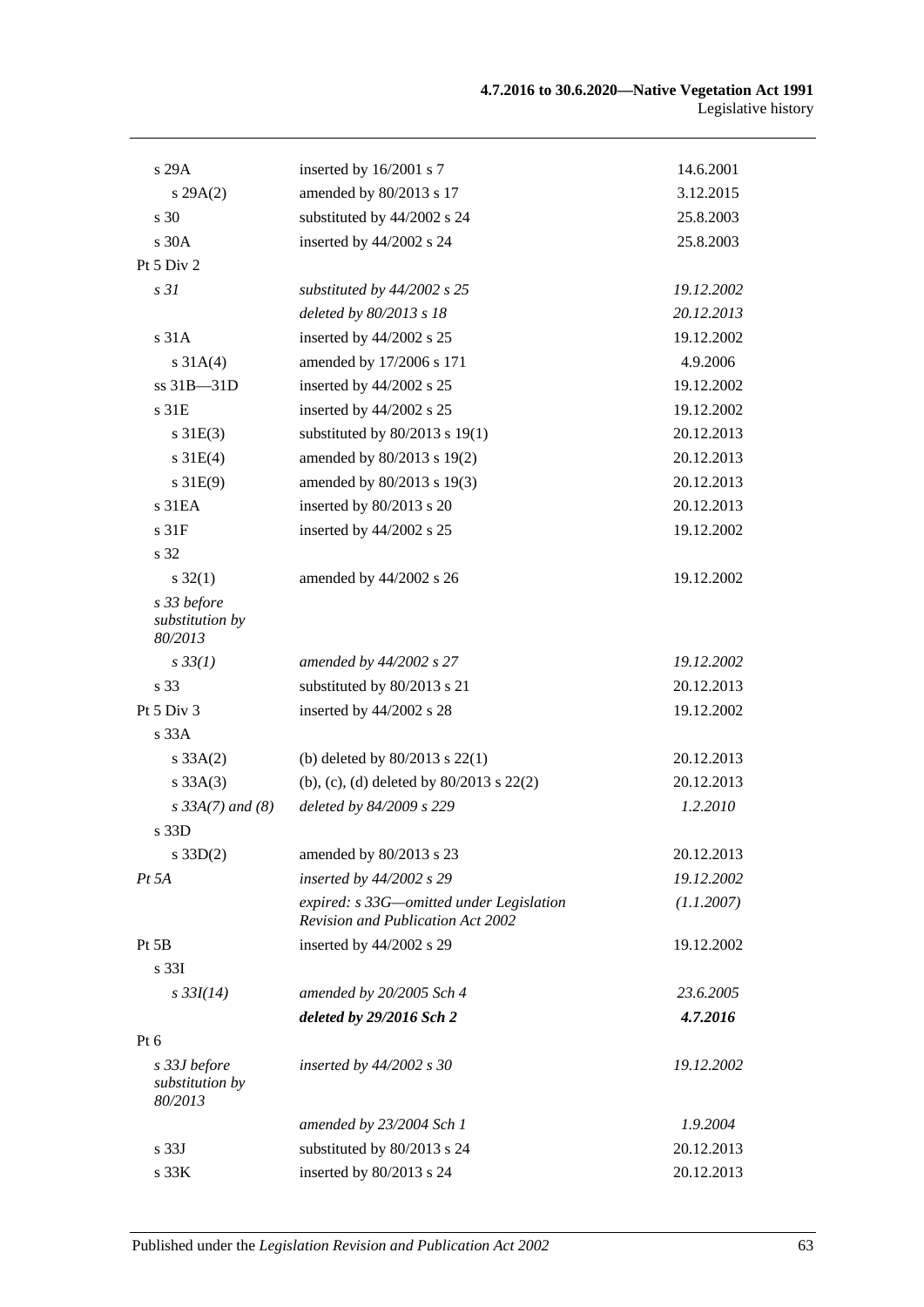| ۰.<br>۰. | ۰.<br>۰.<br>× |
|----------|---------------|
|          |               |

| $s \; 34(1)$                              | amended by $44/2002$ s $31(a)$       | 19.12.2002 |
|-------------------------------------------|--------------------------------------|------------|
| $s \; 34(2)$                              | amended by $44/2002$ s $31(a)$ , (b) | 19.12.2002 |
| $s \; 34(3)$                              | amended by $44/2002$ s $31(a)$       | 19.12.2002 |
| $s \; 34(3a)$                             | inserted by $44/2002$ s $31(c)$      | 19.12.2002 |
| $s \; 34(4)$                              | inserted by 56/1993 Sch 2            | 15.1.1994  |
| $s \frac{34(5) - (8)}{2}$                 | inserted by 80/2013 s 25             | 20.12.2013 |
| s 35                                      |                                      |            |
| $s \; 35(1)$                              | substituted by 44/2002 Sch           | 25.8.2003  |
|                                           | substituted by $80/2013$ s $26(1)$   | 20.12.2013 |
| $s \frac{35}{2}$                          | deleted by 44/2002 Sch               | 25.8.2003  |
| $s \, 35(3)$                              | deleted by $80/2013$ s $26(2)$       | 20.12.2013 |
| $s \; 35(5)$                              | inserted by 44/2002 s 32             | 25.8.2003  |
| s 36                                      | amended by 56/1993 Sch 2             | 15.1.1994  |
|                                           | substituted by 44/2002 s 33          | 19.12.2002 |
| s <sub>37</sub>                           | deleted by 44/2002 s 34              | 19.12.2002 |
| ss 40A and 40B                            | inserted by 44/2002 s 35             | 25.8.2003  |
| s 41 before<br>substitution by<br>80/2013 |                                      |            |
| $s\,4I(2)$                                | amended by 44/2002 s 36              | 25.8.2003  |
| $s\,4I(3)$                                | amended by $35/2003$ Sch cl $15(i)$  | 24.11.2003 |
| s 41                                      | substituted by 80/2013 s 27          | 20.12.2013 |
| Sch 1                                     |                                      |            |
| cl 1                                      | amended by $35/2003$ Sch cl $15(j)$  | 24.11.2003 |
|                                           | amended by 34/2004 Sch 4 cl 28       | 1.7.2005   |
|                                           | amended by 5/2005 Sch 2 cl 53        | 1.7.2005   |
| Sch 2                                     |                                      |            |
| cl1                                       | deleted by 44/2002 Sch               | 25.8.2003  |
| cl <sub>4</sub>                           | inserted by 8/2015 s 149             | 1.7.2015   |
| Sch <sub>3</sub>                          | deleted by 44/2002 Sch               | 25.8.2003  |

## **Historical versions**

Reprint No 1—15.1.1994 Reprint No 2—14.6.2001 Reprint No 3—21.12.2002 Reprint No 4—25.8.2003 Reprint No 5—24.11.2003 1.9.2004 (electronic only) 2.9.2004 23.6.2005 (electronic only) 1.7.2005 4.9.2006